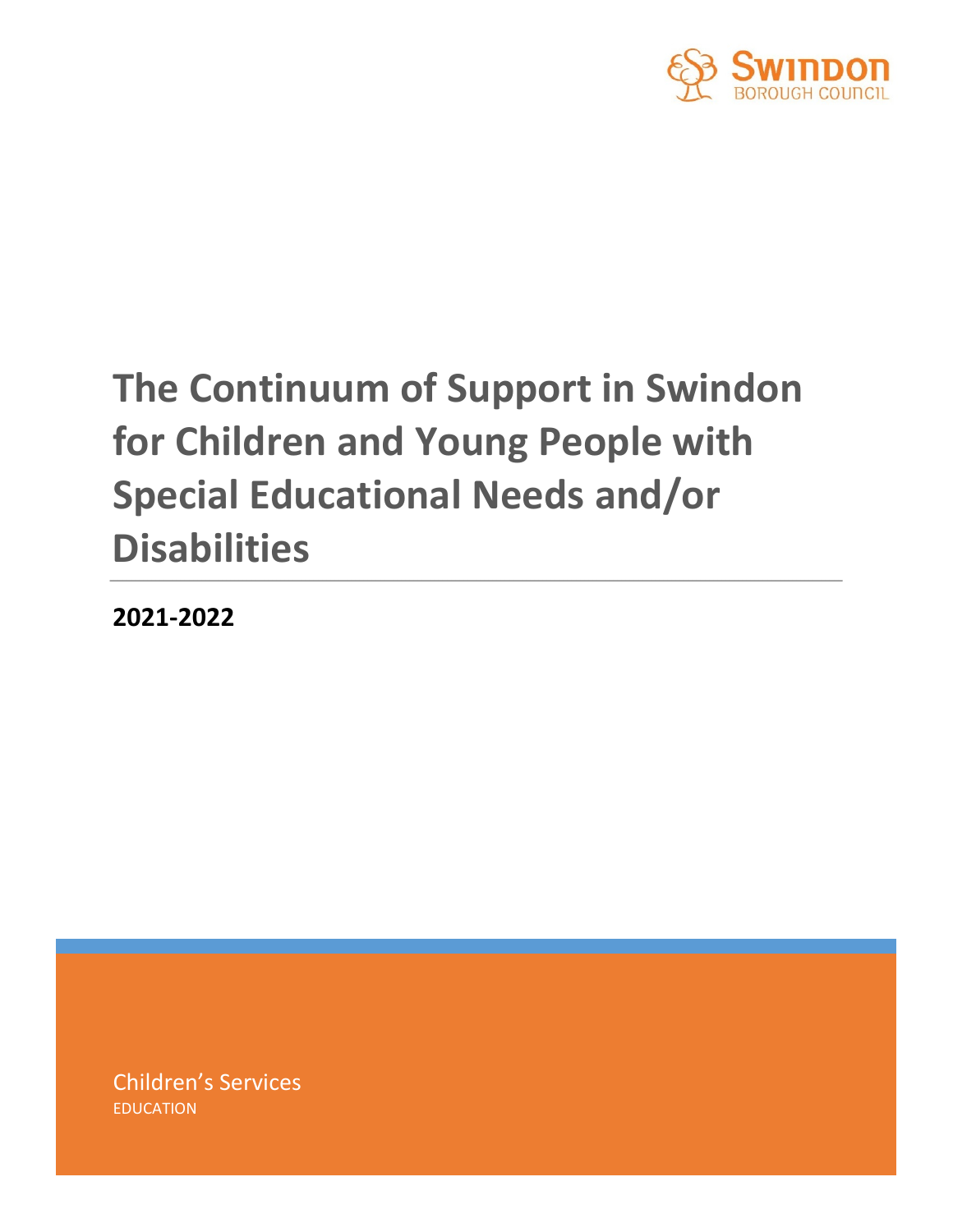# **Contents**

| <b>Section</b>                                  | <b>Page Number</b> |
|-------------------------------------------------|--------------------|
| Introduction                                    | Page 2             |
| Special Provision List and Designation          | Page 3             |
| Mainstream School with SRP List and Designation | Page 4             |
| <b>Specialist Primary Schools</b>               | Page 5-9           |
| <b>Primary Schools with an SRP</b>              | Page 10-18         |
| <b>Specialist Secondary Schools</b>             | Page 19-23         |
| Secondary Schools with an SRP                   | Page 24-29         |
| <b>Specialist Post-16 Settings</b>              | Page 30-32         |
| <b>Advisory Services</b>                        | Page 33-39         |
| Admissions, Appeals and Exit procedures         | Page 40-41         |
| <b>Glossary of Terms</b>                        | Page 42-45         |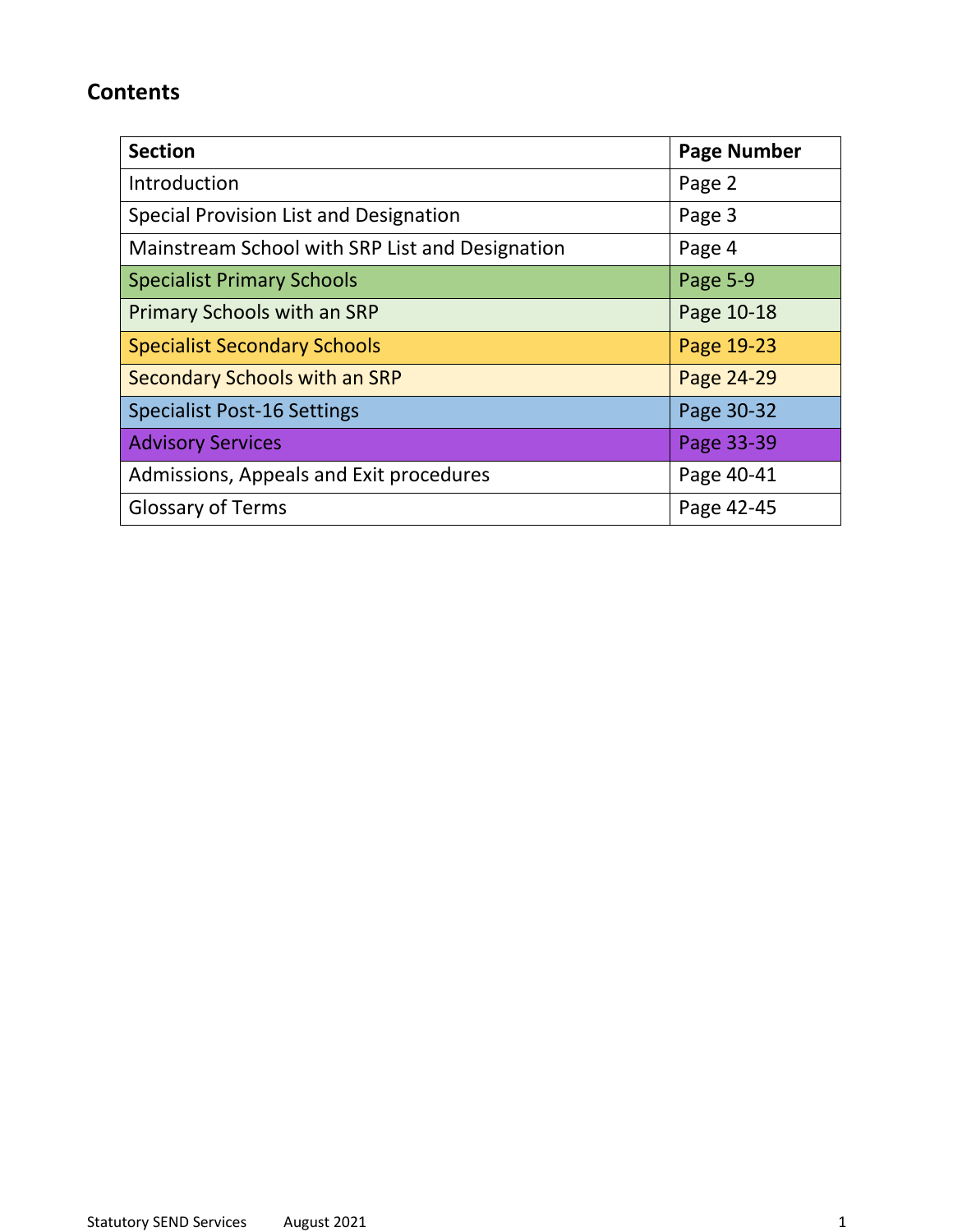# **Introduction**

Education helps children and young people with Special Educational Needs and Disabilities (SEND) thrive.

The majority of children and young people will have their needs met within their local mainstream early year's settings, schools or colleges – the school/setting may access additional funding from the Local Authority (LA) to help them deliver support for high needs.

A minority of children and young people will need a more specialist curriculum to support their needs, which is delivered in a more specialist setting. Only those children and young people with more complex needs, which cannot be met in a mainstream school, will require a more specialist setting.

Parents/carers and children and young people have a right to express a choice in a mainstream setting; those with an Education, Health and Care Plan (EHCP) have the right to seek a place at a special school. The Local Authority has a duty to name this choice in Section I of the EHCP unless:

- 1. It would be unsuitable for the age, ability, aptitude or SEN of the child or young person or
- 2. The attendance of the child or young person would be incompatible with the efficient education of others, or the efficient use of resources – *efficient education means providing each child and young person with: a suitable, appropriate curriculum in terms of their age, ability and aptitude and provision of any special educational needs they may have.*

This booklet is a summary of the in-Borough continuum of provision available for children and young people with SEND. It is designed for parents/carers, Head teachers, teachers and staff in schools and agencies in the Borough.

This booklet contains descriptions of the admission criteria for each Special School and Special Resourced Provision (SRP) in a mainstream school. It also provides an overview of the Advisory Services provided by Swindon Borough Council to enable children and young people, parents/carers and professionals to make informed choices about provision in the Borough. **Please note, independent specialist providers are not included within this document.**

The continuum is evolving to respond to the changing needs of the children and young people. Each year the needs of children and young people are analysed and provision is planned and developed. This booklet is issued annually and updated regularly to include any changes in provision, the number of places commissioned in each SRP and school and the type of need catered for.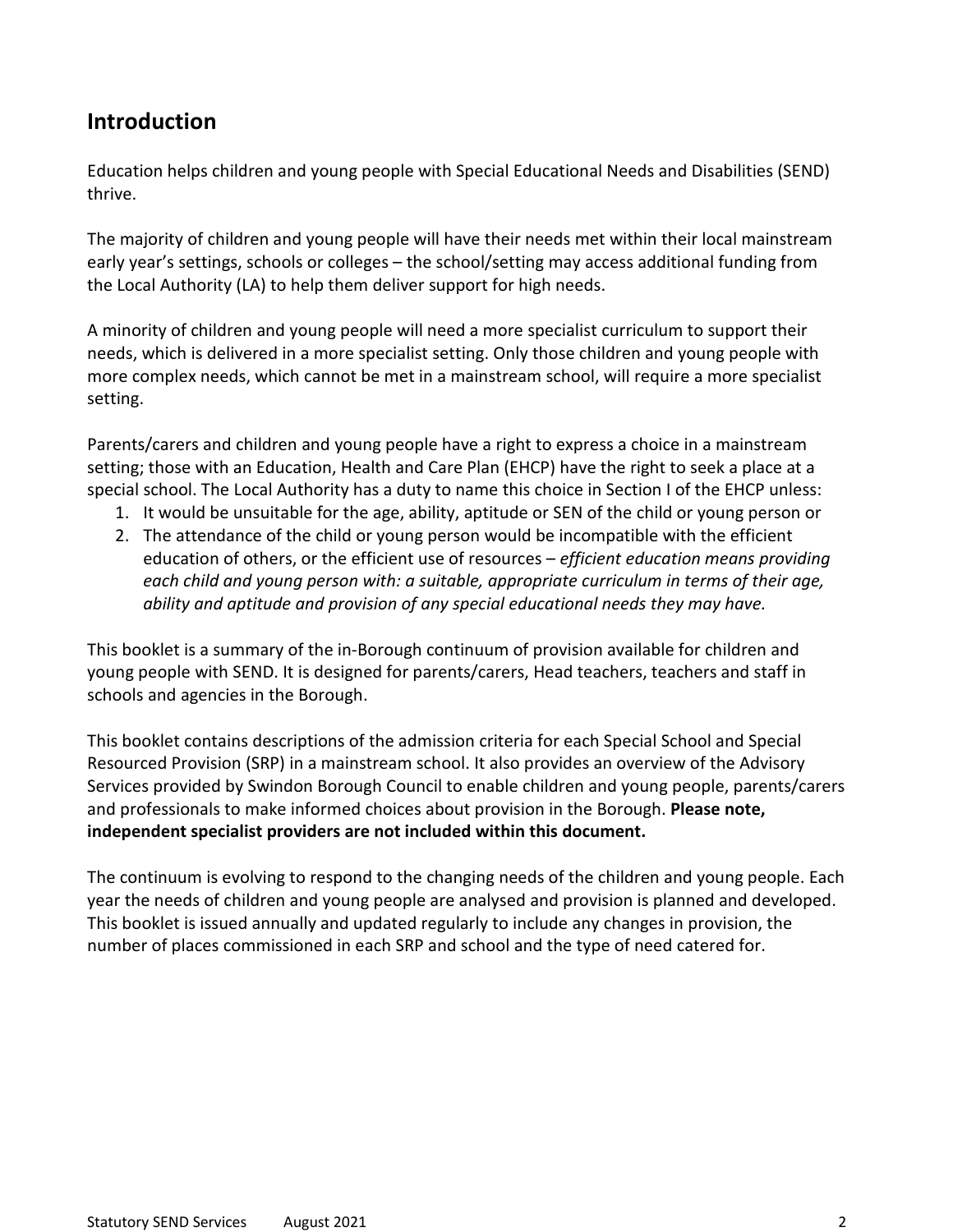# **Special Provision in Swindon**

### **Special Provisions**

Special schools provide specialist teaching for children and young people with SEND. The Local Authority agrees placement in these settings. Below is a brief outline of the designation of the special schools/settings we have in Swindon. Please note, independent specialist providers are not included within this document.

| <b>PRIMARY SCHOOLS</b> |                                                                                                                                                     |
|------------------------|-----------------------------------------------------------------------------------------------------------------------------------------------------|
| <b>Name of School</b>  | <b>Designation</b>                                                                                                                                  |
| <b>Brimble Hill</b>    | Severe, profound and multiple difficulties and other associated<br>difficulties and disabilities. Children with Autistic Spectrum Disorder<br>(ASD) |
| <b>Crowdys Hill</b>    | Complex learning difficulties and other associated difficulties and<br>disabilities including Autistic Spectrum Disorder (ASD)                      |
| The Chalet             | Complex learning difficulties including children with Autistic Spectrum<br>Disorder (ASD)                                                           |
| <b>Nyland</b>          | Social, Emotional and Mental Health difficulties                                                                                                    |

| <b>SECONDARY SCHOOLS</b> |                                                                                                                                |
|--------------------------|--------------------------------------------------------------------------------------------------------------------------------|
| Name of School           | <b>Designation</b>                                                                                                             |
| <b>Churchward</b>        | Autistic Spectrum Disorder (ASD) and/or Social Communication<br>Difficulties (SCID)                                            |
| <b>Crowdys Hill</b>      | Complex learning difficulties and other associated difficulties and<br>disabilities including Autistic Spectrum Disorder (ASD) |
| St Luke's                | Social, Emotional and Mental Health difficulties                                                                               |
| <b>Uplands</b>           | Severe, profound and multiple learning difficulties and other associated<br>difficulties and disabilities                      |

| <b>POST-16 SETTINGS</b> |                                                                                                           |
|-------------------------|-----------------------------------------------------------------------------------------------------------|
| <b>Name of Setting</b>  | <b>Designation</b>                                                                                        |
|                         |                                                                                                           |
| <b>Crowdys Hill</b>     | Complex learning difficulties and other associated difficulties and                                       |
|                         | disabilities including Autistic Spectrum Disorder (ASD)                                                   |
| <b>Uplands</b>          | Severe, profound and multiple learning difficulties and other associated<br>difficulties and disabilities |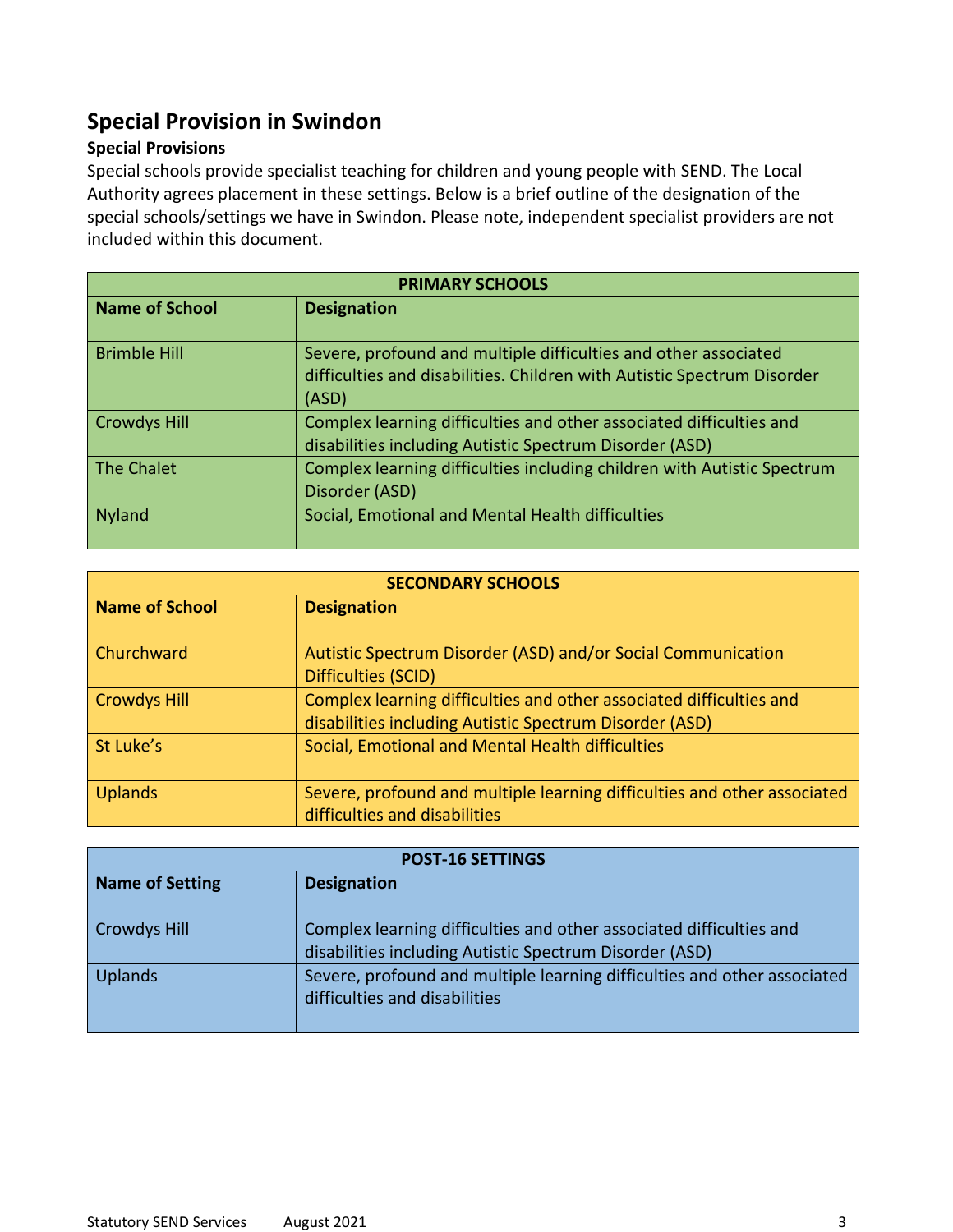### **Mainstream schools with Special Resourced Provisions**

A special resourced provision allows children and young people to attend a mainstream school whilst having access to some specialist provision. The Local Authority agrees placement in these settings. Below is a brief outline of the designation of the SRPs we have in Swindon.

| <b>PRIMARY SCHOOLS</b>           |                                                                                                          |
|----------------------------------|----------------------------------------------------------------------------------------------------------|
| <b>Name of School</b>            | <b>Designation</b>                                                                                       |
| <b>Eldene Primary School</b>     | Complex learning and other difficulties                                                                  |
| Even Swindon Primary School      | Significant/severe speech, language and communication difficulties                                       |
| <b>Millbrook Primary School</b>  | Complex learning and other difficulties                                                                  |
| <b>Red Oaks Primary School</b>   | Complex learning and other difficulties<br>Deaf (Severe – Profound)                                      |
| Robert Le Kyng Primary<br>School | Physical disability                                                                                      |
| <b>Ruskin Junior School</b>      | Autistic Spectrum Disorder (ASD) or related social, communication<br>and interaction difficulties (SCID) |
| <b>Westlea Primary School</b>    | Physical disability                                                                                      |

| <b>SECONDARY SCHOOLS</b>          |                                           |
|-----------------------------------|-------------------------------------------|
| <b>Name of School</b>             | <b>Designation</b>                        |
|                                   |                                           |
| <b>Kingsdown Secondary School</b> | <b>Autistic Spectrum Disorder (ASD)</b>   |
| <b>Lydiard Park Academy</b>       | <b>Autistic Spectrum Disorder (ASD)</b>   |
| <b>The Ridgeway School</b>        | <b>Autistic Spectrum Disorder (ASD)</b>   |
| The Commonweal School             | <b>Physical Disability</b>                |
|                                   | Severe and Specific Learning Difficulties |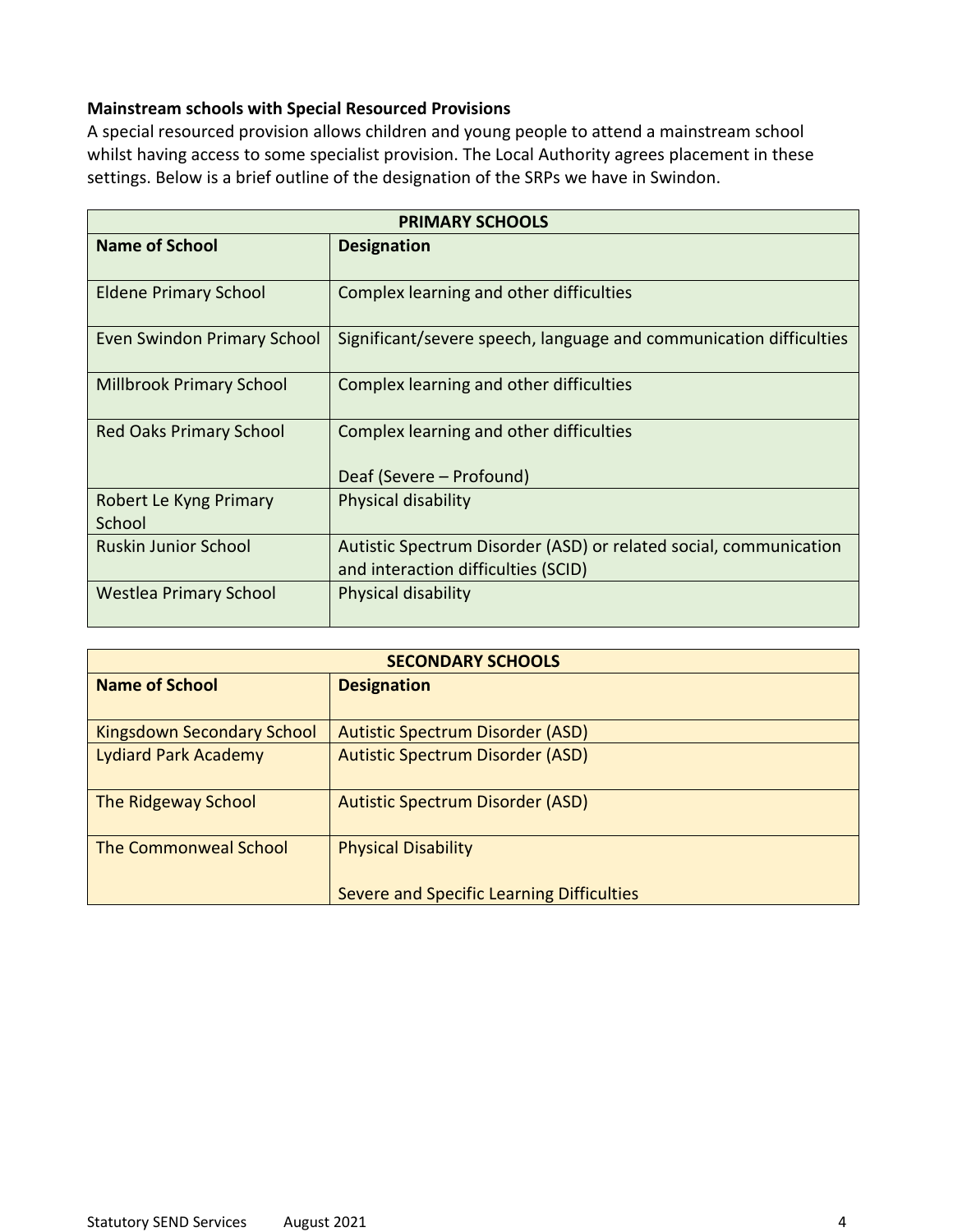# **Specialist Primary Schools**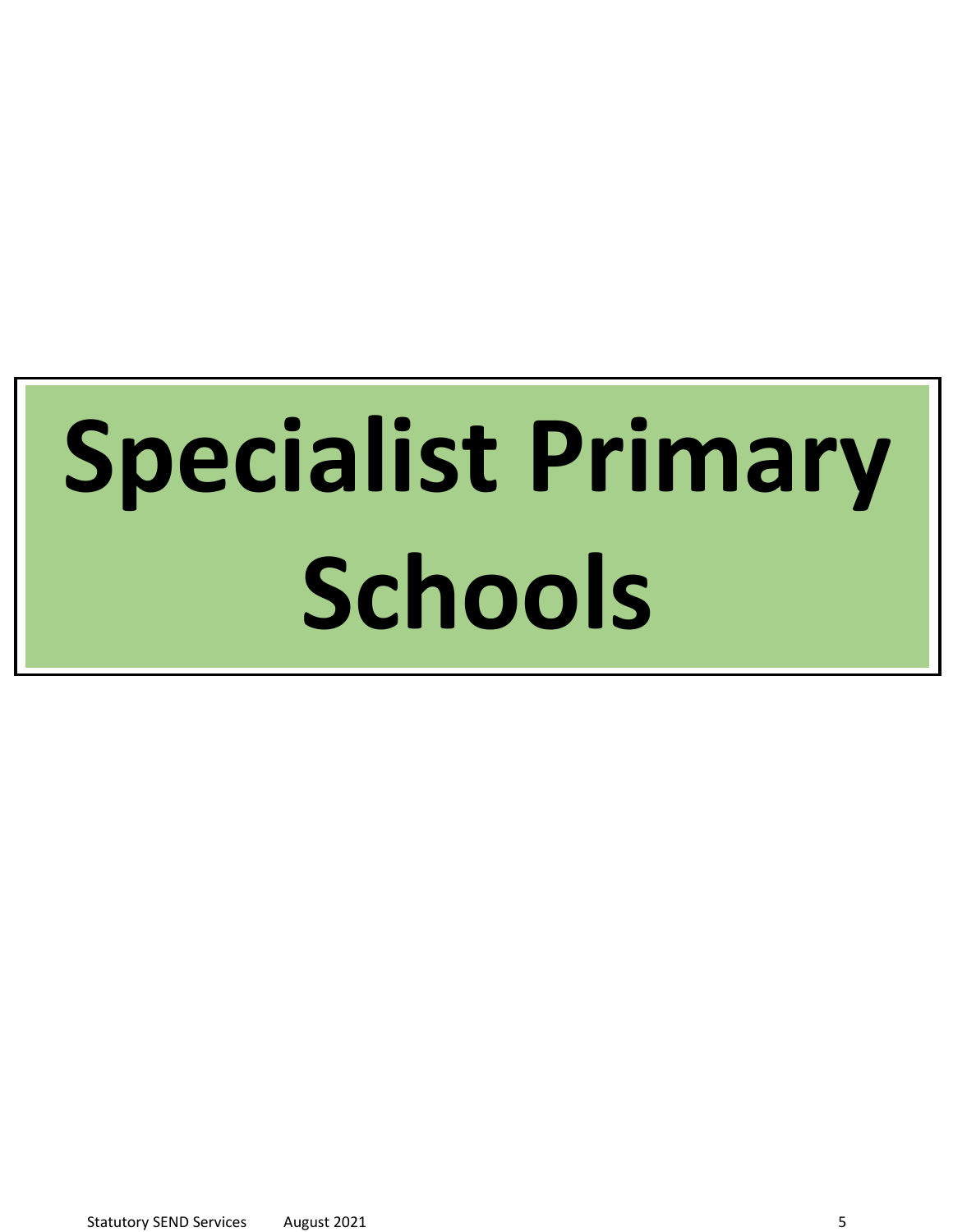# **Brimble Hill School**

### **School details:**

**Address:** Tadpole Lane, Swindon, Wiltshire, SN25 2NB

**Telephone Number:** 01793 493900

**Headteacher:** Mrs Alison Paul

**Age Range:** 2-11 Mixed Gender

**DfE Designation:** Academy Special School

### **Number of places funded by the LA in Sept 21:** 94

### **About us:**

We are a primary special school part of the North Swindon PFI Campus. We cater for pupils with profound, multiple and/or severe learning difficulties who may have other difficulties including social, communication and interaction difficulties, medical difficulties and physical disabilities.

### **What support your child will receive:**

- Small class groups with experienced trained staff
- Adapted curriculum, based on the Early year's curriculum delivered with an activity based approach
- Highly individualised teaching to meet the needs within the EHCP
- Specific interventions include: Intensive Interaction, Hydrotherapy, Signing, Symbol Exchange, Rebound therapy. These are dependent on needs specified in the EHCP
- Purpose built school with specialist rooms: Library, soft play, sensory rooms etc.
- Therapy support if specified in the EHCP: Physiotherapist, Occupational therapist, Speech and Language Therapist, Hearing Impaired teacher
- Hot meals service
- Access to the community

### **Our school:**

Brimble Hill School is committed to celebrate the success its children achieve by setting challenging learning goals that are relevant and prepare them to take an active part in the wider community

We deliver learning through an activity based approach, encouraging our pupils to Smile, Share and Shine.

### **Admissions Criteria:**

- Pupils must have an Education Health and Care Plan (EHCP)
- In exceptional circumstances, pupils can be placed under statutory assessment
- Have profound, multiple and/or severe learning difficulties
- Be aged from aged 2 to 11 years
- Have needs that cannot be met at the stage of referral, by a full time placement in a mainstream school
- Be placed after full consultation with parents
- Children can join at any time through the school year subject to an appropriate place being available

### **Additional Information:**

### **Website:**

**<https://www.brimblehillschool.org.uk/>**

### **Ofsted:**

**[https://files.ofsted.gov.uk/v1/file/2757](https://files.ofsted.gov.uk/v1/file/2757125) [125](https://files.ofsted.gov.uk/v1/file/2757125)**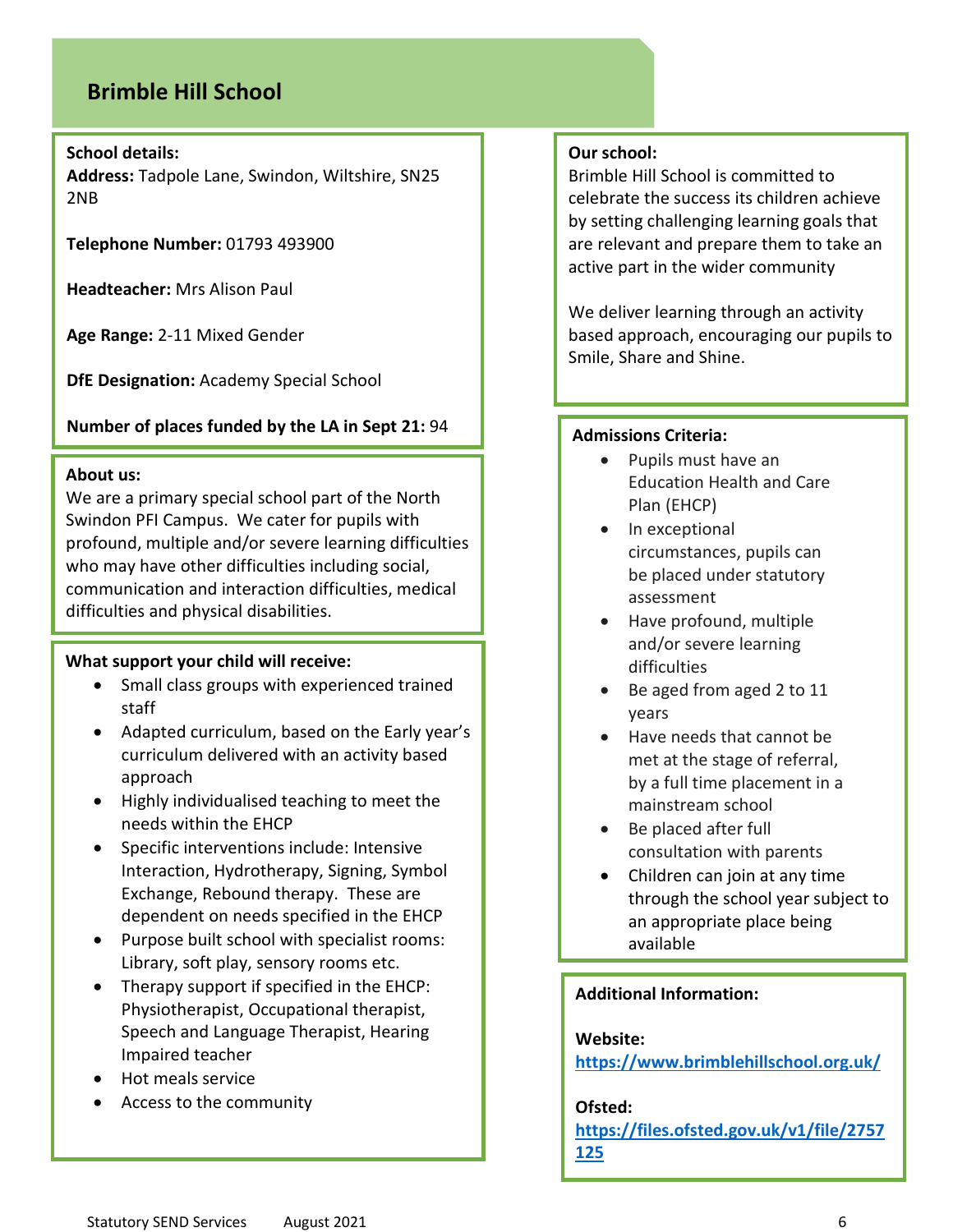# **Crowdys Hill School – Primary Phase**

### **School details:**

**Address:** Jefferies Avenue, Swindon, Wiltshire, SN2 7HJ

**Telephone Number:** 01793 332400

**Headteacher:** Mrs Kate Higham

**Age Range:** 5-19 mixed gender

**DfE Designation:** 8667006

**Number of places funded by the LA (whole school):** 36

### **About us:**

We are a local authority maintained special school. We cater for children with severe to moderate learning difficulties, with other complex needs, including social communication. We are sited in North Swindon, on a large site next to a hydrotherapy pool.

### **What support your child will receive:**

- Small purpose built classrooms with experienced SEN trained staff. Staff trained in use of PECs and Signalong.
- Adapted curriculum, based on the national curriculum and heavily individualised to meet the child's EHCP outcomes.
- Support interventions, targeted to individuals' EHCP, within the school day. This includes, sensory rooms, rebound therapy, intensive interactions, Attention Autism, motor and sensory skills sessions.
- Access to the purpose built hall, cookery rooms, science labs, music room, farm, and on-site kitchen for hot meals.
- Access to the school's speech and language therapist.
- Access to the school's OT advice.
- Access to the borough's physiotherapists, occupational therapists, specialist hearing and visual impairment staff.
- Access to the hydrotherapy pool next to school.

### **Our school:**

Our ethos is to develop children's learning for life. This focus is on developing social and communication skills in primary, along with play and independence. Children can progress through to Sixth Form.

### **Admissions Criteria:**

- Pupils must have an Education Health Care Plan (EHCP).
- Pupils must have moderate to severe learning difficulties, working academically up to half their age-related expectations.
- All pupils have speech or social communication delays.
- Some pupils have other complex needs as well, such as sensory or medical.
- Children can join us in primary at any stage, through agreement with their child's current school and the Local Authority's SEND Service in Swindon.

### **Additional Information:**

### **Website:**

**[https://www.crowdyshill.swindon.sch](https://www.crowdyshill.swindon.sch.uk/) [.uk/](https://www.crowdyshill.swindon.sch.uk/)**

### **Ofsted:**

**[https://reports.ofsted.gov.uk/provide](https://reports.ofsted.gov.uk/provider/25/126549) [r/25/126549](https://reports.ofsted.gov.uk/provider/25/126549)**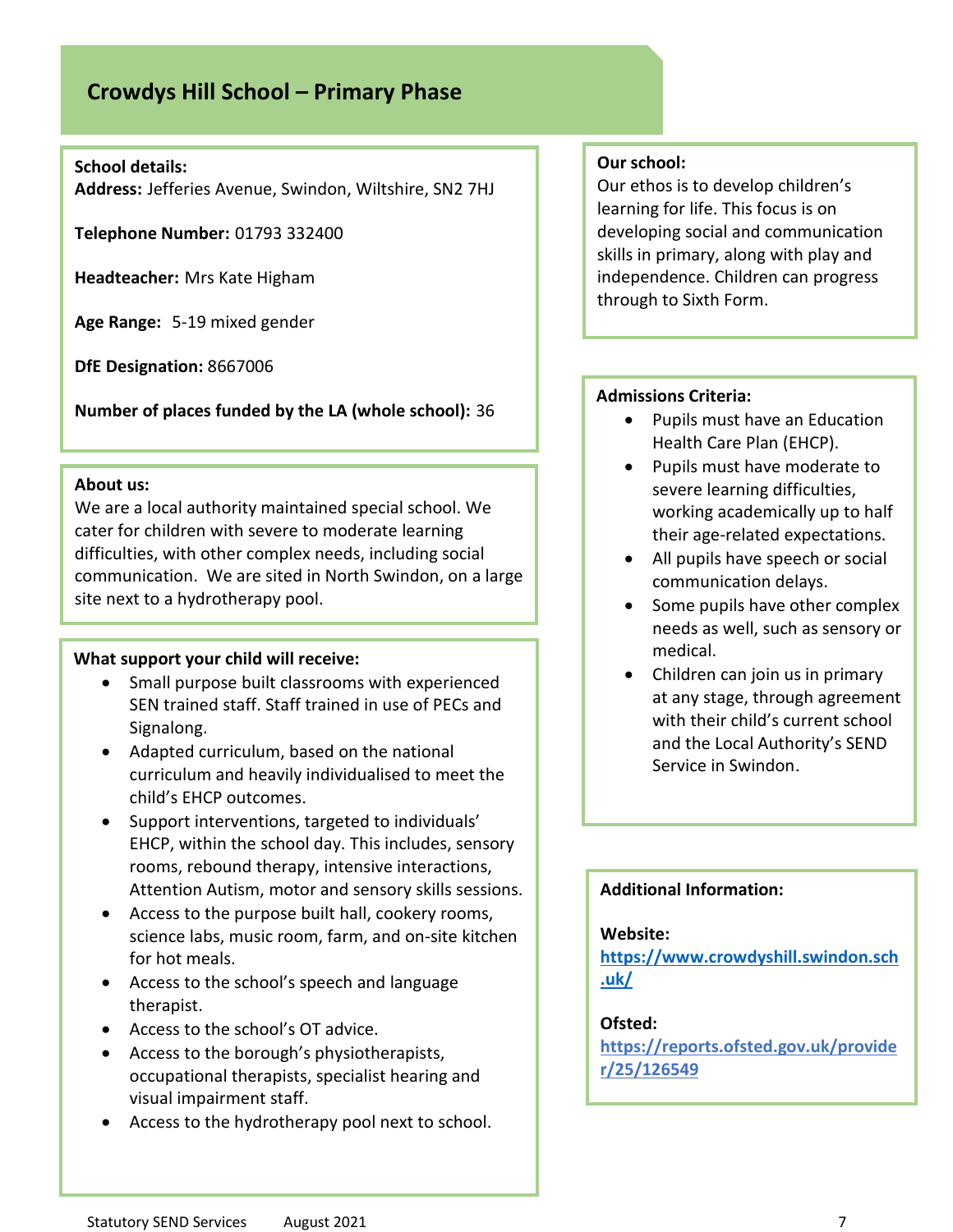## **The Chalet School**

**School details**:

**Address:** Liden Drive, Liden, Swindon, Wiltshire, SN3 6EX

**Telephone Number:** 01793 534537

**Headteacher:** Helena Knight

**Age Range:** 3-11 years

**DfE Designation:** Autistic Spectrum Disorder (ASD) and Special Educational Needs and/or Disabilities (SEN/D)

**Number of places funded by the LA:** 57

### **About us:**

The school is a member of the Brunel Special Educational Needs Multi-Academy Trust (BSM) [www.brunelsenmat.org.uk](http://www.brunelsenmat.org.uk/)

The Chalet School is a primary school for boys and girls with ASD and SEN/D. We are co-located with Liden Primary School and benefit from inclusive links.

We offer a bespoke, individualised curriculum that has a strong emphasis on Learning through Play, Communication, Sensory Processing and a range of Learning Outside of the Classroom (LOtC) activities.

We want all pupils to develop skills for life, independence and resilience. We want them to feel safe and happy. We want them to make positive relationships with staff and make friends.

We want all pupils to reach their full potential and work in partnership with parents/carers and families to make this happen.

### **What support your child will receive:**

- All pupils will benefit from highly committed classroom staff who have access to Autism specific training that will include: PECS, TEACCH, Team Teach, Attention Autism, Intensive Interaction and Sensory Processing Disorders (SPD)
- The school offer also includes pupils having regular input from a Speech and Language Therapist, an Occupational Therapist and a Forest Schools Leader
- Staffing ratios typically work on a 2:1 ratio i.e. for every 2 pupils there is 1 member of staff
- An average class size is currently 10 pupils and 5 staff which includes the teacher

### **Our school vision:**

Our Shared Vision for the pupils is for them to grow and develop into happy, healthy and resilient young citizens that demonstrate the following values and attributes: **C**onfident and Caring **H**appy and Healthy **A**ble and Ambitious **L**earn and Laugh **E**ager and Excited **T**ry and Triumph

### **Admissions Criteria:**

Each pupil must meet all these criteria to be referred:

- Have an Education, Health and Care Plan or be under statutory assessment
- Have a Primary Need of Communication and Interaction – ASD
- Be aged from 3 to 11 years i.e. up to Year 6
- Have needs that cannot be met at the stage of referral by a full time placement in a mainstream school
- Be placed after full consultation with parents

### **Additional Information:**

### **Website:**

**[www.chalet.swindon.sch.uk](http://www.chalet.swindon.sch.uk/)**

### **Ofsted:**

The school is awaiting an inspection since joining the Brunel Special Educational Needs Multi-Academy Trust (BSM) in December 2018.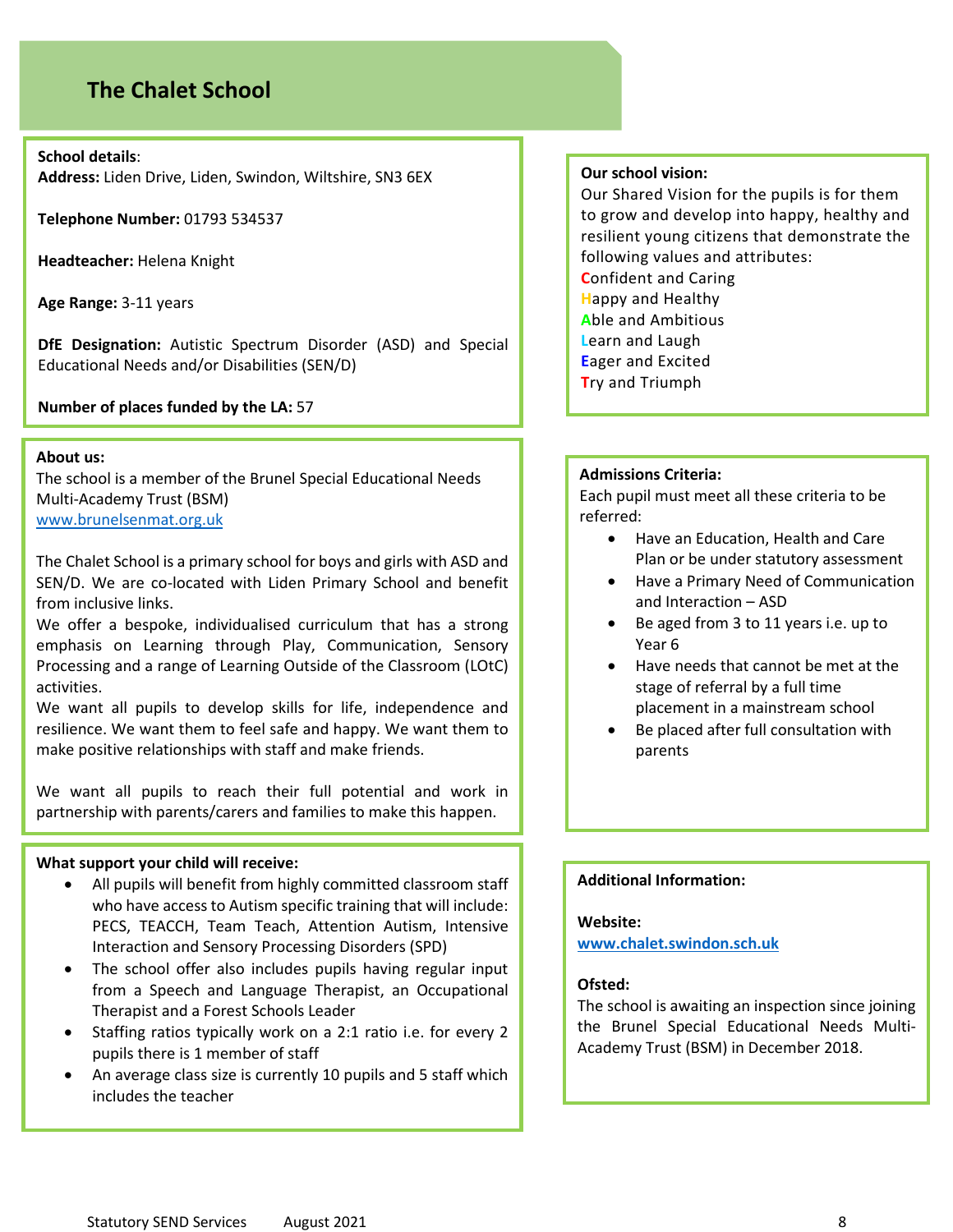# **Nyland School – Nyland Campus**

### **School details:**

**Address:** Nyland Road, Nythe, Swindon, SN3 3RD

**Telephone Number:** 01793 535023

**Headteacher:** Paul Holroyd

**Age Range:** 5-11 primary boys and girls

**DfE Designation:** Social, Emotional and Mental Health Need

**Number of places funded by the LA (whole school):** 42

### **About us:**

Nyland School is a specialist Primary School for pupils with Social, Emotional and Mental Health (SEMH) needs. We aim to build an ethos of emotional awareness and understanding, known as emotional quotient, before intellectual quotient in order to promote relevant and sustained development of the 'whole child'.

### **What support your child will receive:**

- The current mainstream school will have been engaged with Nyland Campus Outreach provision.
- Pupils have an entitlement to the full National Curriculum, which is modified to meet individual need. Each pupil will have an individual behaviour programme and a positive handling plan
- All children will work towards specified academic and SEMH targets
- Where appropriate progress is made, the school will, through the Annual Review Process, recommend the LA to consider a phased reintegration to a mainstream school.
- Decisions on 3 day 2 day placements will always be made through the Fair Access Panel and be time limited
- A strong emphasis is placed on home/school liaison

### **Our school:**

Nyland School's vision is to provide an inclusive education within a safe, nurturing environment, where children can belong, learn and succeed. Whilst taking account of individual needs, children are prepared for their next stage of education and supported to become successful citizens of the future.

### **Admissions Criteria:**

- Pupils must have severe and complex social, emotional and mental health difficulties. Many pupils will have associated other learning difficulties
- Pupils must be in Key Stage 1 or 2
- Pupils must have needs that cannot be met at the stage of referral by a full time placement in a mainstream school
- Pupils must be placed after full consultation with parents

### **Additional Information:**

### **Website:**

**<https://www.nyland-pri.swindon.sch.uk/>**

### **Ofsted:**

**[https://reports.ofsted.gov.uk/provider/25/](https://reports.ofsted.gov.uk/provider/25/138307) [138307](https://reports.ofsted.gov.uk/provider/25/138307)**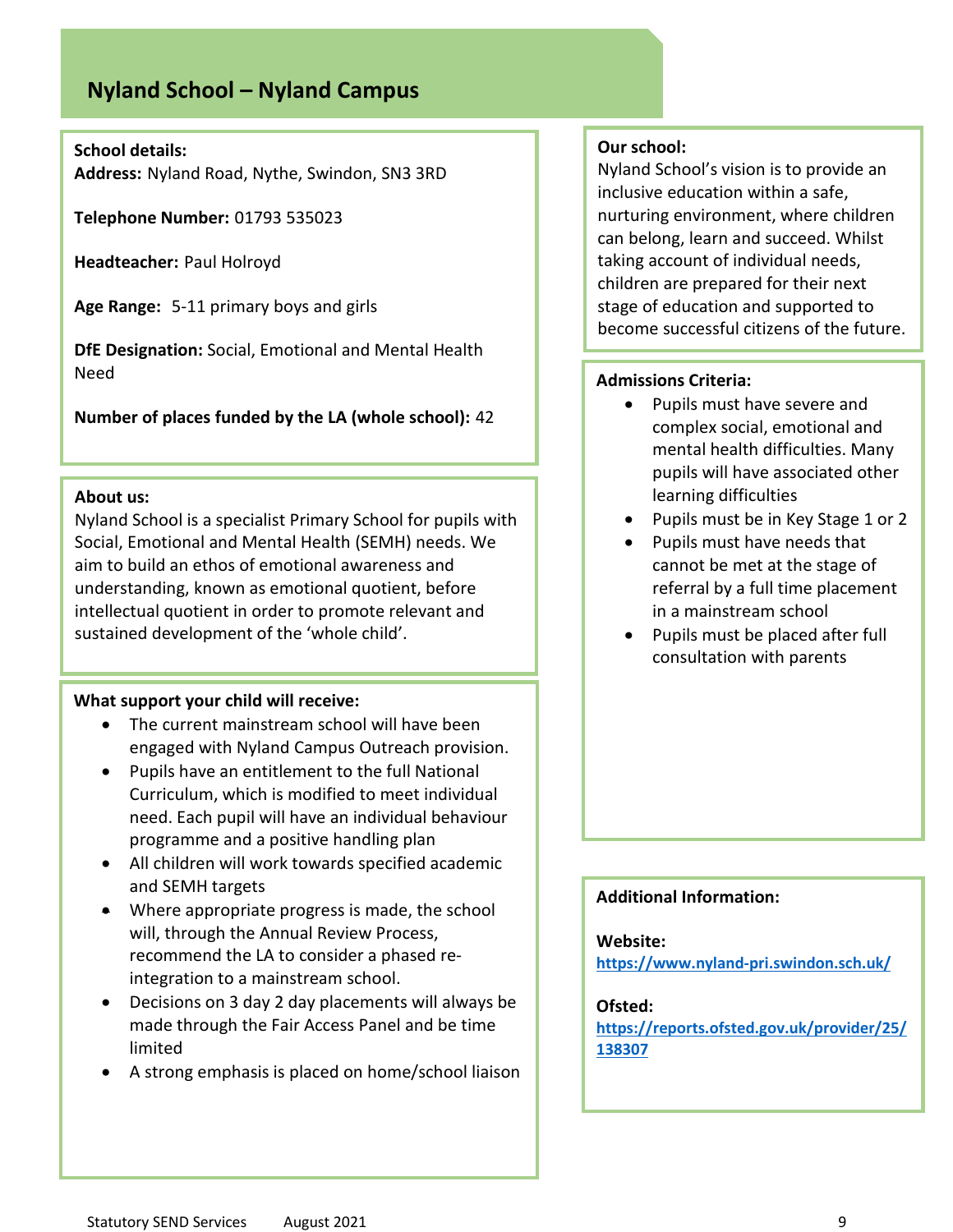# **Primary Schools with an SRP**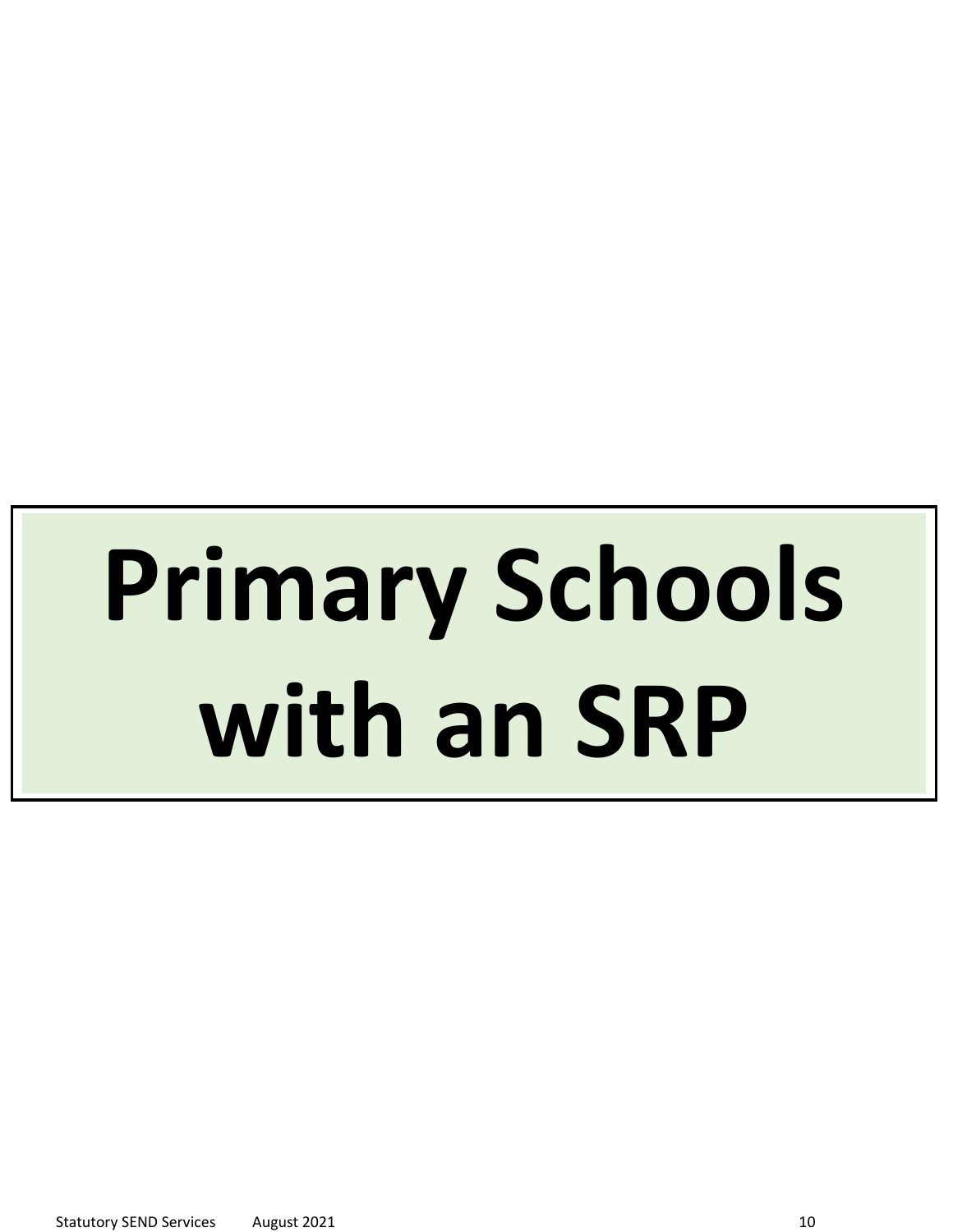# **Eldene Nursery & Primary School – Complex SRP**

### **School details:**

**Address:** Colingsmead, Eldene, Swindon, SN3 3TQ

**Telephone Number:** 01793 525908

**Headteacher:** Heather Kellett; [admin@eldene.swindon.sch.uk](mailto:admin@eldene.swindon.sch.uk)

**Age Range:** 7 – 11 boys and girls

**DfE Designation:** A mainstream primary school with a special resourced provision for children with complex learning and other difficulties.

### **Number of places funded by the LA:** 10

### **About us:**

Eldene is a mainstream primary school which is resourced to meet the additional needs of up to 10 children who have complex learning and other difficulties, who, without such provision, would be unable to access a mainstream curriculum.

### **What support your child will receive:**

- Access to a small class with a high level of adult staffing
- Learning needs will be addressed through a highly structured and personalised curriculum based on the National Curriculum
- Outside therapists advise staff on appropriate programmes and monitor the progress of children as a result of these therapies
- Children will be integrated into school life and attend activities such as playtimes, assemblies, drama activities and lunchtimes with the mainstream children, and are all actively encouraged to play and socialise together
- Children will have opportunities to participate in mainstream lessons, with specialised support, when the timetable and curriculum is suitable

### **Our school:**

We are a welcoming, friendly school, with an inclusive mind set. Our aim is to support children to reach their full potential and to enjoy a happy and stimulating educational experience.

A strong emphasis is placed on good home/school liaison and the positive impact of the inclusion of children with special educational needs on the whole community.

### **Admissions Criteria:**

- Children will be in Key Stage 2 i.e. Years 3 to 6
- Children will have an Education, Health and Care Plan which details Cognition and Learning as their Primary Need plus other areas of difficulty e.g. ASD, speech and language needs etc.

### **Additional Information:**

### **Website:**

**[https://www.eldeneprimaryschool.](https://www.eldeneprimaryschool.org.uk/) [org.uk/](https://www.eldeneprimaryschool.org.uk/)**

### **Ofsted:**

### **[https://reports.ofsted.gov.uk/provi](https://reports.ofsted.gov.uk/provider/21/132229) [der/21/132229](https://reports.ofsted.gov.uk/provider/21/132229)**

"The special resource provision is effective. As a result, pupils make good progress".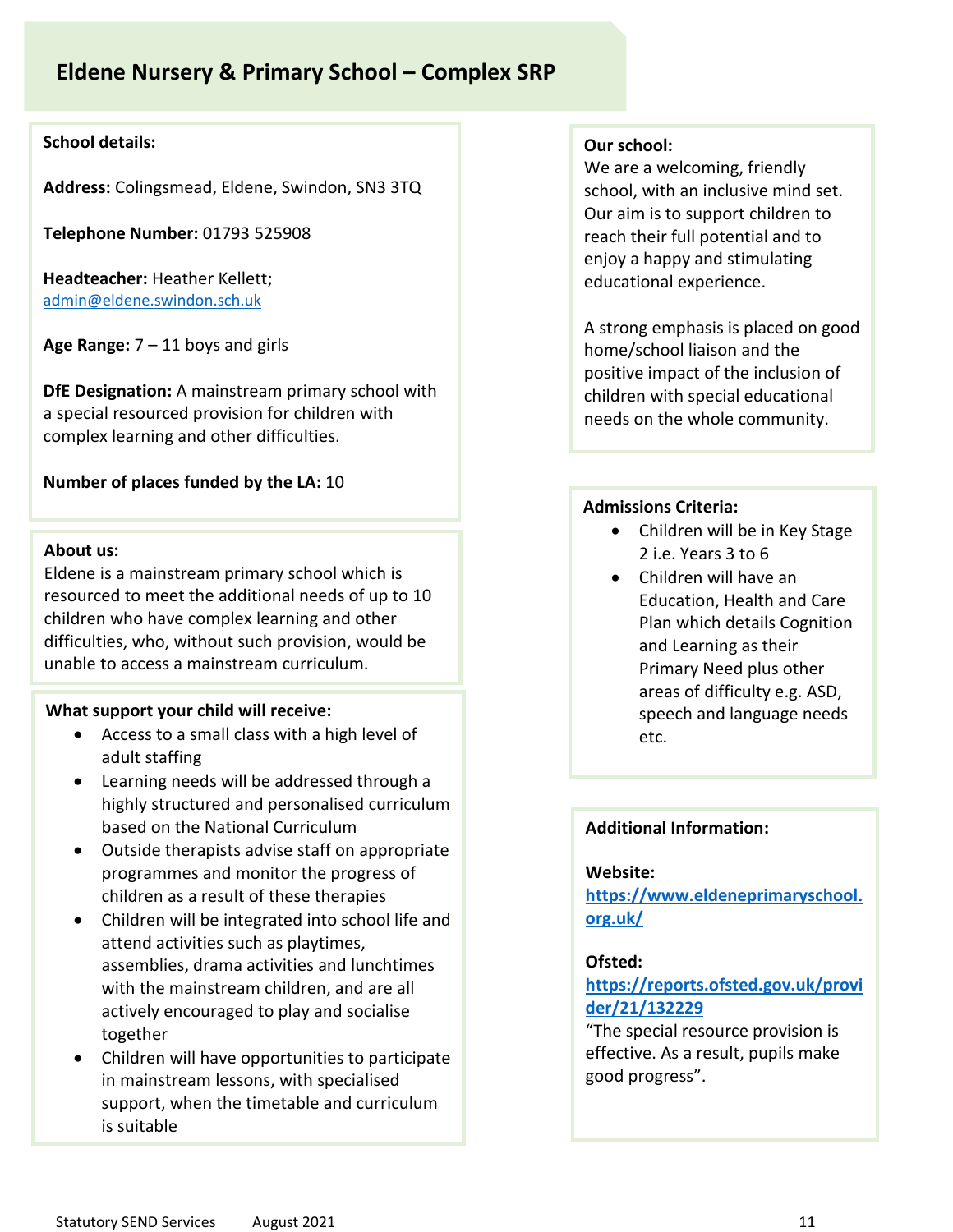# **Even Swindon Primary School – SLCN SRP**

### **School details:**

**Address:** Pasture Close, Raybrook Park, Swindon, SN2 2UJ

**Telephone Number:** 01793 523041

**Headteacher:** Alison Lowe

**Age Range:** 4-11 boys and girls

**DfE Designation:** A mainstream special resourced provision for children with significant/severe speech and language/communication difficulties

### **Number of places funded by the LA:** 15

### **About us:**

Even Swindon is a mainstream primary school. The school is resourced to meet the additional needs of up to 15 children who have a severe delay, or impairment, in the development of language and who without such provision would be unable to access a mainstream curriculum.

### **What support your child will receive:**

- Pupils will have full access to the Early Years and National Curriculum, which may be modified to meet individual needs
- Pupils will be taught in small classes in the unit and/or within a mainstream class. The amount of time a pupil spends in the unit, or in a mainstream class, is dependent on their individual needs, although all pupils spend some of their time in a mainstream classroom
- Pupils will participate in special events such as, assemblies, and school trips, both with their mainstream class and in the unit
- Individual, intensive programmes will be in place set by speech and language therapists, enabling pupils to work towards their specific outcomes
- The school also operates an outreach service to support children in their local Swindon Primary

### **Additional Information:**

**Website: <http://evenswindon.co.uk/>**

**Ofsted: <https://reports.ofsted.gov.uk/provider/21/126213>**

### **Our school:**

At Even Swindon, we deliver a well-structured and stimulating curriculum which allows all children to excel in their talents and achieve their ambitions.

A strong emphasis is placed on good home/school liaison and the positive impact of the inclusion of children with special educational needs on the whole school community.

### **Admissions Criteria:**

- Pupils will have an Education, Health and Care Plan with Speech, Language and Communication Needs as their Primary Need
- The primary area of special educational need will always be language impairment and its resulting communication difficulties. Other areas of SEN may make these more complex, however, they will not be the main area of concern
- Pupils may be placed in the provision whilst undergoing statutory assessment, where evidence from health assessments indicates a significant concern
- Pupils will have a speech and language therapy assessment which identifies severe delay or impairment in language development (Developmental Language Disorder – DLD) or a severe speech sound disorder, such as verbal dyspraxia
- Children will demonstrate the potential to be included in mainstream and access the curriculum with appropriate modification
- Where English is a second language, the child must have identified speech, language and communication difficulty in their first language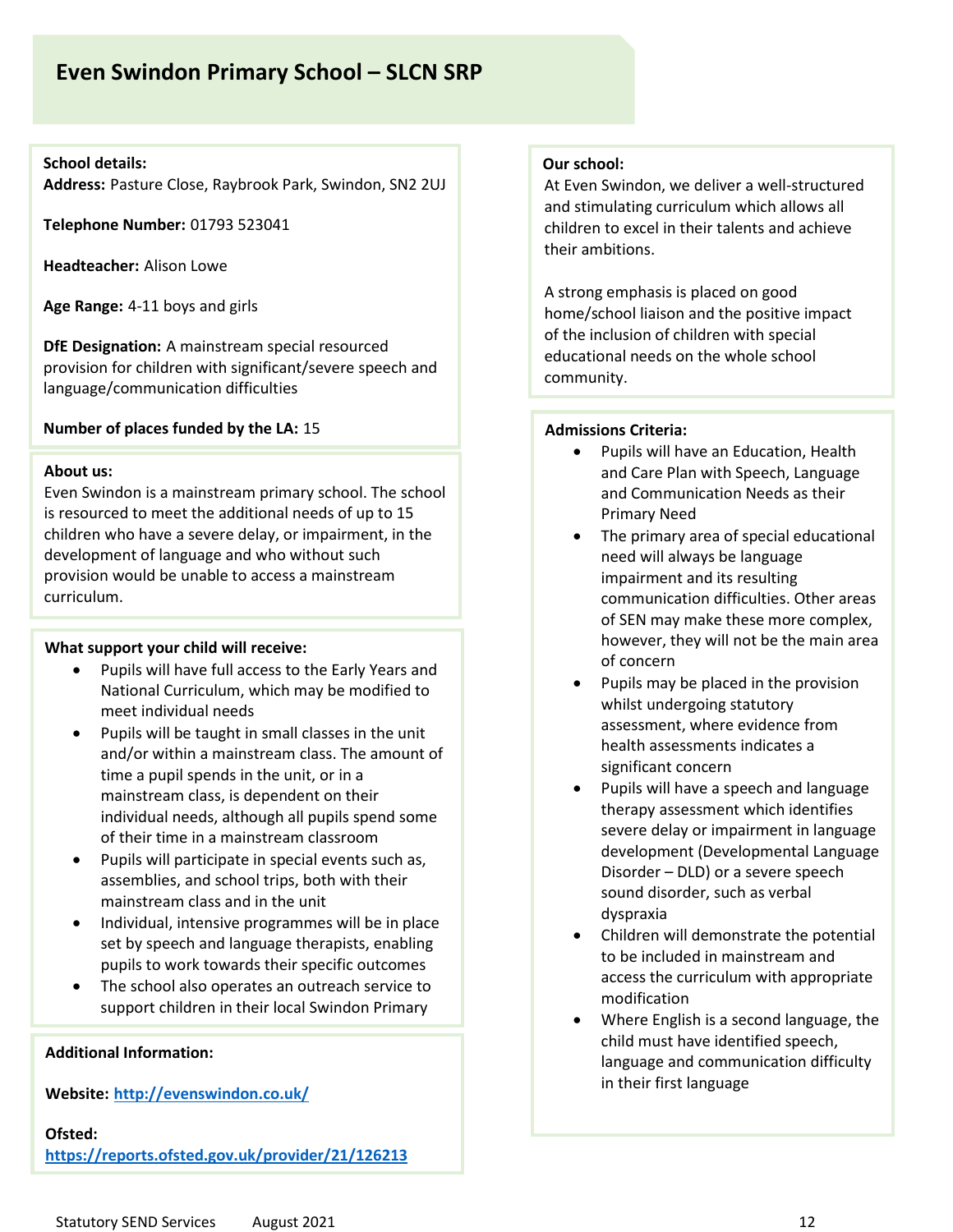# **Millbrook Primary School – Complex SRP**

### **School details:**

**Address:** Worsley Road, Freshbrook, Swindon, SN5 8NU **Telephone Number:** 01793 872800

**Headteacher:** Karen Pyman

**Age Range:** 4 – 11 boys and girls

**DfE Designation:** Mainstream Primary special resourced provision for children with complex learning and other difficulties

### **Number of places funded by the LA:** 9

### **About us:**

Millbrook is a mainstream primary school which is resourced to meet the additional needs of up to 9 children who have complex learning needs and who, without such provision would be unable to access a mainstream curriculum.

### **What support your child will receive:**

- Pupils have access to the EYFS and the National Curriculum which may be modified to meet individual needs
- The curriculum will cover all subject areas as well as there being a focus on social skills and daily life skills such as cooking
- Individual programmes will be in place, which include individual targets and details of additional therapies/inputs from other agencies
- Pupils will spend time in both the SRP and in mainstream classes, supported by a team of specialist and experienced Teaching Assistants
- The amount of time spent in mainstream will be dependent on the individual needs of the child

### **Our school:**

We value learning and see it as a lifelong process. We seek to create an open and creative school where all are valued, supported, included and challenged.

### **Admissions Criteria:**

- Pupils will have an Education, Health and Care Plan which details Cognition and Learning as their Primary Need
- Pupils may have a number of additional needs such as SLCN and fine/gross motor difficulties
- Parents/carers will have indicated a strong preference for a resourced mainstream school rather than a special school
- Pupils will be able to access some elements of the mainstream curriculum

### **Additional Information: Website: <http://millbrook.swindon.sch.uk/>**

### **Ofsted:**

**[https://reports.ofsted.gov.uk/provider](https://reports.ofsted.gov.uk/provider/21/140284) [/21/140284](https://reports.ofsted.gov.uk/provider/21/140284)**

*"…highly skilled staff provide a nurturing and finely tuned education for pupils who have an Education, Health and Care Plan…"* (February 2019)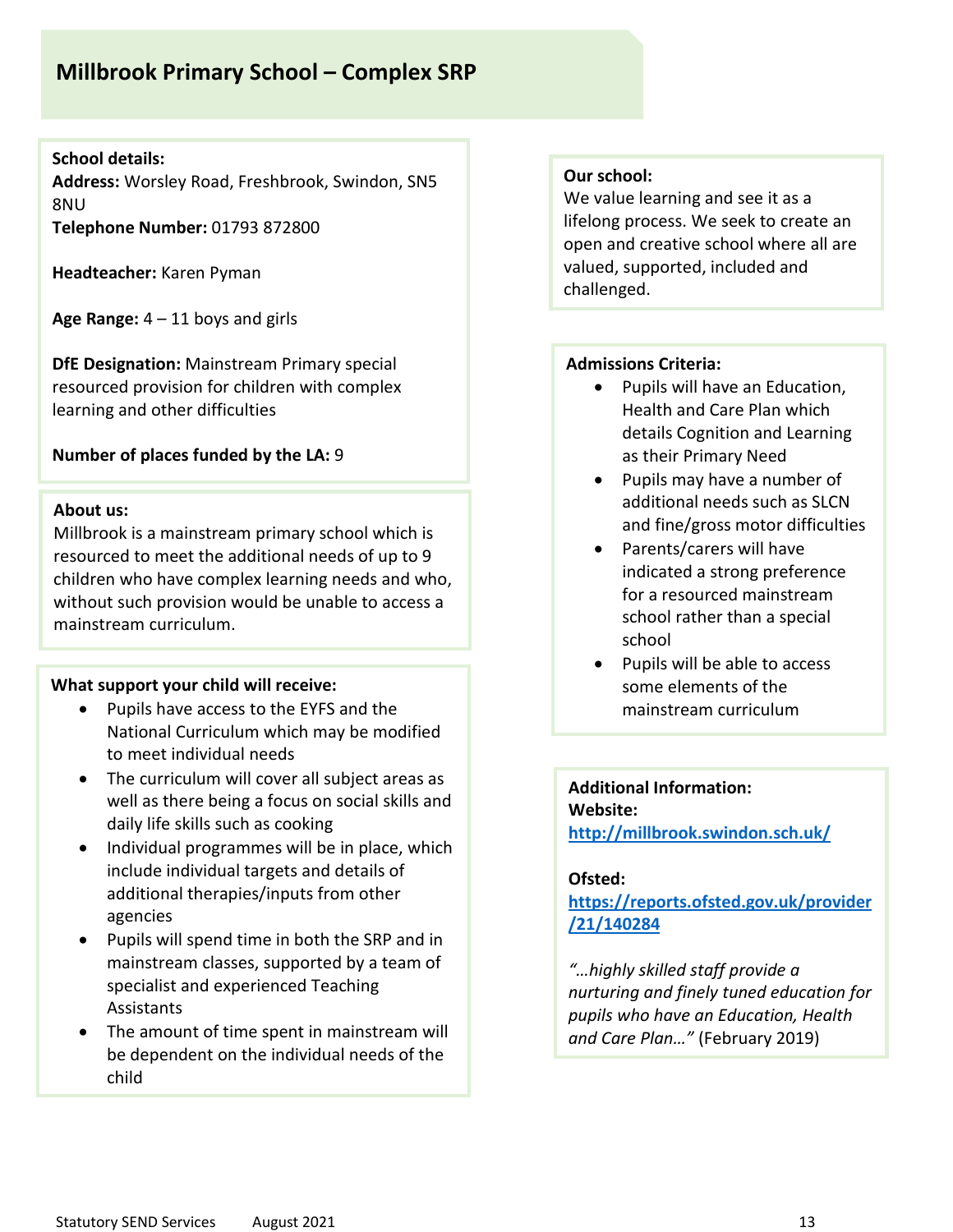# **Red Oaks Primary School – Complex SRP**

**School details:**

**Address:** Red House Way, Swindon, SN25 2AN **Telephone Number:** 01793 493920 **Headteacher:** Rachel Surch; [SurchR@redoaks.org.uk](mailto:SurchR@redoaks.org.uk)

**Age Range:** 4 – 11 boys and girls

**DfE Designation:** A special resource provision for children with additional and complex needs within a mainstream primary school

**Number of places funded by the LA:** Up to 10

### **About us:**

Red Oaks is a mainstream two from entry School which has a nursery for 3 and 4 year olds and a special resource provision for children with additional and complex needs; these could be in Cognition and Learning, Communication and Interaction, Social, Emotional, Mental Health and Wellbeing and Physical and/or Sensory. We also run our own breakfast club and after school clubs.

### **What support your child will receive:**

- Pupils will access the SRP for core subjects and personalised interventions in small groups with a teacher and support staff
- They will attend their mainstream class with adult support for up to 50% of the timetable, where appropriate
- Pupils will have access to the National Curriculum, which may be modified to meet individual needs
- Pupils have access to a bespoke curriculum which is created from their Education Health and Care Plan (EHCP) outcomes. This will include individual programmes/therapies which are put together from outside agencies

### **Our school:**

A strong emphasis is placed on good home/school liaison and the positive impact of the inclusion of children with special educational needs on the whole school community. We provide a safe, nurturing environment where values underpin all that we do.

We offer a creative and well-balanced curriculum and work in partnership with all stakeholders to provide the best learning opportunities we can.

### **Admissions Criteria:**

Each Pupil:

- Will have an Education, Health and Care Plan (EHCP) which describes additional complex needs which are **not** profound and/or severe learning difficulties
- Will have Parents/carers who have indicated a preference for a special resource provision within a mainstream setting
- Will be in FS2, KS1 or KS2
- Must be able to access 50% of the mainstream curriculum with appropriate support

### **Additional Information: Website: <https://www.redoaks.org/home.php>**

### **Ofsted 2017:**

"*Children are firmly at the heart of the schools work…A clear strength of the school is the learning environment. This is vibrant, creative and engaging…"*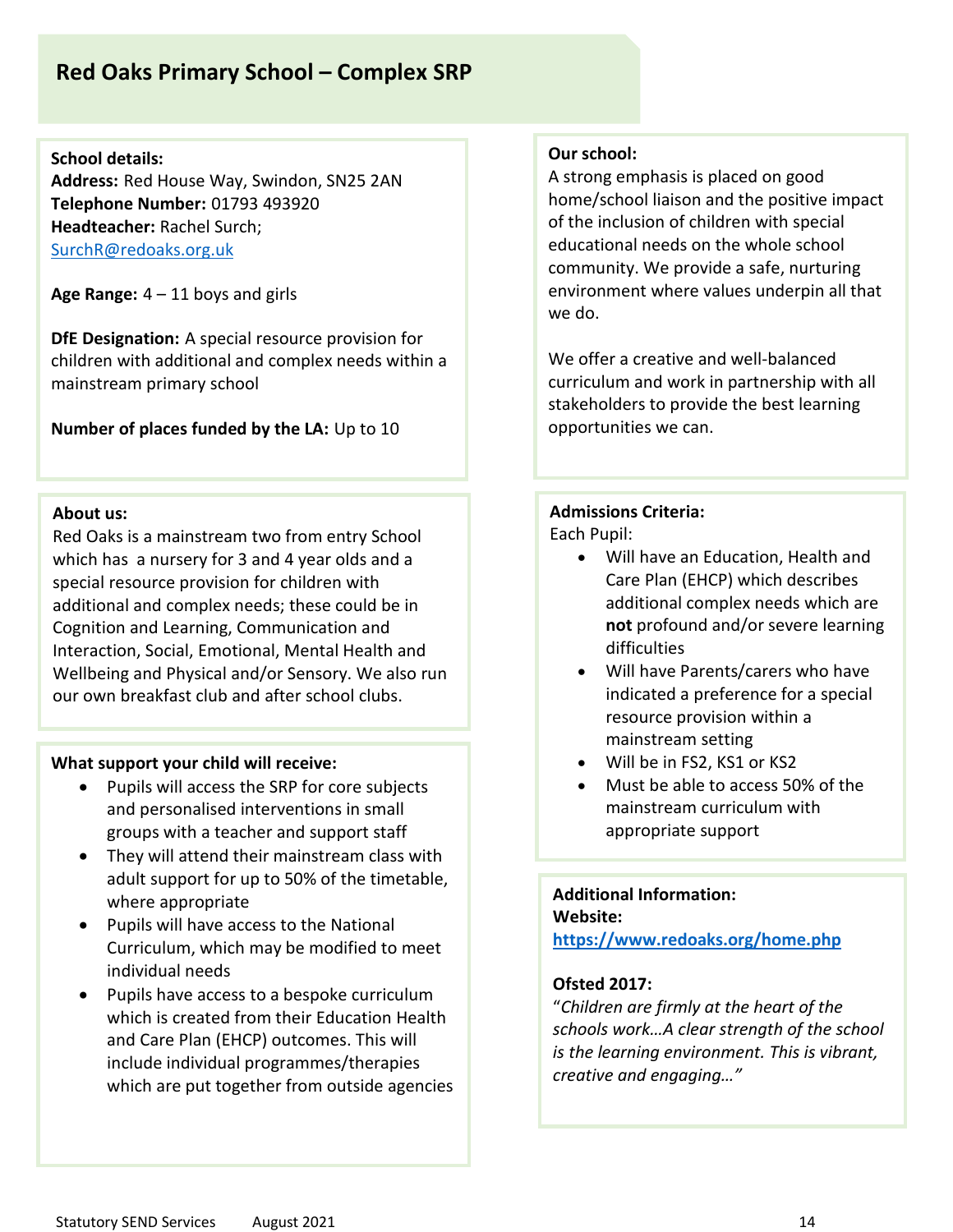# **Red Oaks Primary School – HI SRP**

### **School details:**

**Address:** Red House Way, Swindon, SN25 2AN **Telephone Number:** 01793 493920 **Headteacher:** Rachel Surch; [SurchR@redoaks.org.uk](mailto:SurchR@redoaks.org.uk)

**Age Range:** 4 – 11 boys and girls

**DfE Designation:** A sign bilingual resource provision in a mainstream Primary School for D/deaf children, who have severe to profound hearing loss and need British Sign Language to access the national curriculum

### **Number of places funded by the LA:** Up to 11

### **About us:**

Red Oaks is a mainstream two form entry School resourced to meet the needs of up to 11 children who have a severe to profound hearing loss and require access to the mainstream curriculum via British Sign Language (BSL). Without such provision, these children would be unable to access a mainstream curriculum. We also run our own breakfast club and after school clubs.

### **What support your child will receive:**

- Pupils spend the majority of the time supported in mainstream classes by a Communication Support Worker (CSW)
- Pupils are able to benefit by being members of a mainstream school with daily access to hearing peers and staff, whilst being educated within a sustainable D/deaf community in order to promote healthy social and emotional development and a D/deaf identity
- Pupils have full access to the National Curriculum, which may be modified to meet individual needs, via personalised sessions with a Teacher of the Deaf and 1:1 time with support staff
- Individual programmes will be in place, which includes individual targets and details of additional therapies e.g. Speech and Language Therapy (SALT)

### **Our school:**

A strong emphasis is placed on good home/school liaison and the positive impact of the inclusion of children with special educational needs on the whole school community. We provide a safe, nurturing environment where values underpin all that we do.

Children both D/deaf and hearing are able to develop, build, and foster their sign language skills as they interact and learn beside each other.

We offer a creative and well-balanced curriculum and work in partnership with all stakeholders to provide the best learning opportunities we can.

### **Admissions Criteria:**

Each Pupil:

- Will have an Education, Health and Care Plan (EHCP) which describes a severe to profound sensory-neural hearing loss
- Will require British Sign Language to access the curriculum and communications
- Will have parents/carers who have expressed a desire for their child/young person to be educated within a D/deaf peer group and have access to both mainstream teaching and a Teacher of The Deaf
- Will need enhanced acoustic conditions to be provided, outside those normally available in a mainstream school, for small group/individual work to enable effective curriculum access

### **Additional Information: Website:**

**<https://www.redoaks.org/home.php>**

### **Ofsted 2017:**

"*Children are firmly at the heart of the schools work…A clear strength of the school is the learning environment. This is vibrant, creative and engaging…"*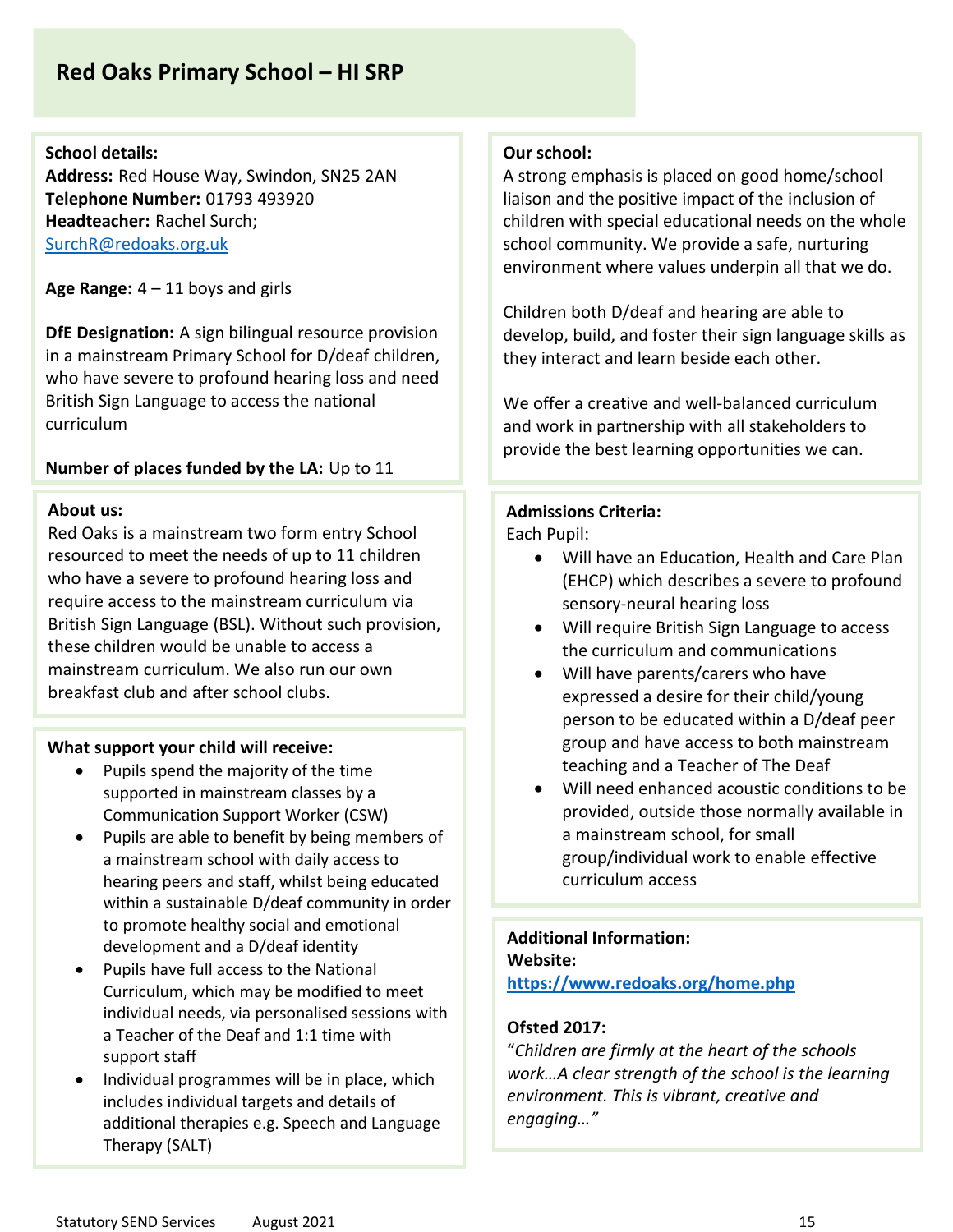# **Robert Le Kyng Primary School – PI SRP**

### **School details:**

**Address:** Westcott Street, Swindon, SN1 5HS **Telephone Number:** 01793 523119 **Headteacher:** Mrs Susan Smith

### **Age Range:** 4-11

**DfE Designation:** Mainstream primary special resourced for children with a physical disability

**Number of places funded by the LA:** 10

### **About us:**

We work as a unit within the mainstream school of Robert Le Kyng Primary. We call our unit "The Snug". Members of the Snug join their mainstream class daily, working with support to complete their work. The children access the Snug for their personal care, physiotherapy, occupational therapy and speech and language requirements.

### **What support your child will receive:**

- Personal care
- Physiotherapy
- Occupational Therapy
- Speech and Language support
- Vision Impairment support
- Wheelchair services
- Physical Needs advisory service
- Alternative and Augmentative Communication
- Swimming at the Hydrotherapy pool
- Access days organised by the PI advisory service
- Yearly review meetings
- Pupils will have the potential for full inclusion into a mainstream classroom with teaching assistant and teacher support
- Pupils are able to access a differentiated curriculum with specialist support

### **Our school:**

Robert le Kyng Primary School is a happy, friendly two form entry school at the heart of a diverse community in Central Swindon. We have a deep commitment to developing the unique qualities of every child.

### **Admissions Criteria:**

Pupils will:

- Have an Education, Health and Care Plan, which identifies a moderate to severe physical disability, or medical need such that their needs could not be met in their local mainstream school. Regular therapy or complex medical procedures and/or Alternative and Augmentative Communication Systems are necessary. In rare cases, the LA may place a pupil on a trial basis while appropriate assessment is undertaken
- Pupils may also have associated learning and/or communication and/or emotional difficulties, but these will be less severe and profound than for those pupils identified by the LA as needing a placement within a special school, which makes provision for children with severe and profound learning difficulties. The needs of the pupils must be able to be met within an integrated school day

### **Additional Information:**

### **Website:** [www.robertlekyng.co.uk](http://www.robertlekyng.co.uk/)

**Ofsted:** …*parents appreciate the specific care offered for vulnerable pupils with the most profound physical or emotional needs*  (Ofsted 2017)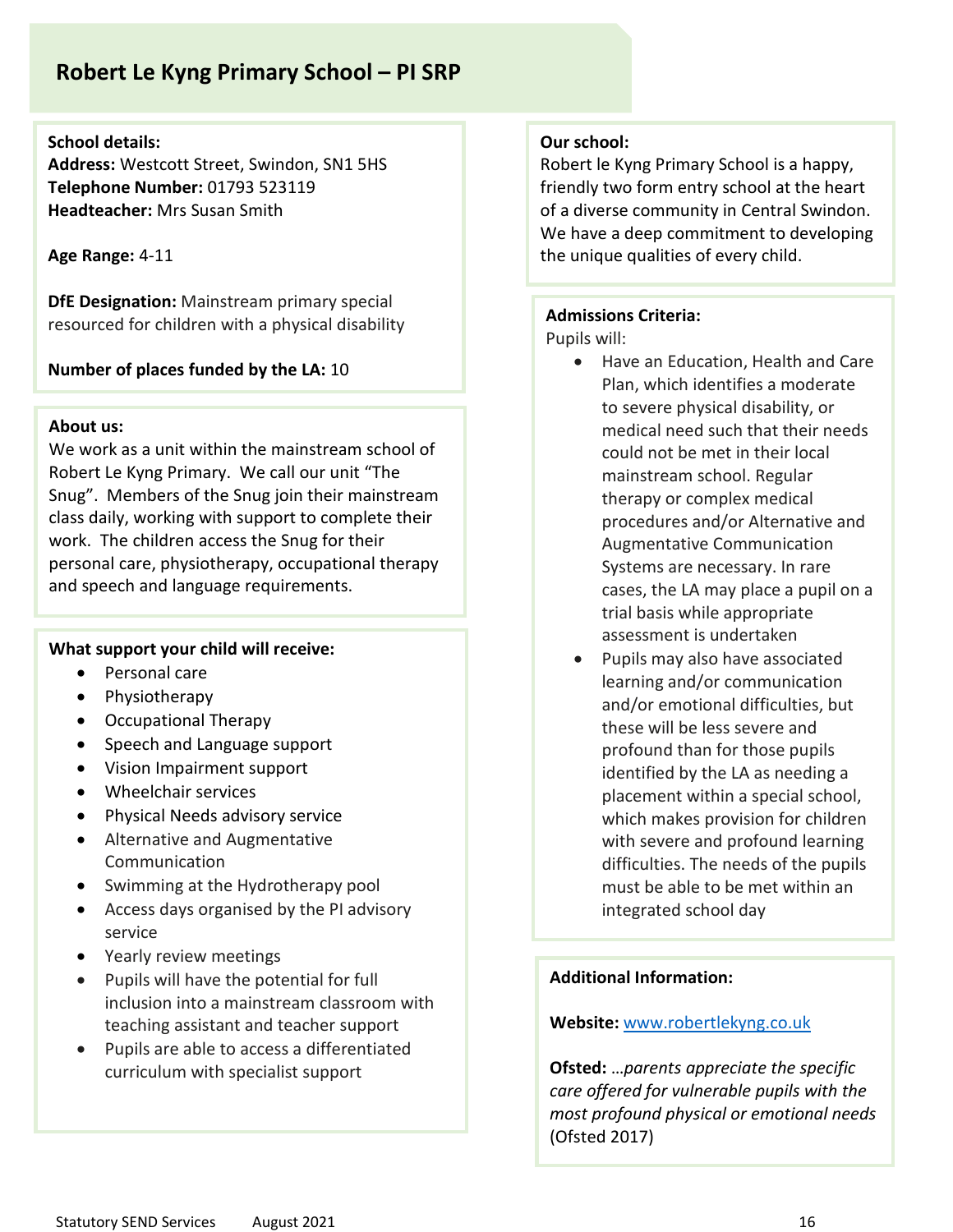# **Ruskin Junior School – ASD SRP**

### **School details:**

**Address:** Wordsworth Drive, Upper Stratton, Swindon, SN2 7NG

**Telephone Number:** 01793 332107

**Head teacher:** Andrew Beadnell

**Age Range:** 7-11 years

**DfE Designation:** Mainstream junior special resourced provision for children with Autistic Spectrum Condition (ASC) or related social, communication and interaction difficulties.

**Number of places funded by the LA:** 9

### **About us:**

We are a specialist resource provision (SRP) for children with autism or related social communication and interaction difficulties.

We are based in a mainstream junior school and we aim for the children to access approximately 70% mainstream time.

We are here for children, who without this support, would not be able to access a mainstream curriculum.

### **What support your child will receive:**

- Quality first teaching in their mainstream class with their peers – they are not taught in a small class in the base
- High level of support by the SRP Lead and the team, working closely with you
- Highly specialised interventions, managed by the SRP Lead to meet their social communication, social interactions, sensory, physical, emotional and mental health needs through targeting their needs using their Education Health and Care Plans
- A base to return to when the mainstream environment becomes too overwhelming for them or as part of their personalised plan
- A team of specialised teaching assistants to support children in mainstream and have the necessary understanding of their needs
- Flexible and personalised support when needed

### **Our school:**

Ruskin Junior School is a large, vibrant, and friendly junior school where our core beliefs centre around instilling a love of, and a passion for, learning. We believe in teaching skills, sharing knowledge and creating an environment from which special memories and moments can be taken away and cherished for a lifetime.

### **Admissions Criteria:**

- Be aged 7-11 years old and have a diagnosis of Autistic Spectrum Condition or be on the pathway to being close to a diagnosis
	- Have an Education Health Care Plan stating 'Social Communication and Interaction Difficulties' as their primary need or undergoing assessment
	- May have associated special educational needs but these will be less complex and severe than those identified by the Local Authority as having severe learning difficulties
- Need access to a mainstream curriculum with specialist support
- Have behaviour that is manageable in a mainstream setting with appropriate support

### **Additional Information:**

### **Website:**

**<https://www.ruskinjuniorschool.com/>**

**Ofsted:** *"Those responsible for the SEND resource base ensure that the pupils benefit from well-considered and tailored provision. This meets the full range of needs".* 

**[https://reports.ofsted.gov.uk/provider/21/1](https://reports.ofsted.gov.uk/provider/21/142539) [42539](https://reports.ofsted.gov.uk/provider/21/142539)**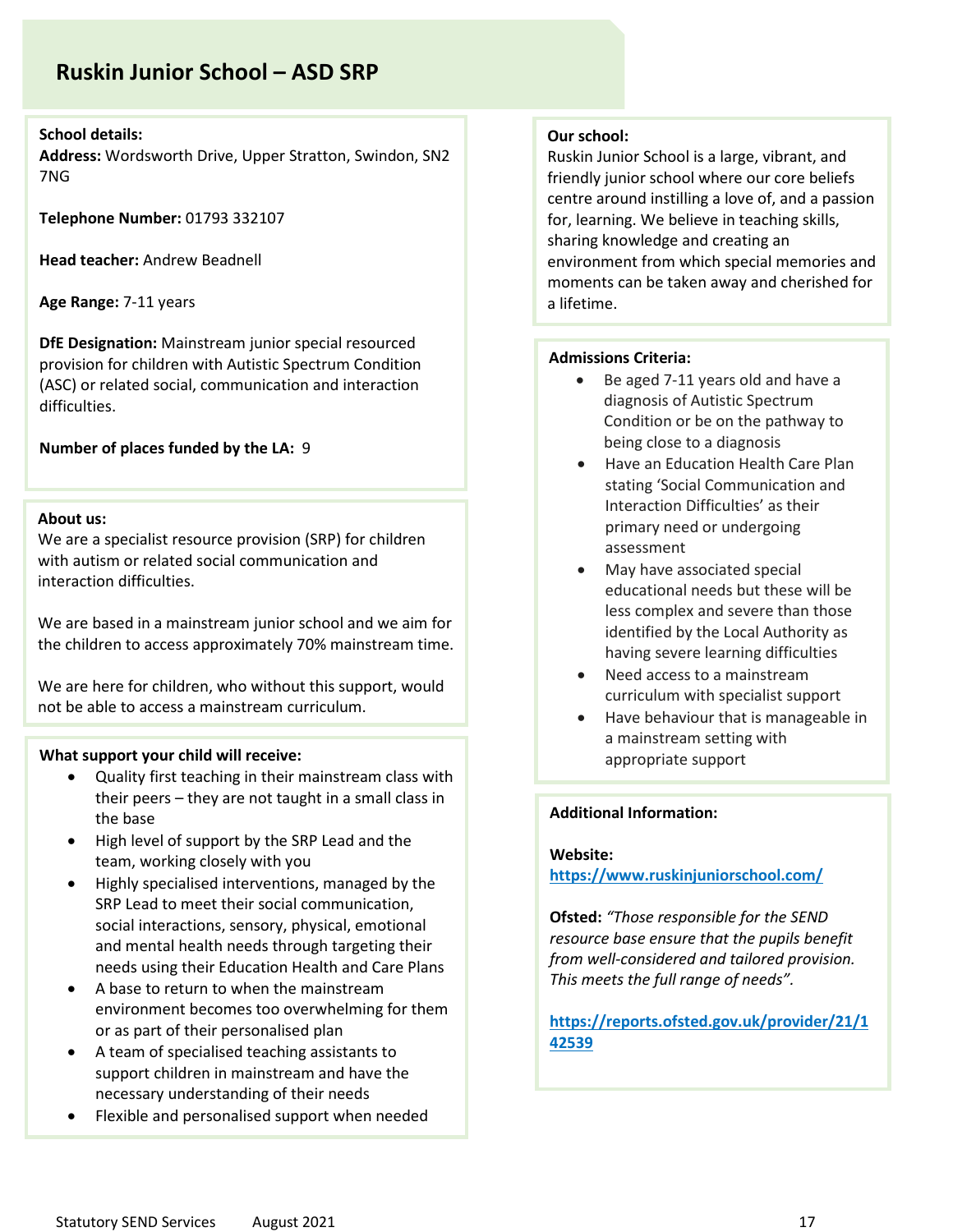# **Westlea Primary School – PI SRP**

### **School details:**

**Address:** Langstone Way, Swindon, SN5 7BT

**Telephone Number:** 01793 870469

**Headteacher:** Mrs Sarah Sumner

**Age Range:** 3-11

**DfE Designation**: a mainstream school with an SRP for pupils with physical disabilities

**Number of places funded by the LA:** 8

### **About us:**

Westlea Primary School is a vibrant school, with just over 300 children on roll. The school comprises of 11 classes and a Special Resourced Provision (SRP) for children who are physically disabled. All of the SRP children, along with others with complex learning and emotional needs are all fully integrated into the mainstream school. At Westlea, we will strive to ensure that all of the children will be at the heart of every decision we make, so they are happy, safe and confident. All of the educational opportunities and experiences will be relevant to the children's needs both now and in the future.

### **What support your child will receive:**

- A very inclusive ethos which has a positive impact on the whole school community and allows children in the SRP full access to mainstream schooling
- Staff in the SRP are flexible in their approach, highly skilled and confident in their dealings with children in the SRP to support their complex needs. They have high expectations of what the children can achieve
- Full integration into mainstream provision without the provision in the SRP this would not be possible
- Access to therapies and professionals during the school day

### **Our school:**

The Westlea Vision is to: Dream. Believe. Achieve through L.O.V.E **Learning Opportunities Vision Educational Excellence**

At the heart of our Vision are the British Values linked to: Truth, Courage, Hope and Responsibility.

### **Admissions Criteria:**

- An EHCP with Physical disability being identified as primary need.
- We are also able to support children with a range of secondary and medical needs.

### **Additional Information:**

From September 2021, on opening of a nursery class the school will be happy to support children with additional needs and physical disabilities in the nursery class.

### **Website: [www.westleaprimary.co.uk](http://www.westleaprimary.co.uk/)**

### **Ofsted:**

### **[https://reports.ofsted.gov.uk/provider/21/1](https://reports.ofsted.gov.uk/provider/21/140302) [40302](https://reports.ofsted.gov.uk/provider/21/140302)**

"A significant strength of the school is the quality of care, guidance and support provided for your pupils. A strong culture of staff working closely with experts, and other agencies exists to provide an all-round education, enabling even the most vulnerable pupils to thrive".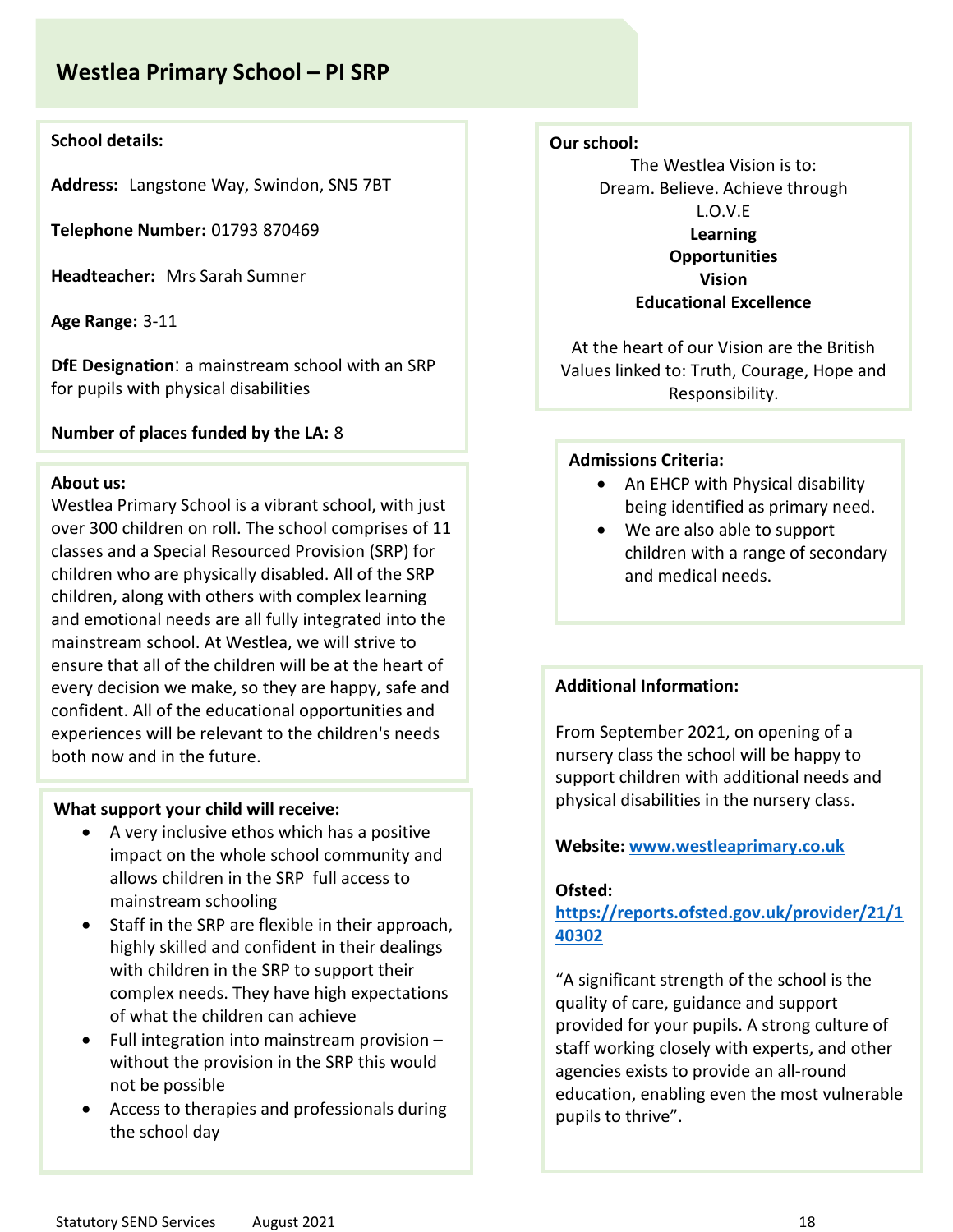# **Specialist Secondary Schools**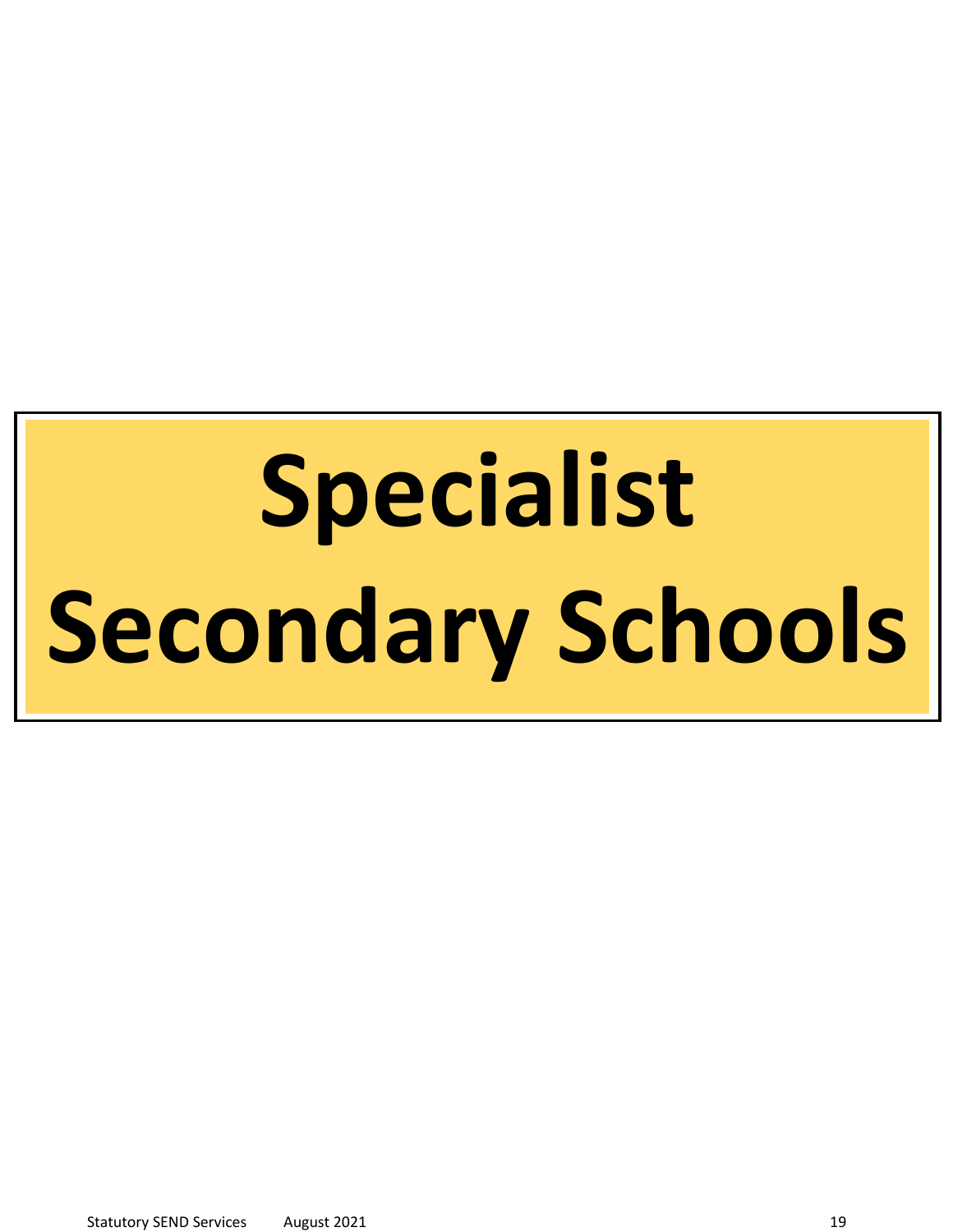## **Churchward School**

**School details: Address:** William Morris Way, Swindon, SN25 2PP

**Telephone Number:** 01793 209198

**Headteacher:** Mr D Dearsley

**Age Range:** 11 - 19

**DfE Designation:** Special Free School

**Number of places funded by the LA:** 75

### **About us:**

Churchward School is a special secondary and 6th form provision based in North Swindon. Having opened in 2018 in temporary accommodation, the main school moved into its specially designed building in September 2020.

### **What support your child will receive:**

- Small class sizes
- Specialist support from suitably qualified and experienced teachers and teaching assistants
- Autism friendly learning environment and specialist learning spaces
- Tailored curriculum to meet the needs of individuals
- Pastoral and academic interventions
- Thrive approach and action plan
- Access to learning in the community
- Access to the farm for woodwork, animal care/horticulture
- Access to relevant work experience opportunities

### **Our school:**

Churchward School is an inclusive and aspirational community where, built on absolute integrity, learning for life is holistic and specifically tailored to the needs of young people with social and communication challenges.

Through our personalised approach and high expectations we strive to ensure all students achieve their potential helping to create positive young people equipped with life and work skills for a sustainable and fulfilled future.

### **Admissions Criteria:**

- Students must have an Education Health and Care Plan (EHCP )
- Have a diagnosis of Autism and/or Social Communication and Interaction Difficulties
- Be aged from aged 11 to 19 years old
- Have needs that cannot be met at the stage of referral by a full time placement in a mainstream school
- Be placed after full consultation with parents
- Children can join at any time through the school years subject to an appropriate place being available

### **Additional Information:**

**Website: [www.churchwardschool.org.uk](http://www.churchwardschool.org.uk/)**

**Ofsted:** Awaiting first inspection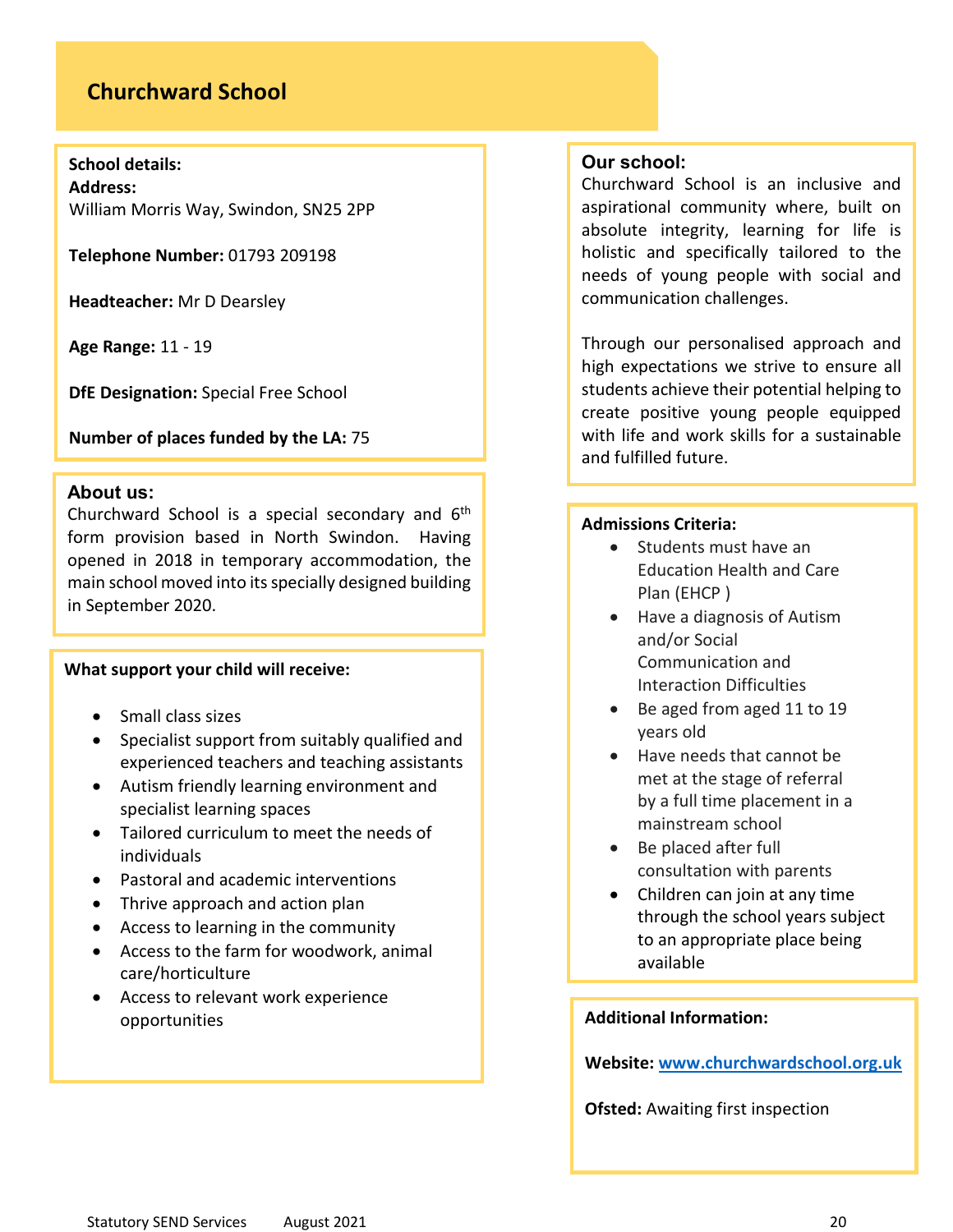# **Crowdys Hill School – Secondary Phase**

### **School details:**

**Address:** Jefferies Avenue, Swindon, Wiltshire, SN2 7HJ

**Telephone Number:** 01793 332400

**Headteacher:** Mrs Kate Higham

**Age Range:** 5-19 mixed gender

**DfE Designation:** 8667006

**Number of places funded by the LA (whole school):** 138

### **About us:**

We are a local authority maintained special school. We cater for children with severe to moderate learning difficulties, with other complex needs, including social communication. We are sited in North Swindon, on a large site next to a hydrotherapy pool.

### **What support your child will receive:**

- Small class sizes with experienced SEN trained staff
- Staff trained in autism, ADHD and speech and language strategies. Some staff are trained in the used of Signalong
- Adapted curriculum based on the National Curriculum and heavily individualised to meet the child's EHCP outcomes
- Support interventions, targeted to individuals' EHCP within the school day. This includes: sensory rooms, speech and language, ELSA, counsellor, behaviour regulation, motor and sensory skills sessions
- Access to purpose built hall, cookery rooms, science labs, music room, farm and on-site kitchen for hot meals
- Access to the schools speech and language therapist
- Access to the schools OT advice
- Access to the Borough's physiotherapists, occupational therapists, specialist hearing and visual impairment staff
- Access to the hydrotherapy pool next to the school

### **Our school:**

Our ethos is to develop children's learning for life. This focus is on developing social and communication skills, independence and functional academic knowledge, aimed at moving children on to their goals. Children can progress through to Sixth Form, or leave us to go to a different post-16 provider.

### **Admissions Criteria:**

- Pupils must have an Education Health Care Plan (EHCP)
- Pupils must have moderate to severe learning difficulties, working academically up to half their age-related expectations
- All pupils have speech or social communication delays
- Some pupils have other complex needs as well, such as sensory or medical
- Children can join us in secondary at any stage, through agreement with their child's current school and the Local Authority's SEND Service in Swindon

### **Additional Information:**

### **Website:**

**[https://www.crowdyshill.swindon.sch.](https://www.crowdyshill.swindon.sch.uk/) [uk/](https://www.crowdyshill.swindon.sch.uk/)**

### **Ofsted:**

**[https://reports.ofsted.gov.uk/provider](https://reports.ofsted.gov.uk/provider/25/126549) [/25/126549](https://reports.ofsted.gov.uk/provider/25/126549)**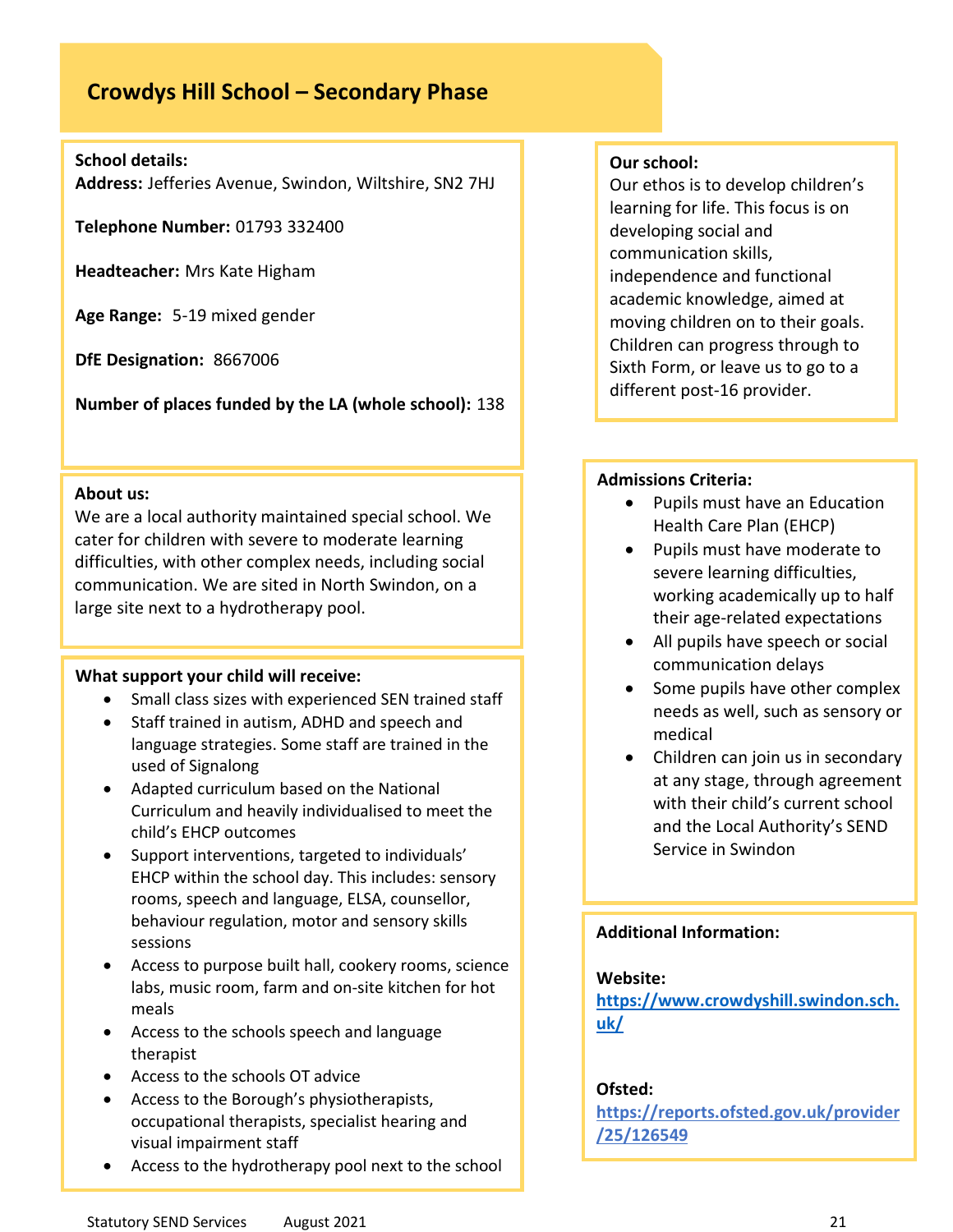# **St Luke's School**

### **School details:**

**Address:** Cricklade Road, Swindon, SN2 7AS

**Telephone Number:** 01793 705566

**Headteacher:** Judith Buckingham

**Age Range:** 11-16 secondary boys and girls

**DfE Designation:** Social, Emotional and Mental Health

**Number of places funded by the LA (whole school):** up to 77

### **About us:**

St Luke's Academy is a secondary special school designated for students with social, emotional and mental health needs (SEMH). We are a welcoming school that fosters a happy and caring atmosphere that allows out students to feel comfortable and strive to achieve.

### **What support your child will receive:**

- Pupils may have additional learning and other difficulties. However, the main presenting problem will be their social, emotional and mental health difficulties.
- Pupils have an entitlement to the full National Curriculum, which is modified to meet individual needs. Each pupil will have an individual behaviour programme and work towards specified targets. At KS4 pupils may benefit from attending college courses/work experience or community service.
- Where appropriate progress is made, the school will, through the Annual Review process, recommend the LA to consider a phased reintegration to a mainstream school. A strong emphasis is placed on home: school liaison. A detailed prospectus is available from the school.

### **Our school:**

Our aim is to enable our students to become confident and independent young people, who are clear in their purpose and have a skill set that will enable them to navigate the modern world safely.

### **Admissions Criteria:**

- Each pupil must have an Education, Health and Care Plan or be under statutory assessment
- Each pupil must have severe and complex social, emotional and mental health difficulties and some associated learning difficulties
- Each pupil must be aged from aged 11 to 16 years i.e. from Year 7 to Year 11
- Each pupil must have needs that cannot be met at the stage of referral by a full time placement in a mainstream school
- Each pupil must be placed after full consultation with parents

### **Additional Information:**

### **Website:**

**<https://www.stlukes.swindon.sch.uk/>**

### **Ofsted:**

**[https://reports.ofsted.gov.uk/provide](https://reports.ofsted.gov.uk/provider/25/145852) [r/25/145852](https://reports.ofsted.gov.uk/provider/25/145852)**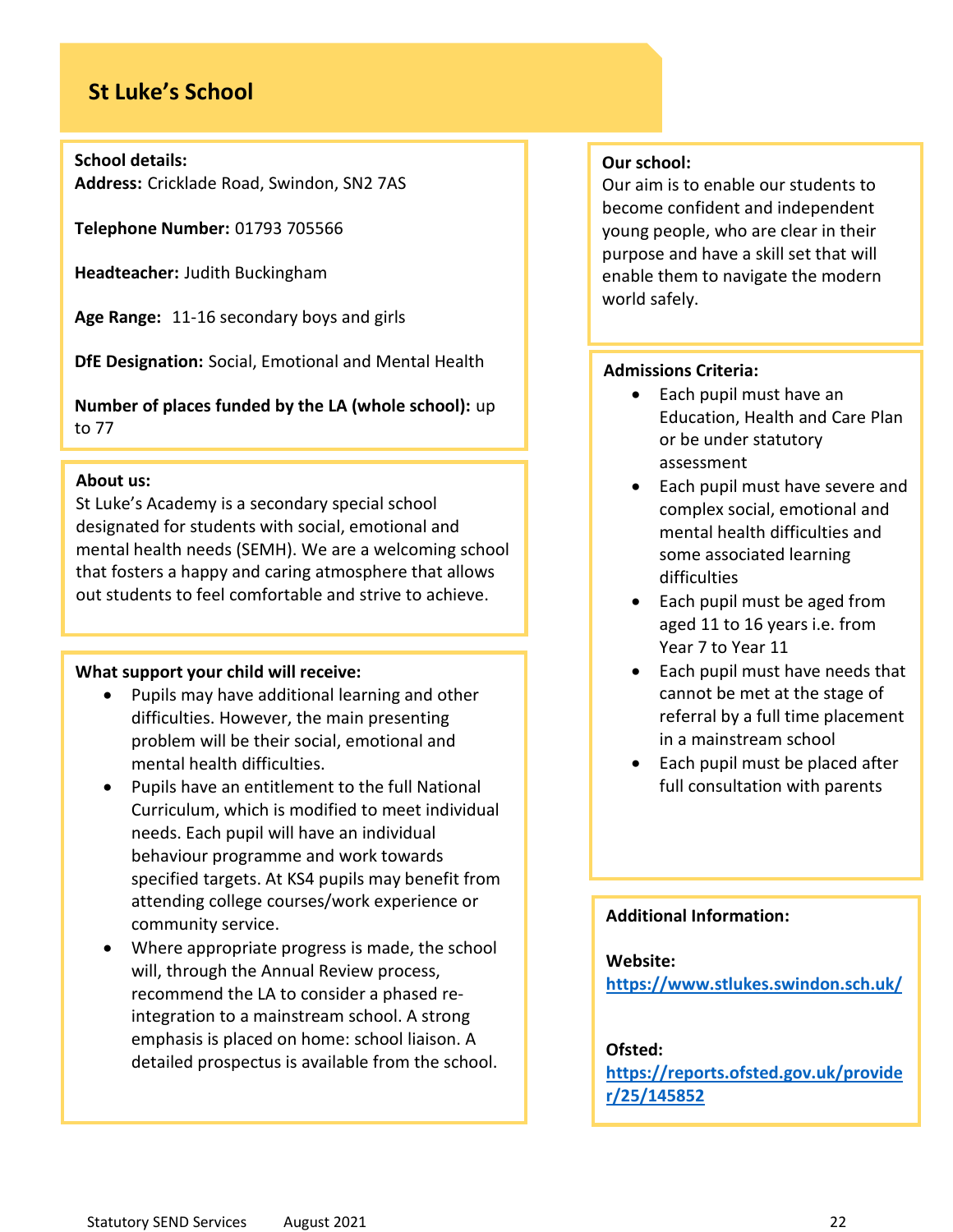# **Uplands School – Secondary School**

### **School details:**

**Address:** The Learning Campus, Tadpole Lane. Swindon, SN25 2NB

**Telephone Number:** 01793 493910 **Headteacher:** Fiona Clark head@uplandsschool.org.uk

**Age Range:** 11-19 boys and girls

**DfE Designation:** Severe Learning Difficulties (SLD), Profound and Multiple Learning Difficulties (PMLD) and Autistic Spectrum Disorder (ASD)

**Number of places funded by the LA (whole school):**  132

### **About us:**

Uplands is a school for students with severe (SLD) or profound and multiple learning difficulties (PMLD) aged 11 – 19 years and/or Autistic Spectrum Disorder (ASD). Our students will often have additional complex needs. Attainment on entry for all our students is well below the national age related expectation and all our students have an Education Health and Care Plan.

### **What support your child will receive:**

- A dynamic curriculum which is bespoke to individual learning needs, as outlined in the Student's EHCP
- KS3 and KS4 learning is based around the key skills of Literacy and Numeracy as well as a topic based curriculum and work related learning opportunities; many out and about in the local community.
- A vibrant, fun and caring community where independent life and learning skills are developed to ensure students reach their full potential
- Innovative and stimulating experiences and opportunities
- Exceptional care, support and guidance in a safe and nurturing community
- Exceptional staff to student ratios with highly experienced specialist staff

### **Our school:**

Uplands is a values based community, and our core teaching and learning values of independence and interdependence sit at the heart of everything we do. We pride ourselves on being a truly inclusive community where all contributions are celebrated and valued.

Effective communication is at the heart of all we do, with strong home/school links.

### **Admissions Criteria:**

- Have an Education, Health and Care Plan (EHCP) – in some cases young people can be placed with us whilst under statutory assessment
- Have complex needs within the following areas: Profound & Multiple Needs (PMLD), Severe Learning Difficulty (SLD), Autistic Spectrum Disorder (ASD), sensory and/or physical impairment, medical needs or significant communication difficulties
- Be aged from 11-16 years i.e. from Years 7-11
- Have needs which cannot be met at the stage of referral by a full time placement in a mainstream school
- Be placed after full consultation with parents/carers

### **Additional Information:**

**Website: [www.uplandsschool.org.uk](http://www.uplandsschool.org.uk/)**

### **Ofsted:**

### **[https://reports.ofsted.gov.uk/provider/25](https://reports.ofsted.gov.uk/provider/25/126555) [/126555](https://reports.ofsted.gov.uk/provider/25/126555)**

"…parents are overwhelmingly positive and deeply appreciate the quality of education, and care, their child receives" (Ofsted 2017).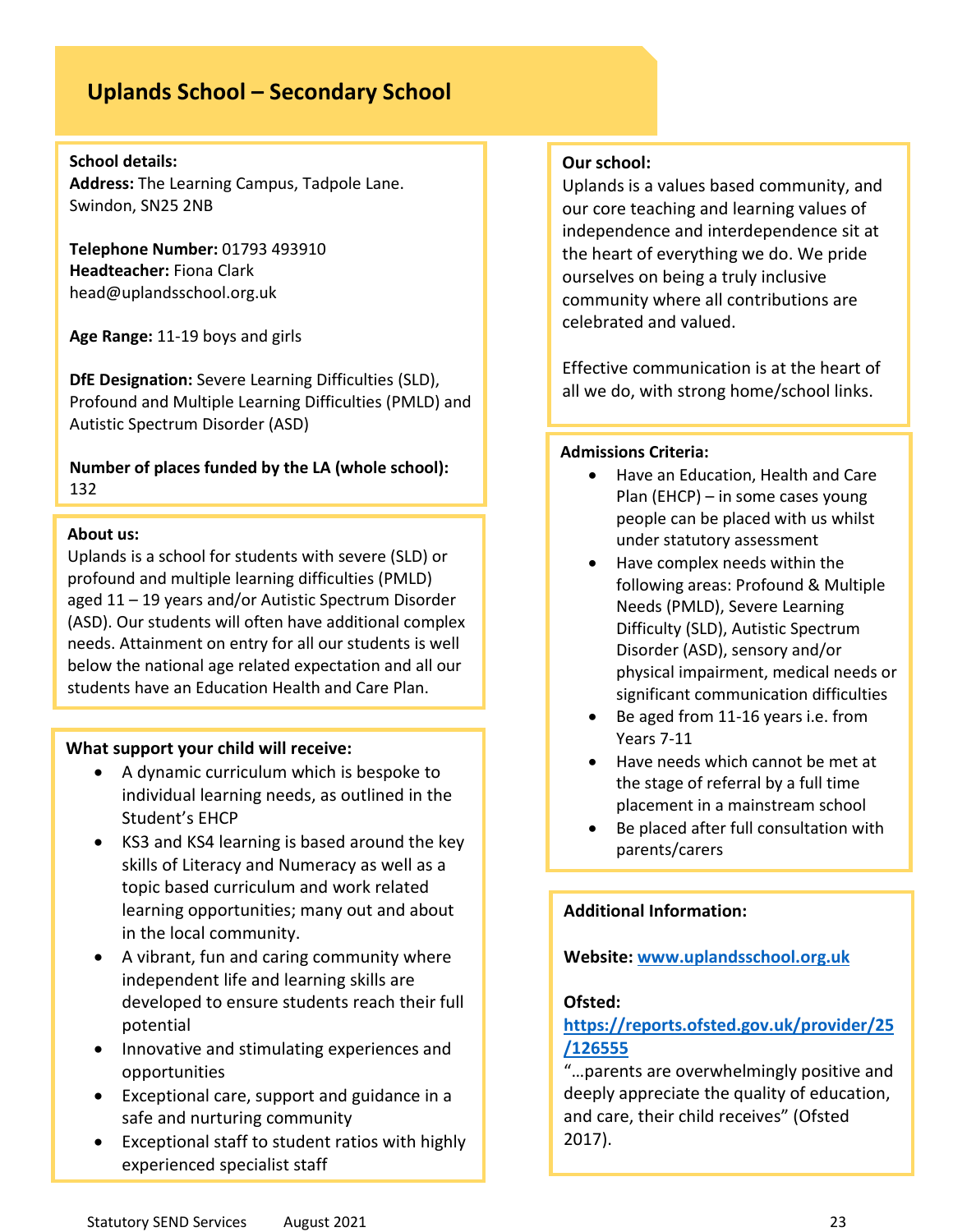# **Secondary Schools with an SRP**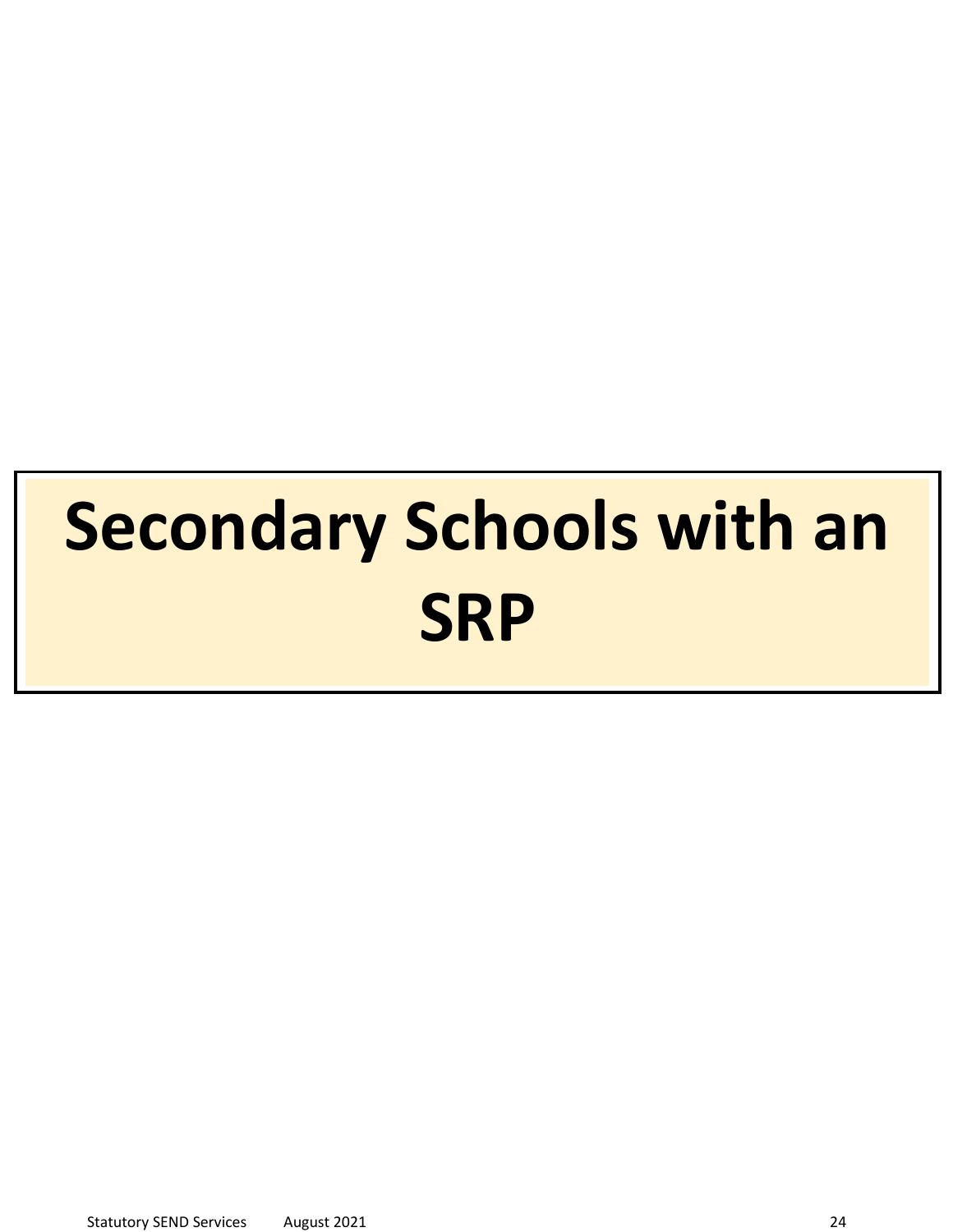# **Kingsdown School – ASD SRP**

### **School details:**

**Address:** Hyde Road, Stratton St Margaret, Swindon, SN2 7SH **Telephone Number:** 01793 822284 **Headteacher:** Emma Leigh-Bennett; [head@kingsdownschool.co.uk](mailto:head@kingsdownschool.co.uk)

**Age Range:** 11 to 16 boys and girls

**DfE Designation:** A special resource provision for young people with Autistic Spectrum Disorder (ASD), within a mainstream secondary school.

### **Number of places funded by the LA:** 15

### **About us:**

Kingsdown School is a mainstream secondary school, which is resourced to meet the additional needs of up to 15 students who have a diagnosis of ASD; without such provision, they would be unable to access a mainstream curriculum.

### **What support your young person will receive:**

- All students spend the majority of their time in mainstream classes, following the mainstream curriculum and attend classes with Educational Support Champions where appropriate.
- All students work towards their EHCP outcomes, through a variety of programmes as directed by the ASC Centre Manager and external agencies
- Supplementary support is available for identified pupils needed specific intervention for a specific, or fixed, period of time. Additional Programmes include: Freshstart Reading Programme, Numeracy intervention, etc.

### **Our school:**

Kingsdown School aims to ensure that appropriate provision is available to champion each and every student to have equal access to a high-quality learning experience.

### **Admissions criteria:**

- Pupils will have an Education, Health and Care Plan (EHCP) which describes a diagnosis of ASD as a primary need who may also have associated social communication difficulties or other special educational needs
- Pupils will be in either KS3 or KS4
- Pupils will be able to access the mainstream curriculum with appropriate support
- Pupils behaviour will be manageable in a mainstream setting with appropriate support
- Admission to the centre is through the decision of a panel of professionals at the Local Authority's SEND Service

### **Additional Information:**

### **Website:**

**<https://www.kingsdownschool.co.uk/>**

### **Ofsted January 2020:**

*"The school provides well for pupils with SEND. The Autistic Spectrum Condition Centre provides effective support for pupils, so they can work alongside peers in school…Pupils with SEND complete their programmes of study and go on to further education or apprenticeships.*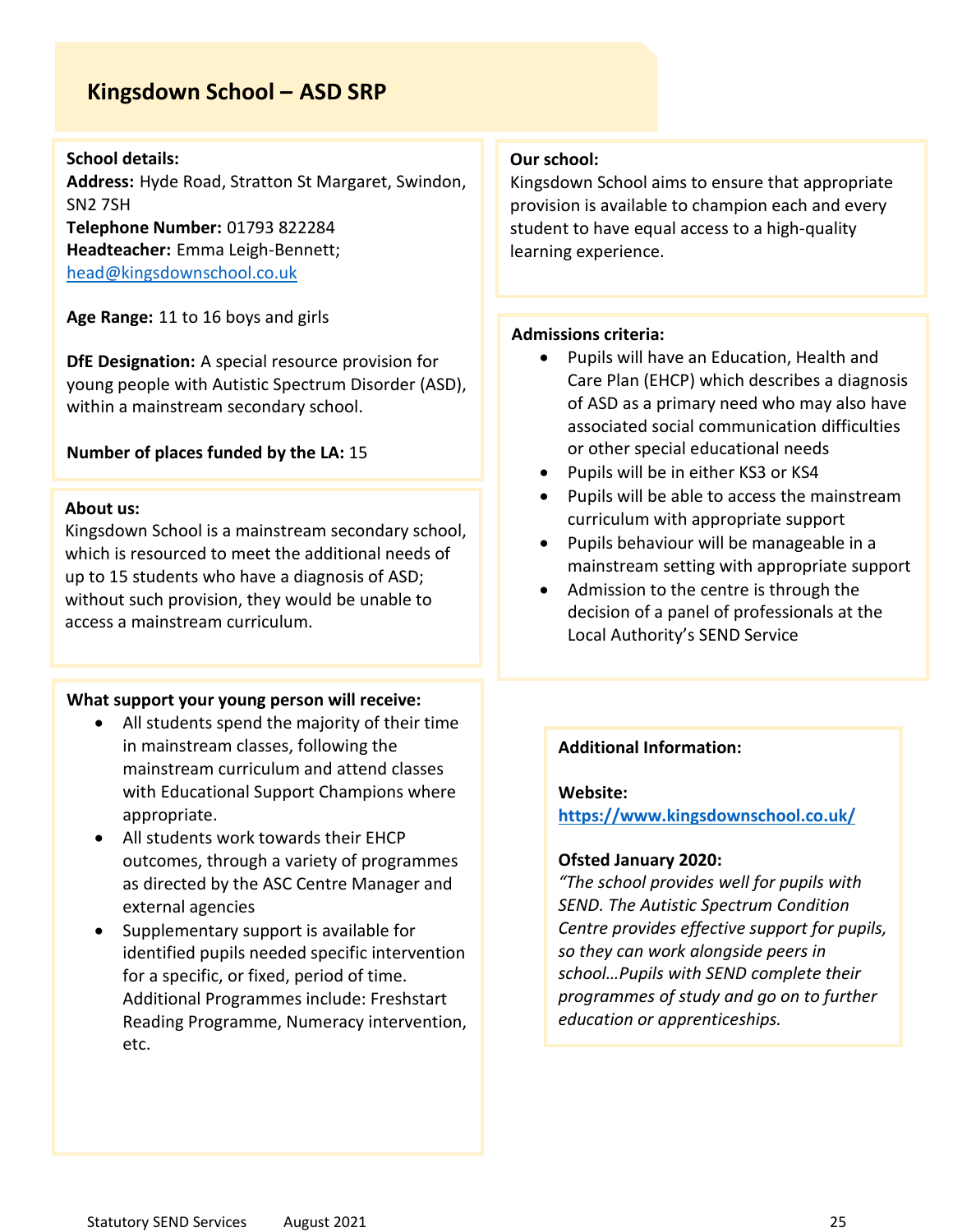# **Lydiard Park Academy – ASD SRP**

### **School details:**

**Address:** Grange Park Way, Grange Park, Swindon. SN5 6HN

**Telephone Number:** 01793 874224

**Headteacher:** Gary Pearson [principal@lydiardparkacademy.org.uk](mailto:principal@lydiardparkacademy.org.uk)

**Age Range:** 11-19

**Number of places funded by the LA:** 15

# **About us:**

We are a mainstream secondary school that is part of The Parks Academy Trust.

There are currently 4 schools in the trust, 2 secondary and 2 primary.

### **What support your child will receive:**

The remit of the SRP is to support pupils to spend the majority of their time in the mainstream school. The following support is available:

- TA support in lessons where appropriate
- Lunch and break times in the SRP
- Support to understand and manage emotions and social situations
- Support to learn and use appropriate strategies to overcome barriers
- Transitions support into and out of the SRP and school
- Opportunities to practise social skills in other settings and in the community
- Support to develop life skills
- Academic support where appropriate
- Support to make choices about future learning and possible careers

### **Our school:** *"Potential into Performance"*

We provide an inclusive environment where every pupil can grow to achieve personal, social and academic success. We go to great lengths to ensure that each child is fully supported to do as well as they can. We value curiosity and passion and encourage independence and reflection, using innovative and creative ways and including choice, to ensure high expectations for all pupils can be realised.

### **Admissions Criteria:**

- All pupils must have an EHCP with a primary need of ASD
- Application for places is through a consultation process with the school combined with the Local Authority Special Education Needs Department agreeing the placement.

### **Additional Information:**

#### **Website:**

**[https://www.lydiardparkacademy.org.](https://www.lydiardparkacademy.org.uk/) [uk/](https://www.lydiardparkacademy.org.uk/)**

### **Ofsted:**

**[https://www.lydiardparkacademy.org.](https://www.lydiardparkacademy.org.uk/wp-content/uploads/2018/02/Lydiard-Park-Academy-10037064-PDF-final.pdf) [uk/wp](https://www.lydiardparkacademy.org.uk/wp-content/uploads/2018/02/Lydiard-Park-Academy-10037064-PDF-final.pdf)[content/uploads/2018/02/Lydiard-](https://www.lydiardparkacademy.org.uk/wp-content/uploads/2018/02/Lydiard-Park-Academy-10037064-PDF-final.pdf)[Park-Academy-10037064-PDF-final.pdf](https://www.lydiardparkacademy.org.uk/wp-content/uploads/2018/02/Lydiard-Park-Academy-10037064-PDF-final.pdf)**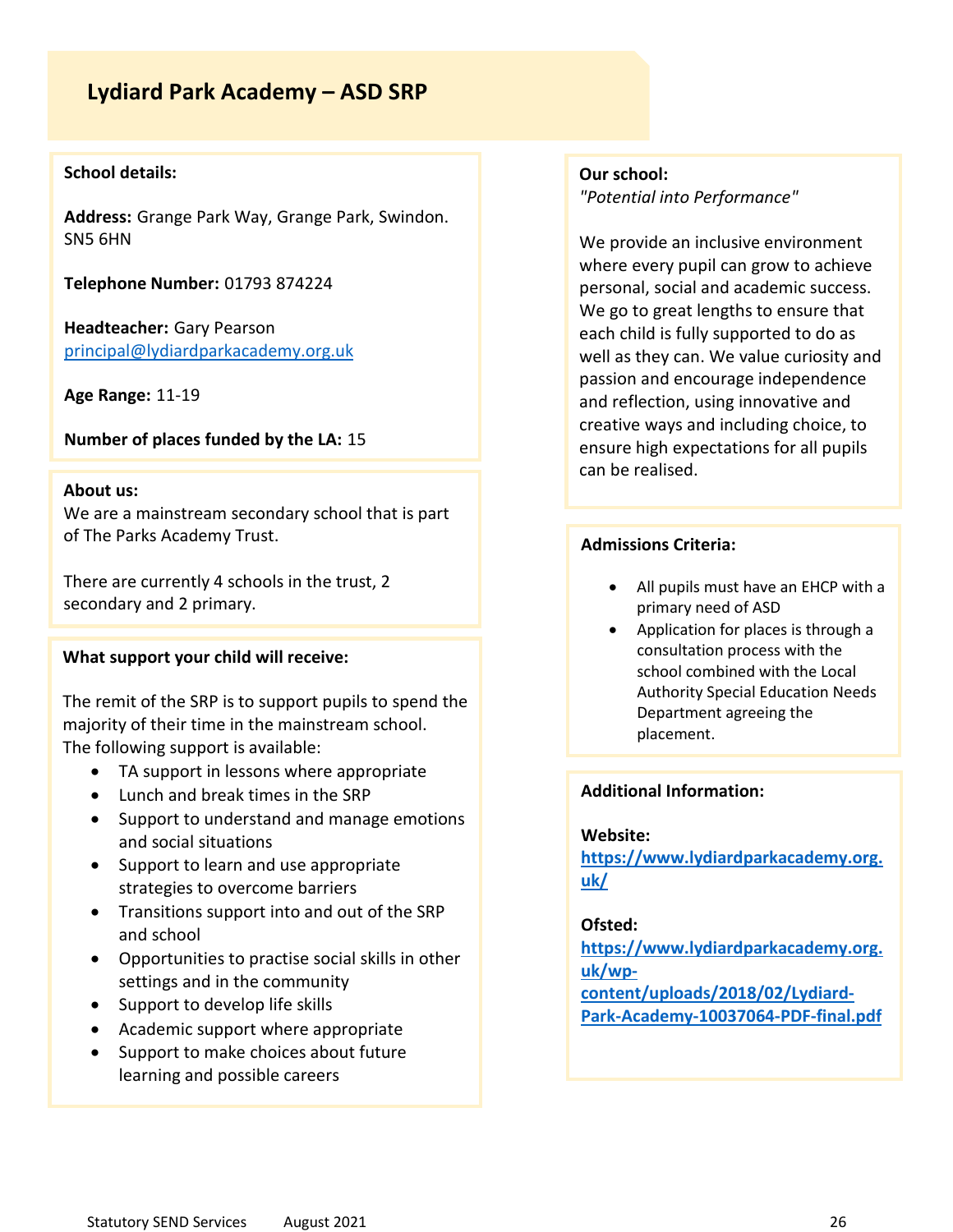# **The Commonweal School – PI SRP**

### **School details:**

**Address:** The Mall, Swindon, SN1 4JE

**Telephone Number:** 01793 612727

**Headteacher:** Robert Linnegar

**Age Range:** 11-19 boys and girls

**DfE Designation:** PI Special Resource Provision

**Number of places funded by the LA:** Up to 22

### **About us:**

Commonweal is a mainstream secondary school which has a special resource provision for children/young people with physical disability.

### **What support your child will receive:**

- Targeted in class support to enable students to access the varied curriculum that we offer
- The flexibility, in KS4, to drop an option in order to take a private study or an ASDAN course
- Specialist bathroom and personal care facilities.
- Bespoke facilities for personal care, physiotherapy, illness recovery and private study
- Full integration into the school's academic, pastoral and social life of the school
- Access to the SRP at break and lunch
- Opportunities to experience a range of specialist sport and drama events, both locally and nationally

### **Our school:**

At Commonweal School, we aim to be inclusive and to offer a student centred approach. We strive to ensure equal opportunities for all of our learners so they can achieve their potential, learn to the best of their ability, and become well rounded individuals. The views of our students and their parents are of great importance to us.

### **Admissions Criteria: Each Pupil:**

- Will have an Education, Health and Care Plan (EHCP) which describes physical disability as the primary need
- Will have parents/carers who have indicated a preference for a specialist resource provision within a mainstream school
- Will be in KS3, KS4 or KS5
- Will be able to access 98% of the curriculum with appropriate support

### **Website:**

**<https://www.commonweal.co.uk/>**

### **Ofsted:**

"Across the school, pupils who have SEN and/or disabilities make good progress from their starting points as a result of the expert help they receive.

Pupils with physical disabilities and with specific learning difficulties are integrated into mainstream lessons very effectively. The inclusive ethos of the school contributes strongly to the academic progress they make". (Ofsted 2017)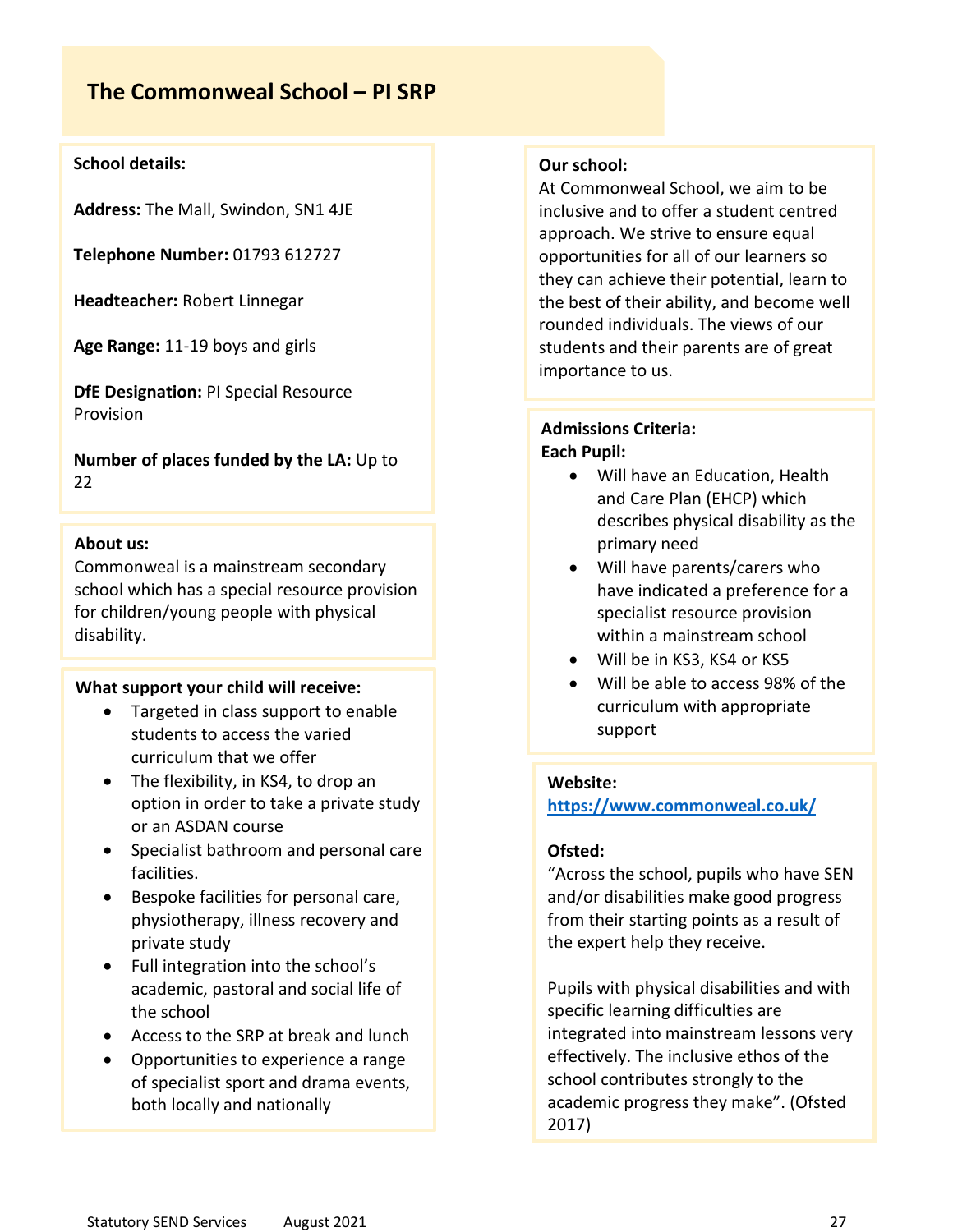# **The Commonweal School – SpLD SRP**

### **School details:**

**Address:** The Mall, Swindon, SN1 4JE

**Telephone Number:** 01793 612727

**Headteacher:** Robert Linnegar

**Age Range:** 11-19 boys and girls

**DfE Designation:** SPLD-Specific Learning Difficulty Resource Provision

### **Number of places funded by the LA:** 5

### **About us:**

Commonweal is a mainstream secondary school which has a special resource provision for children with specific learning difficulties.

### **What support your child will receive:**

- Pupils will have access to the SRP for interventions to improve their reading, numeracy, speech and language and writing skills
- Targeted in class support to enable students to access the varied curriculum that we offer
- The flexibility, in KS4, to drop an option in order to take a private study or an ASDAN course
- Full integration into the school's academic, pastoral and social life of the school
- Access to the SRP at break and lunch

### **Our school:**

At Commonweal School we aim to be inclusive and to offer a student centred approach. We strive to ensure equal opportunities for all of our learners so they can achieve their potential, learn to the best of their ability, and become well rounded individuals. The views of our students and their parents are of great importance to us.

### **Admissions Criteria: Each Pupil:**

- Will have an Education, Health and Care Plan (EHCP) which describes specific learning difficulties as the primary need
- Will have parents/carers who have indicated a preference for a specialist resource provision within a mainstream school
- Will be in KS3, KS4 or KS5
- Will be able to access 98% of the curriculum with appropriate support

### **Website:**

**<https://www.commonweal.co.uk/>**

### **Ofsted:**

"Across the school, pupils who have SEN and/or disabilities make good progress from their starting points as a result of the expert help they receive.

Pupils with physical disabilities and with specific learning difficulties are integrated into mainstream lessons very effectively. The inclusive ethos of the school contributes strongly to the academic progress they make". (Ofsted 2017)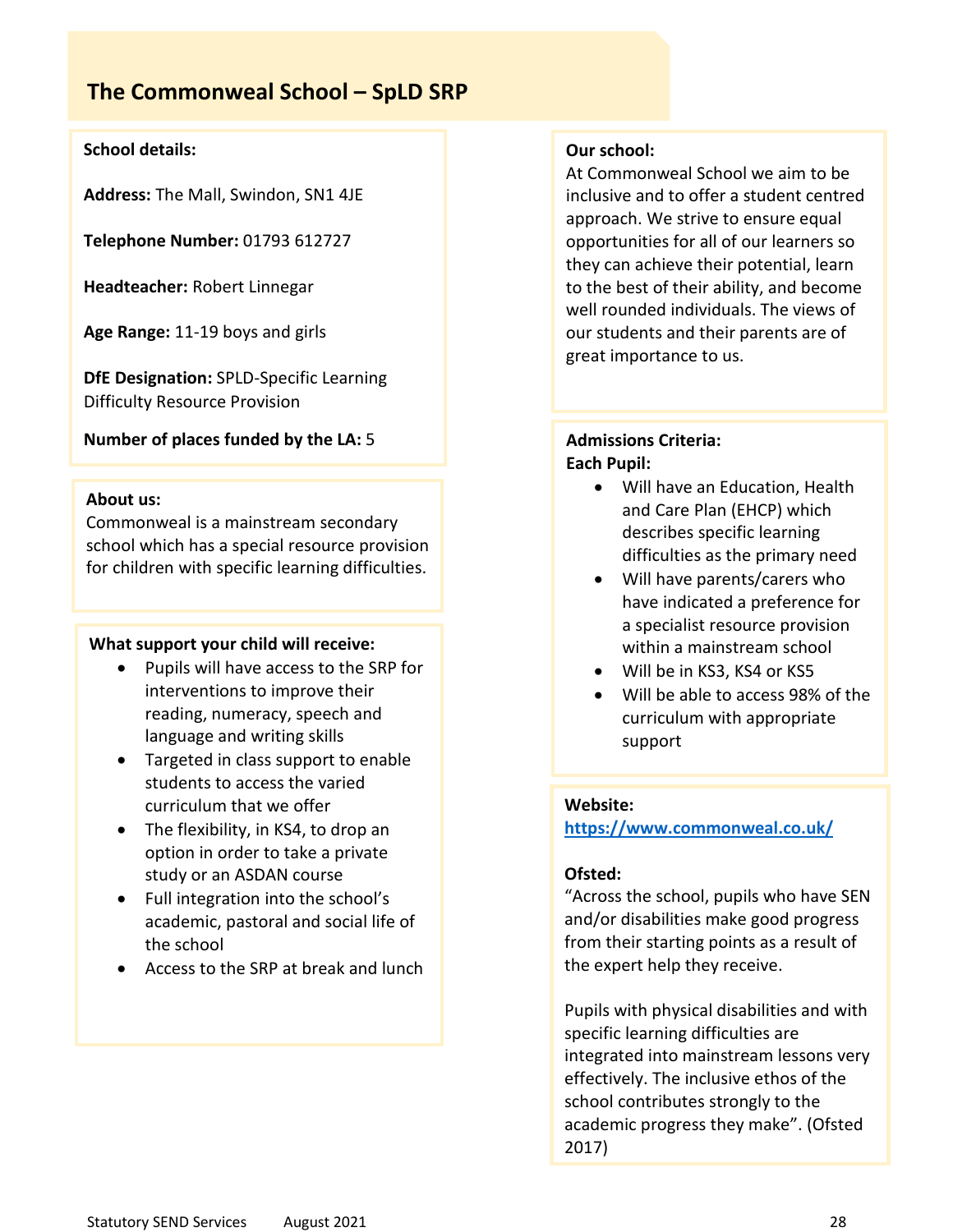# **The Ridgeway School and Sixth Form College – ASD SRP**

### **School details:**

**Address:** Inverary Rd, Wroughton, Swindon SN4 9DJ

**Telephone Number:** (01793) 846100

**Headteacher:** James Povoas

**Age Range:** 11-19 boys and girls

**DfE Designation:** Mainstream Special Resourced Provision (SRP) for children with Autistic Spectrum Condition (ASC)

**Number of places funded by the LA:** 20

### **About us:**

The Ridgeway School and Sixth Form College is a mainstream secondary school, which is resourced to meet additional needs of up to 20 students who have a diagnosis of Autistic Spectrum Condition with an additional provision. Without such provision, they would be unable to access a mainstream curriculum. A strong emphasis is placed on good home/school liaison and the positive impact of the inclusion of children and young people with special educational needs on the whole school community. A detailed prospectus is available from the school.

### **What support your child will receive:**

- Quality first teaching in mainstream classrooms. Students can be supported in Class as required by an LSA team based in SRP. Students are not taught in small classes within SRP.
- Individual programmes will be in place to promote interdependence and progress towards EHCP outcomes.
- Access to interventions and agencies such as TAMHS and NOCN Award 'Building confidence working with animals' with Greatwood Charity.
- Trips and Visits organised to support development of life skills.
- Inclusion as part of the Schools academic, pastoral and social opportunities.
- Access to the SRP building when required.

### **Our school:**

To provide a safe and nurturing environment where students will feel welcomed, valued and stretched to develop their confidence and independence. Students will learn to develop positive, trusting relationships alongside staff and other students.

### **Admissions Criteria:**

- Pupils will be in KS3, 4 or 5 and will have a diagnosis of autistic Spectrum Condition
- Pupils require an EHCP with ASC being highlighted as Primary need
- Pupils are expected to engage for the majority of their time within the mainstream classrooms
- Pupils are expected to access the GCSE accreditation offered as part of mainstream setting
- Pupils may also have associated special educational needs although they will be able to access the mainstream curriculum with appropriate support to gain suitable outcome
- Pupil behaviour will be manageable in a mainstream setting with appropriate support

### **Additional Information: Website:**

**[https://www.ridgewayschool.com/abou](https://www.ridgewayschool.com/about/schools-information/asc-srp) [t/schools-information/asc-srp](https://www.ridgewayschool.com/about/schools-information/asc-srp)**

### **Ofsted:**

**[https://reports.ofsted.gov.uk/provider/](https://reports.ofsted.gov.uk/provider/23/137160) [23/137160](https://reports.ofsted.gov.uk/provider/23/137160)**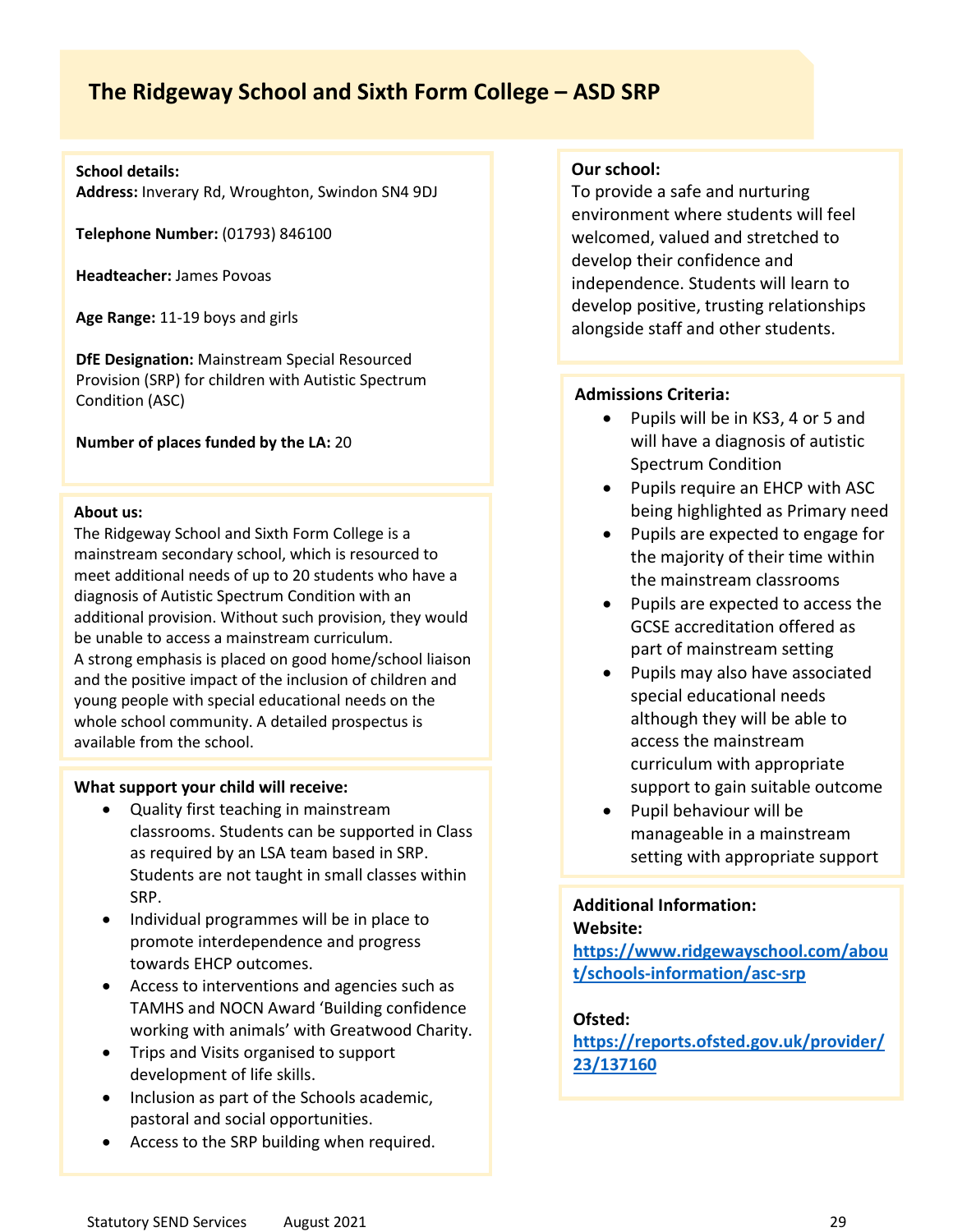# **Specialist Post-16 Settings**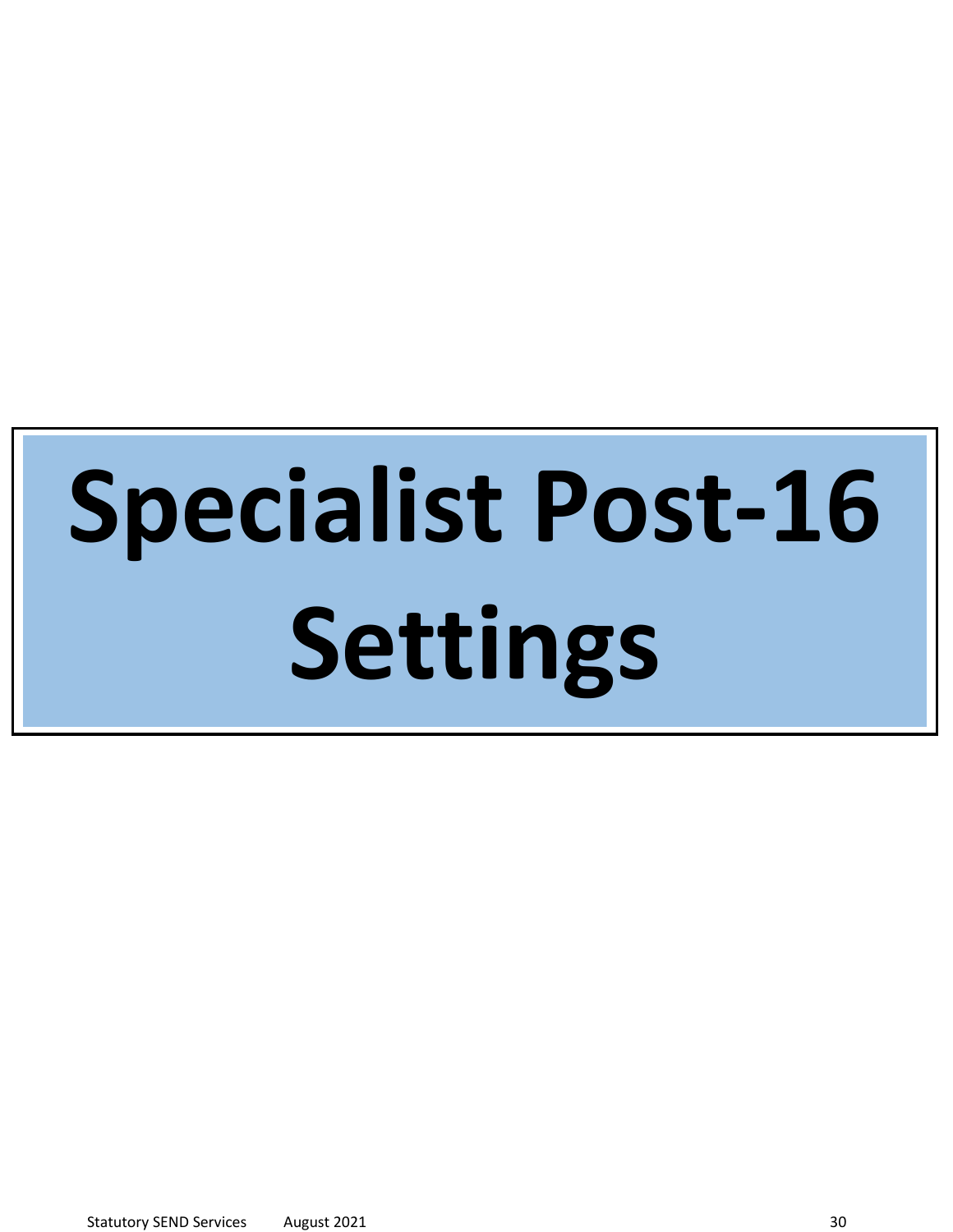# **Crowdys Hill School – Sixth Form Phase**

### **School details:**

**Address:** Jefferies Avenue, Swindon, Wiltshire, SN2 7HJ

**Telephone Number:** 01793 332400

**Headteacher:** Mrs Kate Higham

**Age Range:** 5-19 mixed gender

**DfE Designation:** 8667006

**Number of places funded by the LA (whole school):** 40

### **About us:**

We are a local authority maintained special school. We cater for children with severe to moderate learning difficulties, with other complex needs, including social communication. We are sited in North Swindon, on a large site next to a hydrotherapy pool.

### **What support your child will receive:**

- Small class sizes with experienced SEN trained staff. Staff trained in autism, ADHD, and speech and language strategies
- Curriculum focused on: functional maths, English and IT to level 1; vocational skills to level 1; employability skills; personal and social development; and heavily individualised to meet the child's EHCP outcomes
- Young people can access a variety of work placements throughout the year, and we have links with a local shop who takes on our more complex young people to give them work experience opportunities
- Support interventions, targeted to individuals' EHCP, within the school day. This includes, speech and language, ELSA, counsellor, behaviour regulation, motor and sensory skills sessions
- Access to the purpose built hall, cookery rooms, science labs, music room, farm, and on-site kitchen for hot meals
- Access to the school's speech and language therapist. Access to the school's OT advice
- Access to the borough's physiotherapists, occupational therapists, specialist hearing and visual impairment staff
- Access to the hydrotherapy pool next to school

### **Our school:**

Our ethos is to develop a young person's learning for life. This focus is on developing independence; life in their community; functional academic knowledge; social and communication skills; employability; and aimed at moving young people on to their goals. They can progress through to employment, or further college courses or training.

### **Admissions Criteria:**

- Pupils must have an Education Health Care Plan (EHCP)
- Pupils must have moderate to severe learning difficulties, working academically up to half their age-related expectations
- All pupils have speech or social communication delays
- Some pupils have other complex needs as well, such as sensory or medical.
- Young people can join us in Sixth Form at any stage, through agreement with their current setting and the Local Authority's SEND Service in Swindon.

### **Additional Information:**

### **Website:**

**[https://www.crowdyshill.swindon.sch](https://www.crowdyshill.swindon.sch.uk/) [.uk/](https://www.crowdyshill.swindon.sch.uk/)**

### **Ofsted:**

**[https://reports.ofsted.gov.uk/provide](https://reports.ofsted.gov.uk/provider/25/126549) [r/25/126549](https://reports.ofsted.gov.uk/provider/25/126549)**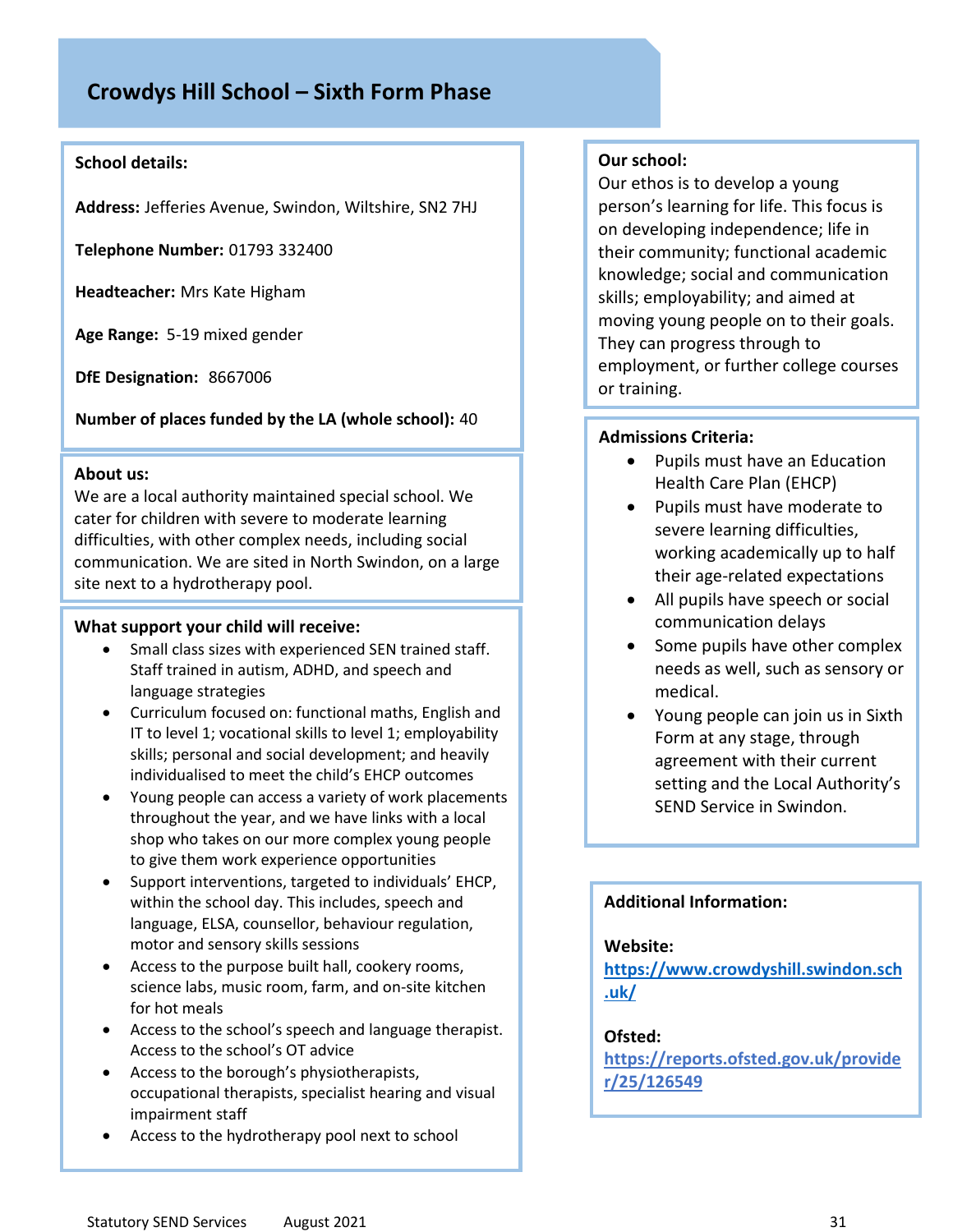# **Uplands School – Sixth Form**

**School details:**

**Address:** The Learning Campus, Tadpole Lane. Swindon, SN25 2NB

**Telephone Number:** 01793 493910 **Headteacher:** Fiona Clark head@uplandsschool.org.uk

**Age Range:** 11-19 boys and girls

**DfE Designation:** Severe Learning Difficulties (SLD), Profound and Multiple Learning Difficulties (PMLD) and Autistic Spectrum Disorder (ASD)

**Number of places funded by the LA (whole school):**  132

### **About us:**

Uplands is a school for students with severe (SLD) or profound and multiple learning difficulties (PMLD) aged 11 – 19 years and/or Autistic Spectrum Disorder (ASD). Our students will often have additional complex needs. Attainment on entry for all our students is well below the national age related expectation and all our students have an Education Health and Care Plan.

### **What support your child will receive:**

- A dynamic curriculum which is bespoke to individual learning needs, as outlined in the Student's EHCP
- As students move into the  $6<sup>th</sup>$  form, the focus on Preparing for Adulthood pathways and Careers Education, with all students leaving us with recognised accreditations from the OCR Life and Living Programme
- A vibrant, fun and caring community where independent life and learning skills are developed to ensure students reach their full potential
- Innovative and stimulating experiences and opportunities
- Excellent partnerships and transitions during their learning journey into adult life
- To be supported, and young people encouraged, to contribute to their own lives and their community

### **Our school:**

Uplands is a values based community, and our core teaching and learning values of independence and interdependence sit at the heart of everything we do. We pride ourselves on being a truly inclusive community where all contributions are celebrated and valued.

Effective communication is at the heart of all we do, with strong home/school links.

### **Admissions Criteria:**

- Have an Education, Health and Care Plan (EHCP) – in some cases young people can be placed with us whilst under statutory assessment
- Have complex needs within the following areas: Profound & Multiple Needs (PMLD), Severe Learning Difficulty (SLD), Autistic Spectrum Disorder (ASD), sensory and/or physical impairment, medical needs or significant communication difficulties
- Be aged from 16-19 years i.e. from Years 11-14
- Have needs which cannot be met at the stage of referral by a full time placement in a mainstream college/sixth form
- Be placed after full consultation with parents/carers

### **Additional Information:**

### **Website: [www.uplandsschool.org.uk](http://www.uplandsschool.org.uk/)**

### **Ofsted:**

### **[https://reports.ofsted.gov.uk/provider/25](https://reports.ofsted.gov.uk/provider/25/126555) [/126555](https://reports.ofsted.gov.uk/provider/25/126555)**

"…parents are overwhelmingly positive and deeply appreciate the quality of education, and care, their child receives" (Ofsted 2017).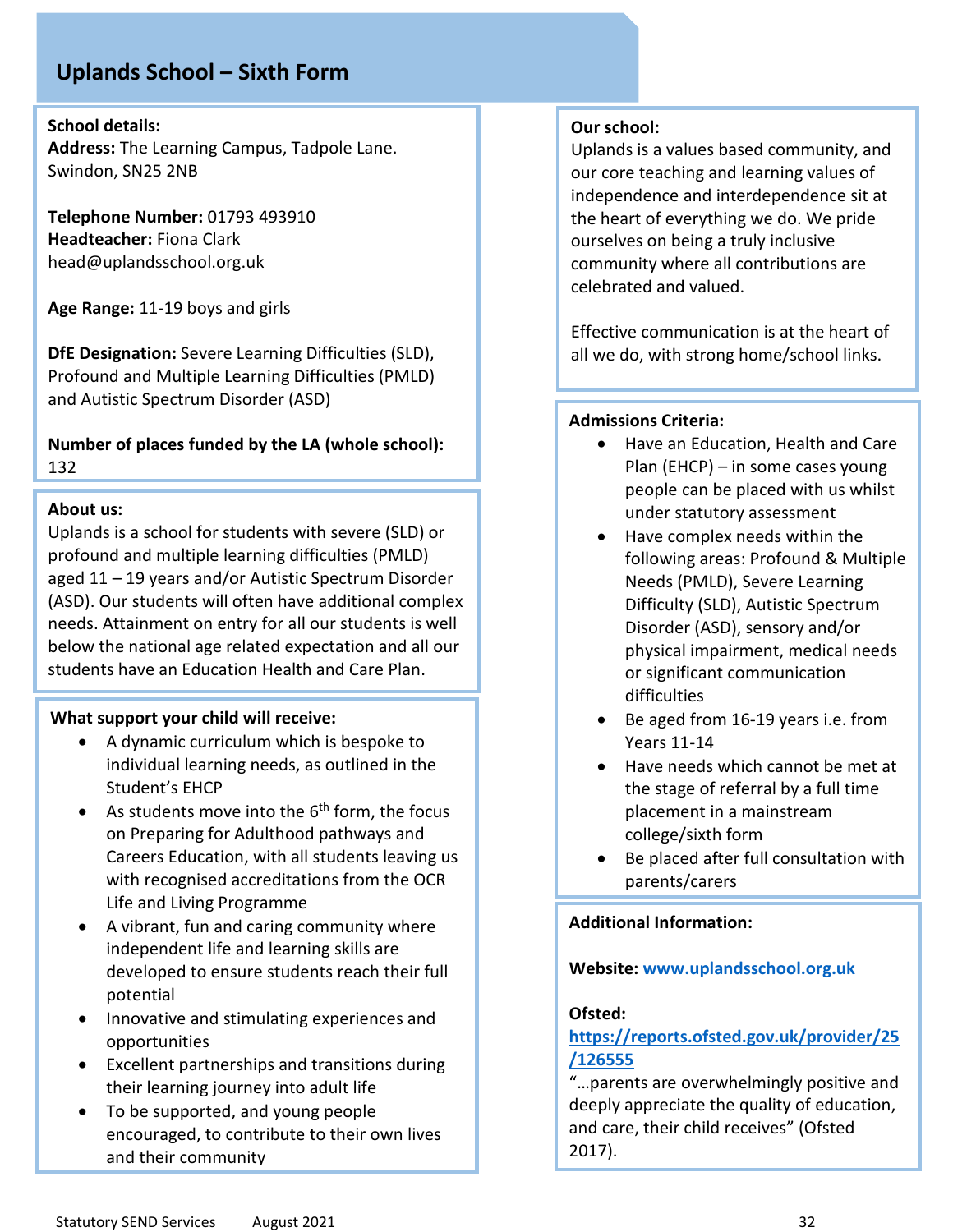# **Advisory Services**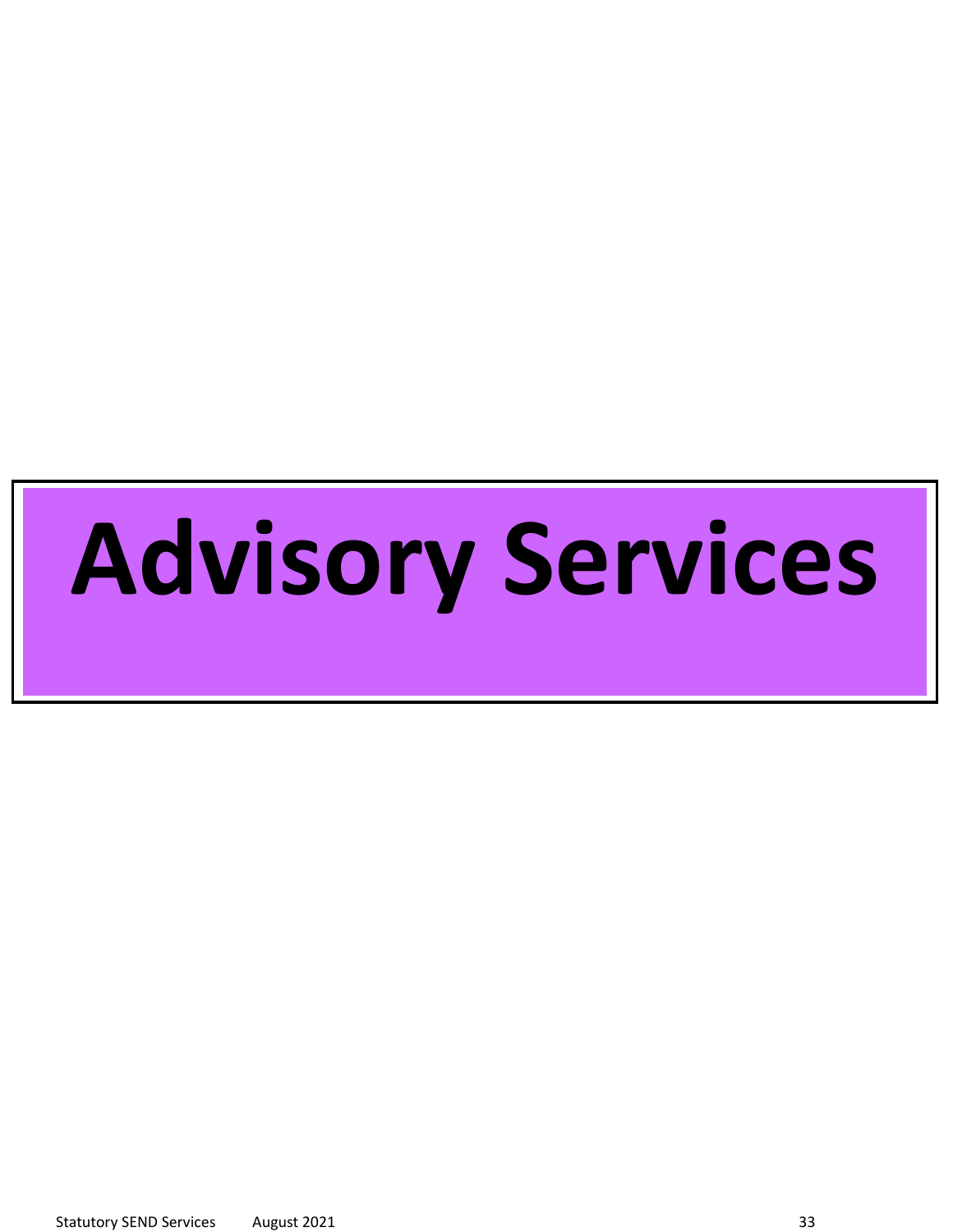### **Service Details:**

**Lead Professional:** Katie Hewlett

**Address:** Multi Agency Unit, The Learning Campus, Tadpole Lane, Swindon, SN25 2NB

**Contact Number:** 01793 753040 / 07786 225894

**Email Address: [khewlett@swindon.gov.uk](mailto:khewlett@swindon.gov.uk)**

### **The service provides:**

### **Advice to:**

Families, young people, Early Years settings, schools and professionals.

### **Advice on:**

Support and strategies to improve inclusive opportunities and educational outcomes for Swindon children and young people who have a visual impairment, including specialist teaching of Braille where appropriate.

Specialist equipment (which may be lent to schools) to assist with independence in tasks.

Habilitation advice and support to improve independence, mobility and independent living skills.

### **Advice for:**

Individual Education Plans/Play Plans, Annual Reviews, Transition Plans, Education, Health and Care Plans and Risk Assessments.

### **Mission Statement:**

"To improve inclusive opportunities and educational outcomes for children and young people with visual impairment"

### **Referral Criteria:**

- The service has an open referral system for children and young people of pre-school and school age. Most referrals are from Health professionals.
- A child or person who has:
	- o A corrected visual acuity (when wearing glasses or contact lenses) of 6/18 or worse in their better eye
	- o A diagnoses degenerative eye condition\*
	- o A diagnosed, named eye condition that affects, or is likely to affect, their ability to access the curriculum

Many people may need to wear glasses or contact lenses to correct their vision to within the normal range. Such children and young people are **not** considered to have a visual impairment

\*if there is very low, or even no, vision in one eye, but the other eye has relatively good vision, this does **not** meet the criteria for involvement.

### **Additional Information:**

Please refer to the Swindon Vision Support Service Local Offer Page available at:

**<https://localoffer.swindon.gov.uk/home>**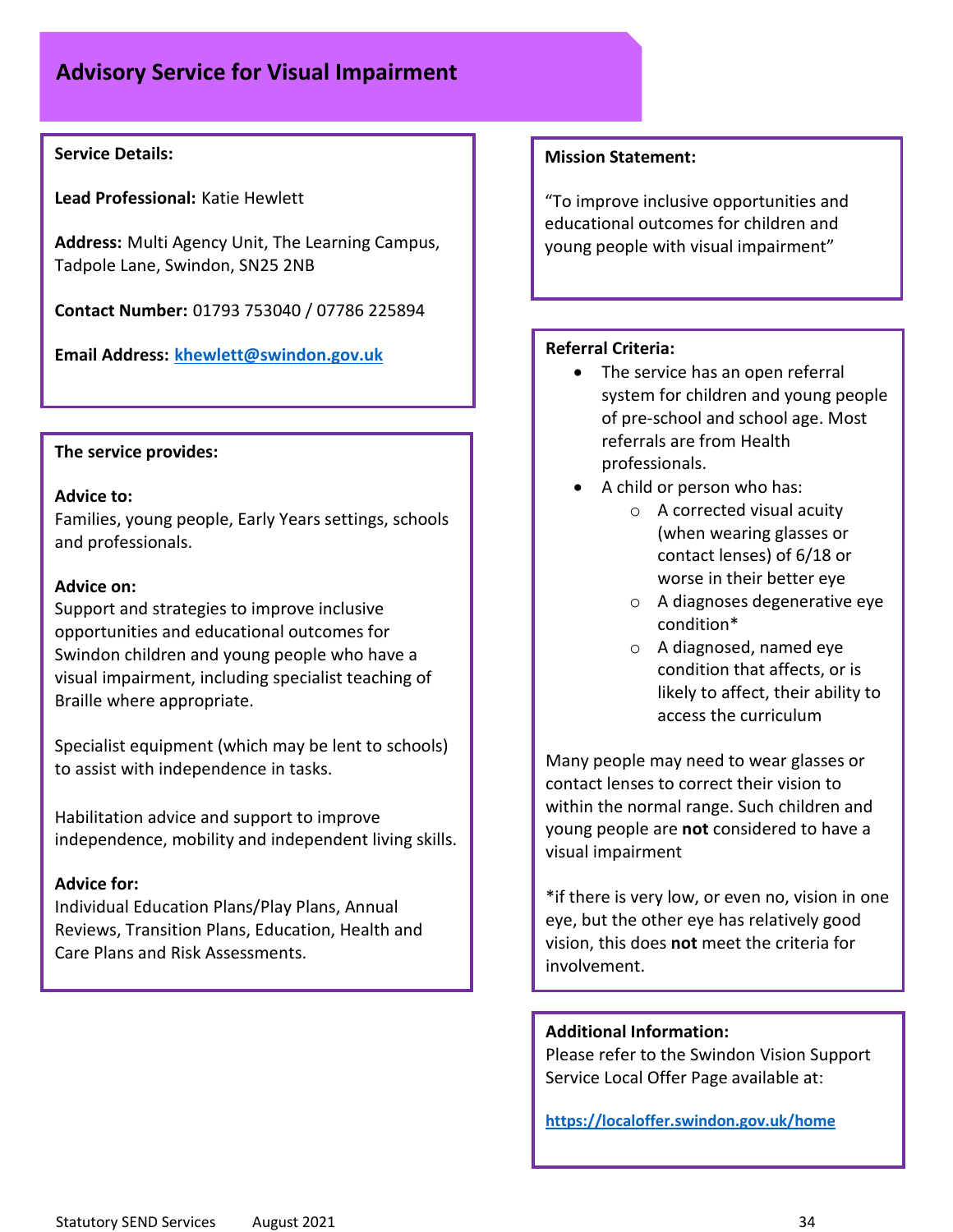# **Swindon Autism Support Services (SASS)**

*ASC Advisory and Outreach services for all Swindon schools and settings*

### **Service Details:**

**Lead Professional:** Jenny Muirhead

**Address:** Uplands School, Tadpole Lane, Swindon, SN25 2NB

**Contact Number:** 01793 464025 / 07772 441559

**Email Address:**

[ASCadmin@swindon.gov.uk](mailto:ASCadmin@swindon.gov.uk) [JMuirhead@swindon.gov.uk](mailto:JMuirhead@swindon.gov.uk)

### **The service provides:**

**Advice to:**  Schools and other Educational Settings.

### **Advice on:**

- The service operates four core strands:
- Educational advice/support from advisory teachers/senior autism workers
- In school/setting support from specialist ASC INREACH team
- Offsite support through our Autism Resource Centres (ARC).
- Delivery of bespoke school based INSET and organisation of Swindon Borough wide training open to school based staff, other professionals and parents.

### **Advice for:**

Developing capacity to meet the needs of children affected by social communication and interaction difficulty including autism. We work in line with recommendations from the SEN Code of Practice (2014) and other current legislation

### **Mission Statement:**

"The ASC Advisory and outreach service aims to support schools and other educational settings to develop their capacity to meet the needs of children affected by social communication and interaction difficulty including autism. We work in line with recommendations from the SEN Code of Practice (2014), the SEN Disability Act (2005), and other current legislation."

### **Referral Criteria:**

To work with children and young people:

- Aged between 3 and 19
- Who have an identified social communication and interaction need (SCID) /diagnosis of ASC
- With or without a Statement of Special Educational Need or Educational and Health Care Plan.
- Who are in their local mainstream primary or secondary school
- Who may attend a Special Resource Provision (SRP) for ASC or other special school which provides for CYP with SCID/ASC.
- Who are resident in Swindon but may attend alternative educational provisions and/or are being home educated
- Who have an EHCP and a diagnosis of ASC who are placed in out of 'Out of Borough' schools.

### **Additional Information:**

Please refer to the Advisory Service for ASC Local Offer Page available at:

**<https://localoffer.swindon.gov.uk/home>**

Swindon Local Offer - [Swindon Autism Support](https://localoffer.swindon.gov.uk/directory/providerdetails/217822)  [Service](https://localoffer.swindon.gov.uk/directory/providerdetails/217822)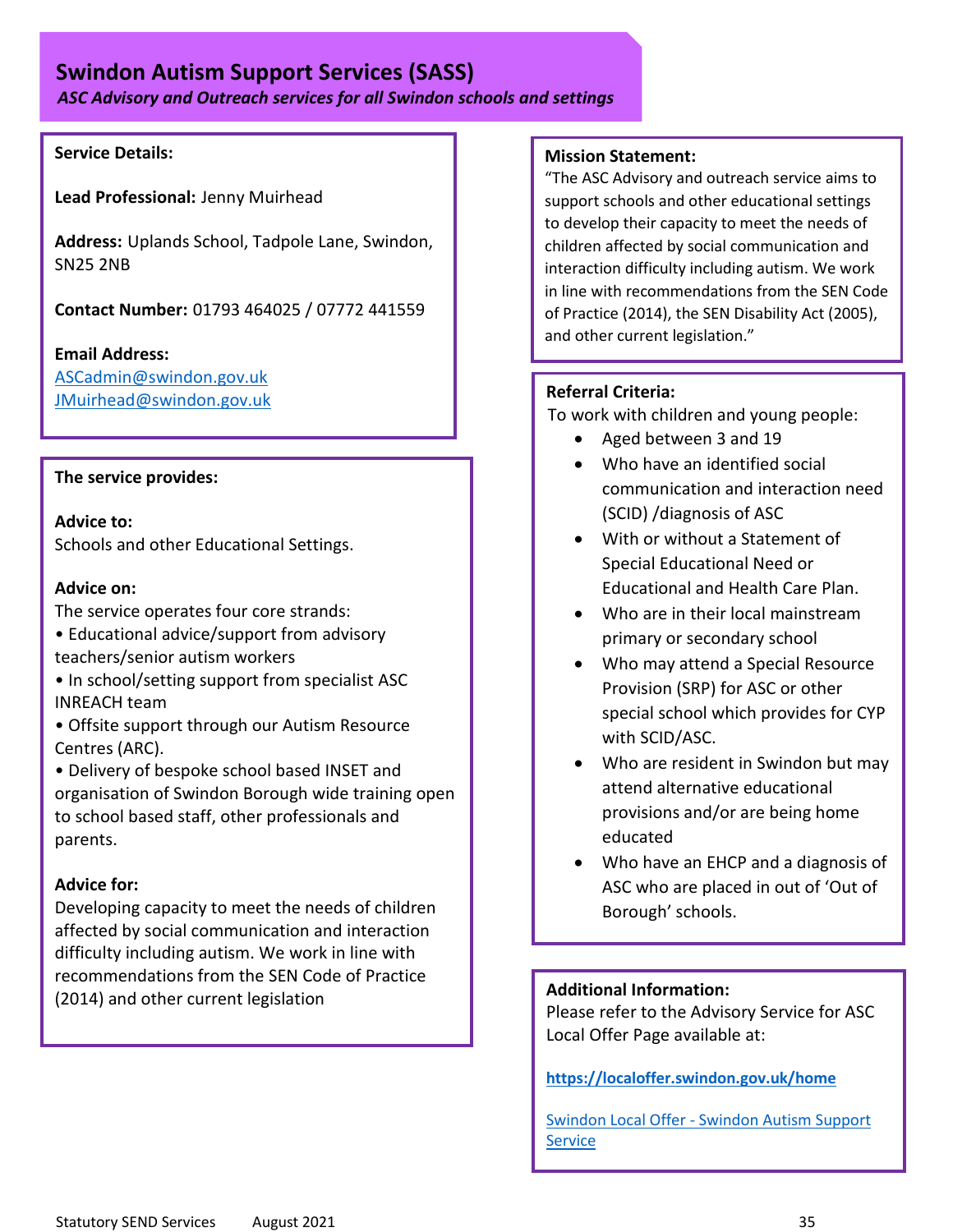# **Swindon Hearing Support Team**

### **Service Details:**

**Lead Professional:** Jane Kilminster

**Address:** C/O The Dorcan Academy, St Paul's Drive, Swindon, SN3 5DA

**Contact Number:**  01793 544021 / 07929 188820

### **Email Address:** [HSTAdmin@swindon.gov.uk](mailto:HSTAdmin@swindon.gov.uk)

### **The service provides: Advice to:**

Advice, support, and where appropriate, direct teaching, to educational settings, families and other professional agencies who work with children and young people with hearing loss from birth through to College.

### **Advice on:**

The team liaise with Audiology and ENT departments in Swindon, to ensure appropriate amplification for children and young people and to provide schools and families with information on hearing levels and their effect on children and young people in education.

Providing assistive listening equipment, e.g. radio aids, to ensure good access to the classroom for children and young people with hearing loss and advice on managing hearing loss at home and in school. Individual communication plans are devised, and in part, delivered by qualified Teachers of the Deaf.

Working with families, schools and other professionals to guide and monitor progress in understanding language, and to work with the child or young person to achieve the best possible language outcomes.

Liaising regularly with other agencies e.g. Speech and Language Therapy to ensure children, young people and their families receive a coordinated service where professionals communicate effectively to support families' best interests.

### **Advice for:**

Statutory assessments and Education Health and Care Plans, risk assessments and access arrangements for external examinations.

### **Mission Statement:**

"Our aim is to support and maximise the learning opportunities of children, and young people, in Swindon with hearing loss. We support children and young people in gaining the skills and knowledge they need to live a happy and fulfilling life through, and beyond, their education years".

### **Referral Criteria:**

Most referrals into our team come directly via Audiology or ENT following a child or young person's diagnosis of a hearing loss. (We can accept referrals from other sources where there is a diagnosis of hearing loss from an appropriate qualified professional).

Appropriate referrals will lead to an assessment by the Hearing Support Team and an agreement on the most suitable levels, and type of support, the service can provide, based on NatSIP eligibility framework.

We work with children and young people from birth to aged 19 or from birth to aged 25 (depending on statutory requirements).

The children and young people who we support do not need to have an EHCP, but they will need to have a diagnosis of deafness in order to receive our support.

### **Additional Information:**

We offer a pre-school group for 0-3s and their families with fun filled listening and language activities.

We organise transition events for Years 6, 11, 12 and 13.

Please refer to the Swindon Hearing Support Team Local Offer Page available at:

**<https://localoffer.swindon.gov.uk/home>**

**[https://www.swindon.gov.uk/hearingsupportt](https://www.swindon.gov.uk/hearingsupportteam/) [eam/](https://www.swindon.gov.uk/hearingsupportteam/)**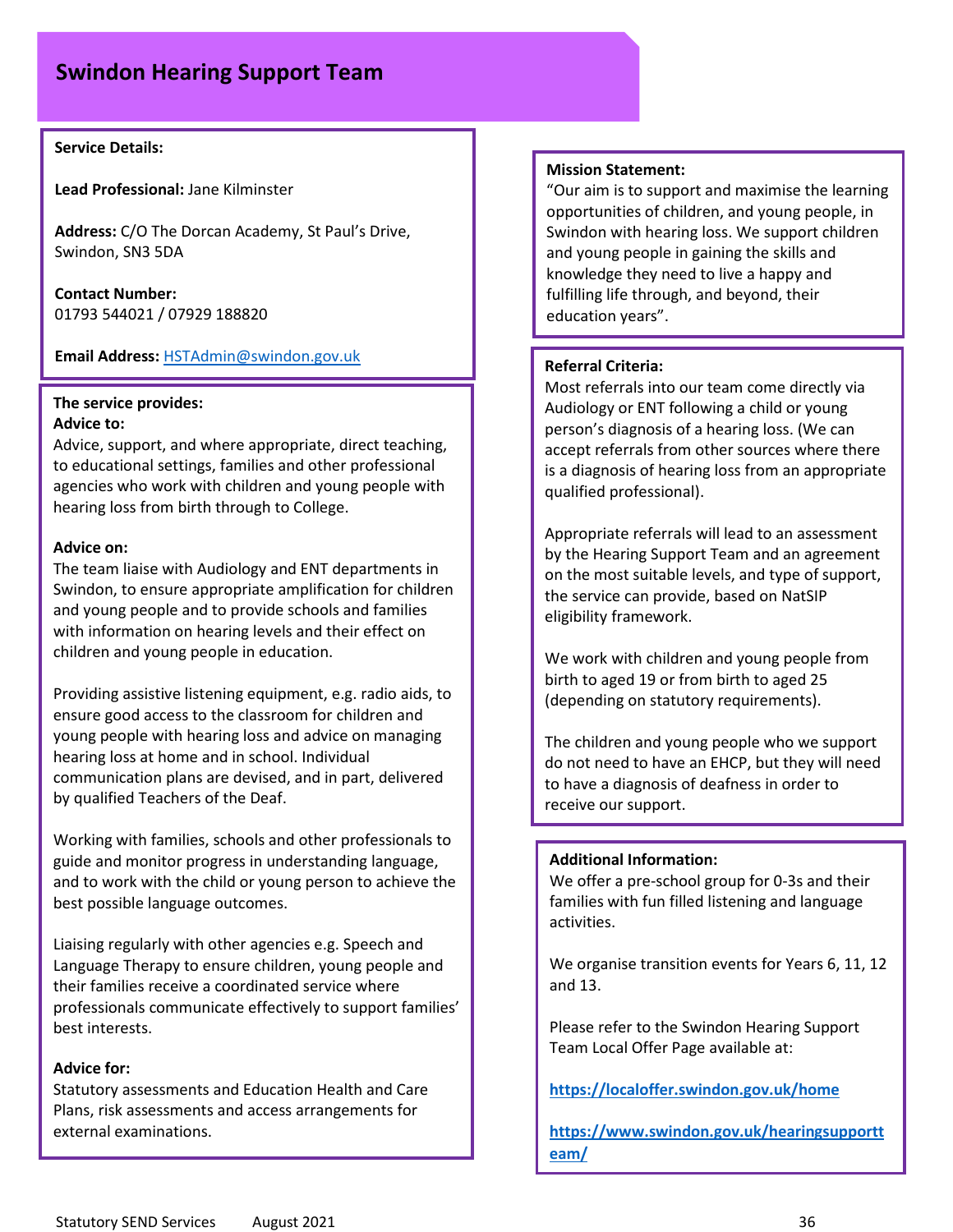### **Service Details:**

**Lead Professional:** Joanne Clarke

**Address:** Multi Agency Unit, The Learning Campus, Tadpole Lane, Swindon, SN25 2NB

**Contact Number:**  01793 753040 / 07966 949830

**Email Address:** [jclarke@swindon.gov.uk](mailto:jclarke@swindon.gov.uk)

### **The service provides:**

### **Advice to:**

Schools, Early Years settings, professionals and families.

### **Advice on:**

Use of Assistive Technology (AT) and specialist settings to overcome barriers caused by SEND regarding: recording, access to the curriculum, lessons and computers. Specialist solutions for those with complex needs.

### **Advice for:**

Individual Education Plans/Play Plans, Annual Reviews, Transition Plans, Education, Health and Care Plans and Risk Assessments.

*The service also manages the Special Equipment Assistive Technology Loan Library.*

### **Mission Statement:**

"The service aims to improve inclusive opportunities and educational outcomes for children and young people with Special Educational Needs, who need Assistive Technology and/or Alternative Augmentative Technology (AAC)".

### **Referral Criteria:**

Via Speech Therapy for children/young people who require high-tech solutions to support verbal communication:

- 2-19 years of age depending on setting; with or without an Education, Health and Care Plan
- Live in Swindon Borough and attend a local preschool, mainstream or special school

Via settings for children/young people who require specialist software, equipment or settings to enable Literacy support, independent recording and/or independent use of computers and tablets:

- 2-19 years of age depending on setting; with or without an Education, Health and Care Plan
- Live in Swindon Borough and attend a local preschool, mainstream or special school
- Settings should provide basic word processing solutions, make use of school resources and access general service guidance before referral

### **Additional Information:**

Please refer to the Swindon Assistive Technology Service Local Offer Page available at:

**<https://localoffer.swindon.gov.uk/home>**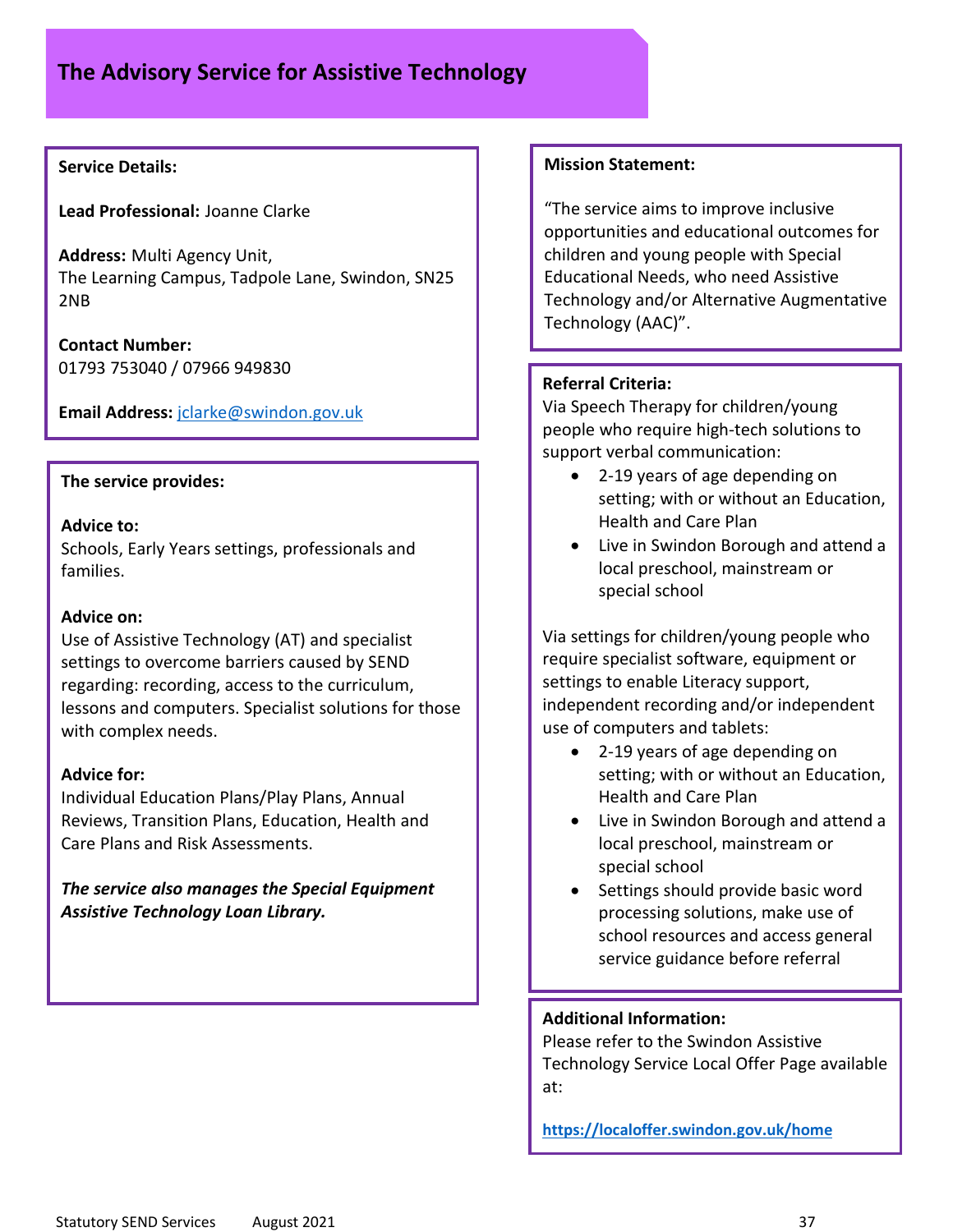# **CLASS – Cognition and Learning Advisory Support Service**

### **Service Details:**

**Lead Professional:** Sue Kinsler/Rachel Williams

Address: 4<sup>th</sup> Floor, Wat Tyler House, Beckhampton Street, Swindon, SN1 2JH

**Email Address:** [CLASS@swindon.gov.uk](mailto:CLASS@swindon.gov.uk)

### **The service provides:**

**Advice to:** SENCOs and school staff

**Advice on:** Classroom strategies and interventions to support learners with cognition and learning difficulties

**Advice for:** SENCOs, Class teachers, TAs and parents

**Provision of extra-curricular events and activities including:** 

- Annual conference for professionals
- Annual dyslexia awareness and on-request training available to schools
- Dyslexia Friendly Schools programme awarding the Swindon Dyslexia Friendly Schools Quality Mark

### **Mission Statement:**

To remove barriers to learning for learners with cognition and Learning difficulties

### **Referral Criteria:**

### **The learner will:**

- Have been discussed at a **virtual surgery** prior to referral.
- Be at the 'Additional SEN provision' stage of the Special Educational Needs (SEN) Code of Practice. And:
- Have made **less than expected progress** through the National Curriculum during a reasonable period of planning, evidencebased intervention and reviewing (typically, one academic year of monitoring).

### **Additional Information:**

• Class holds the British Dyslexia Association Dyslexia Friendly Quality Mark for Children and Young People's Services





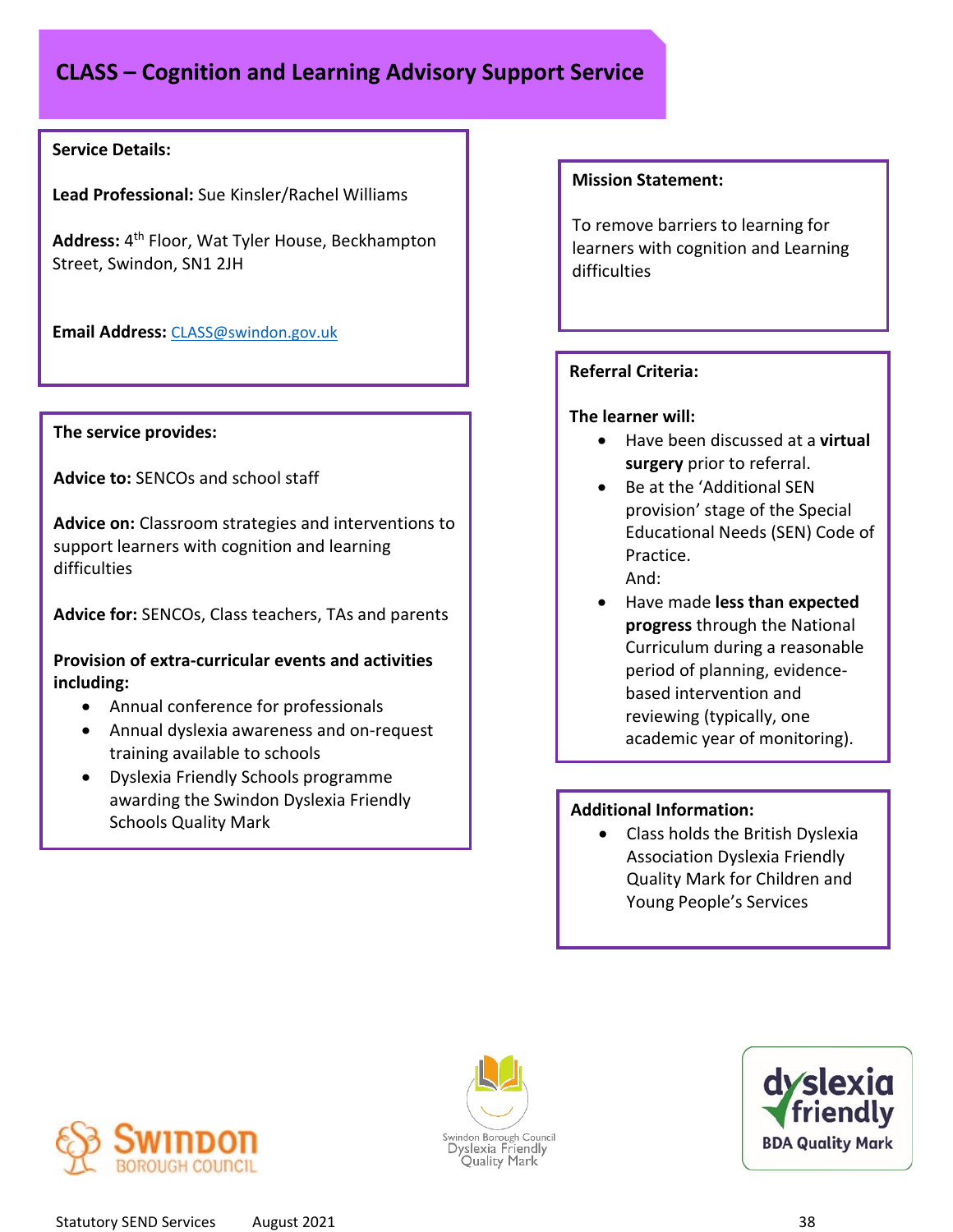### **Service Details:**

**Lead Professional:** Claire Brewster

**Address:** The Commonweal School, The Mall, Old Town, Swindon, SN1 4JE

**Contact Number:** 01793 427864

**Email Address:** cbrewseter@swindon.gov.uk

### **The service provides:**

### **Advice to:**

Young people, Parents, Pre-school settings, Teachers, Teaching assistants, Midday Supervisors and Governors

### **Advice on:**

Access to the curriculum including trips and visits, differentiation of work, alternative methods of recording, classroom organisation, specialist equipment including class chairs and personal care equipment.

### **Advice for:**

Individual Education Plans/Play Plans, Annual Reviews, Transition Plans, Education, Health and Care Plans and Risk Assessments.

### **Provision of extra-curricular events and activities including:**

Access to Activity Sports Days, hosting Whizz Kidz events and delivering self-esteem workshops.

### **Mission Statement:**

"The service aims to improve provision, support and resources for Swindon children and young people, who have a physical disability or complex medical need. Support is available for the student, their family and educational staff. We work in line with the recommendations from the SEN Code of Practice (2014), the SEN Disability Act (2005) and other current legislation".

### **Referral Criteria:**

To work with children and young people:

- Who are 2-19 years of age who have a physical disability/impairment or complex medical condition
- With or without an Education, Health and Care Plan
- Who are in their local preschool, mainstream primary or secondary school
- Attend a Special Resource Provision for Physical Disability (SRP PD) e.g. Robert Le Kyng Primary School, Westlea Primary School and The Commonweal School

### **Additional Information:**

Please refer to the Advisory Service for Physical Disability Local Offer Page available at:

**<https://localoffer.swindon.gov.uk/home>**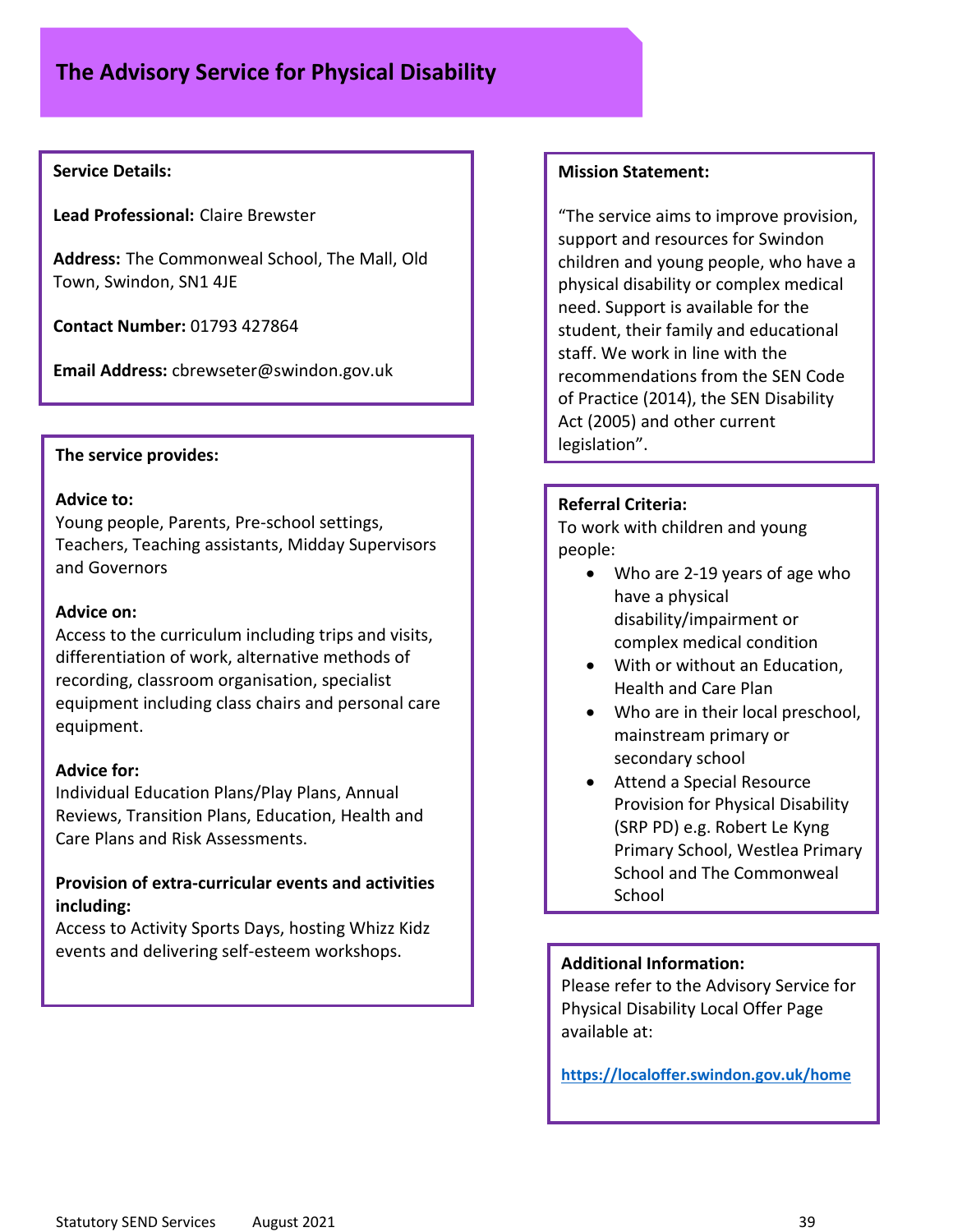### **Admissions procedure for Special schools/post-16 settings and Special Resourced Provisions (SRPs)**

The admissions procedure is the same whether a special school, or specialist resourced provision in a mainstream school, and is as follows:

- Consideration of evidence regarding individual needs: this is usually at the outcome of a Statutory Assessment, as a response to:
	- o An Annual Review
	- o A move into the Borough
	- o Or a request from another Local Authority (LA) seeking a place
- Decision by the High Needs Panel about the placement of a child or young person
- Papers are referred to the Headteacher/Governors of the setting for consideration
- Parents and child/young person can be asked to visit the setting
- The setting either confirms the placement or raises concerns about the setting's ability to meet with child/young person's needs with the LA via the High Needs Panel
- If placement is confirmed, the parents and the school are informed and a start date is agreed
- If concerns are raised, the LA will consider, in consultation with the Headteacher, and where appropriate, other agencies, what additional support may be required to ensure the pupil has appropriate access
- In rare cases, where it is demonstrated that the child/young person's needs cannot be met within the school, the child/young person may be referred to an alternative provision
- The Phase Transfer Review in Year's 5 and 10 are a key planning stage in ensuring smooth transition to secondary school/post-16. The evidence of professionals and wishes of the children/young people and parents are considered by the High Needs Panel

### **Appeals procedures**

### **Mediation**

Before considering whether to exercise your right of appeal, a parent/carer or young person has the right to request or consider mediation. The aim of this is to resolve disagreements in a quick and informal way, using a trained and independent mediator to help to help the parties find a solution.

You will be required to obtain a mediation certificate even if you do not wish to pursue mediation or before any appeal can be made to the First-tier Tribunal.

To discuss or request independent disagreement resolution please contact; Global Mediation on 0800 064 4488 or sen@globalmediation.co.uk.

### **Right of appeal**

The Government are extending the powers of the First-tier Tribunal (SEND), sometimes referred to as the 'SEND Tribunal', to make non-binding recommendations about the health and social care aspects of Education, Health and Care (EHC) plans as part of a two-year trial. The trial will apply to decisions made or EHC plans issued/amended from 3 April 2018.

To date, you have only been able to appeal the educational aspects of EHC plans. The trial gives you new rights to request recommendations about the health and social care needs and provision specified in EHC plans, in addition to the educational aspects, when making a SEND appeal. This gives you the opportunity to raise all your concerns about an EHC plan in one place.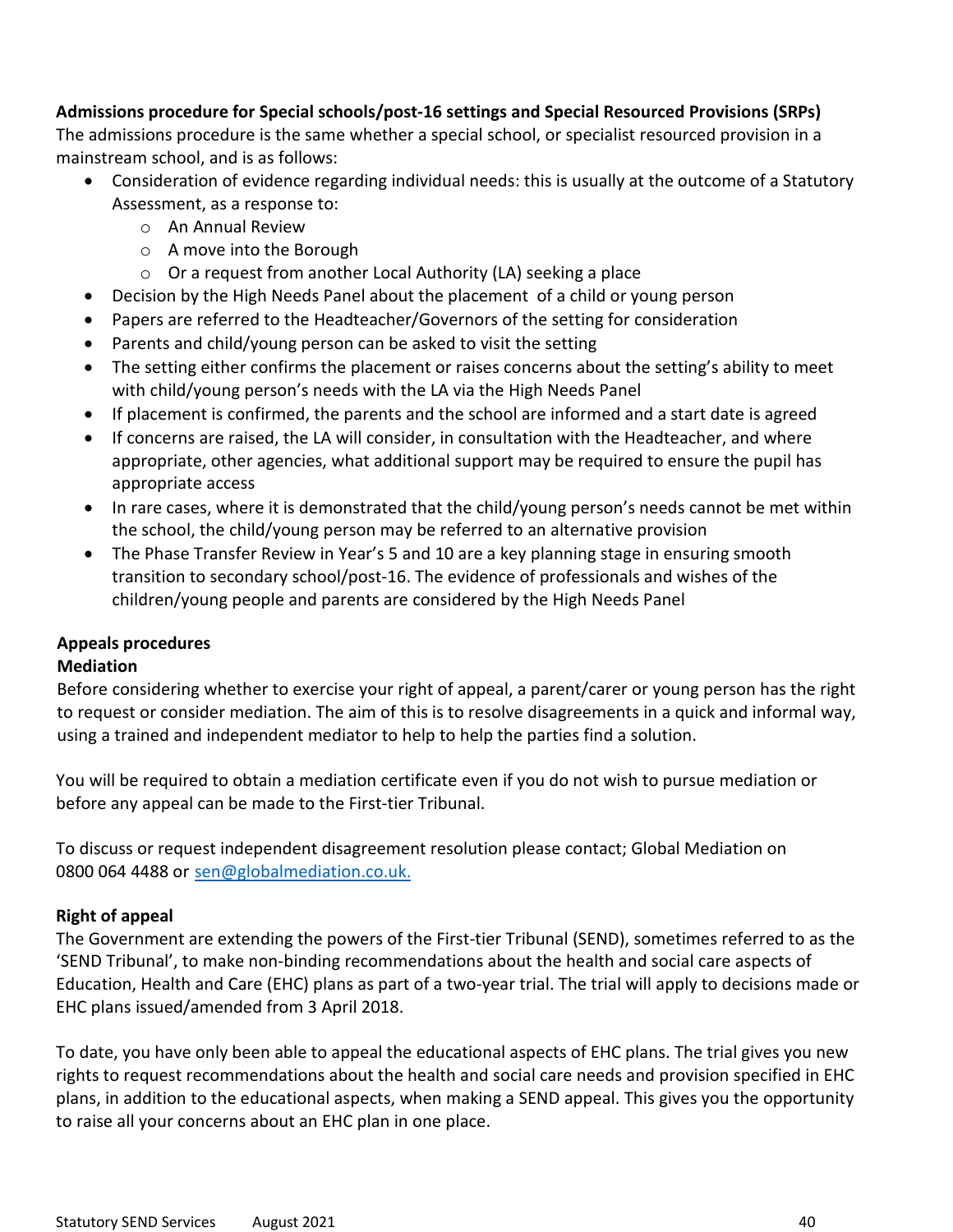It is only possible for the Tribunal to consider the health and/or social care aspects of the EHC plan where you are already making an appeal in relation to the education aspects of the EHC plan and the education aspect must remain live throughout the appeal.

### **If you decide to appeal, you must do so within two months of receiving this letter by writing to:**

HM Courts & Tribunal Service Special Educational Needs & Disability Tribunal 1st Floor, Darlington Magistrates Court Parkgate Darlington DL1 1RU

Telephone 01325 289350

### **Further information is available on the Local Offer**

For further information on disagreement resolution, mediation and appeals you can visit the Swindon Local Offer website, on the link below: <https://localoffer.swindon.gov.uk/home>

### **SEND Information Advice and Support Service (SENDIASS)**

If you want further information or support you can contact Swindon SENDIASS (formerly known as Parent Partnership) who are able to offer independent confidential advice about your situation. Email: sendiass@swindon.gov.uk OR Post: Wat Tyler West 4<sup>th</sup> Floor, Beckhampton Street, Swindon, SN1 2JH

### **Exit procedure from special provision**

The needs of children and young people change over time. Proper use of specialist places, with children and young people leaving when appropriate, is essential in supporting success and preparing for transfer to the next phase of education.

Mainstream schools with special resourced provision and special schools have a responsibility to ensure that pupils who still have special educational needs but no longer require a high level of specific support do not fill places. Any change in provision should follow a recommendation from an Annual Review.

The child/young person will have:

- Shown consistent improvements over time
- Spent time successfully integrated into a mainstream resourced environment and will have become less dependent on specialist support
- Shown evidence of social skills and peer relationships

Each year the LA will liaise with the Head teacher and Governors of the schools to ensure that any changes to place numbers, the range of pupil needs catered for and/or the extent of outreach work are identified, agreed and published. The school and the LA will sign a Service Level Agreement with all specific details included.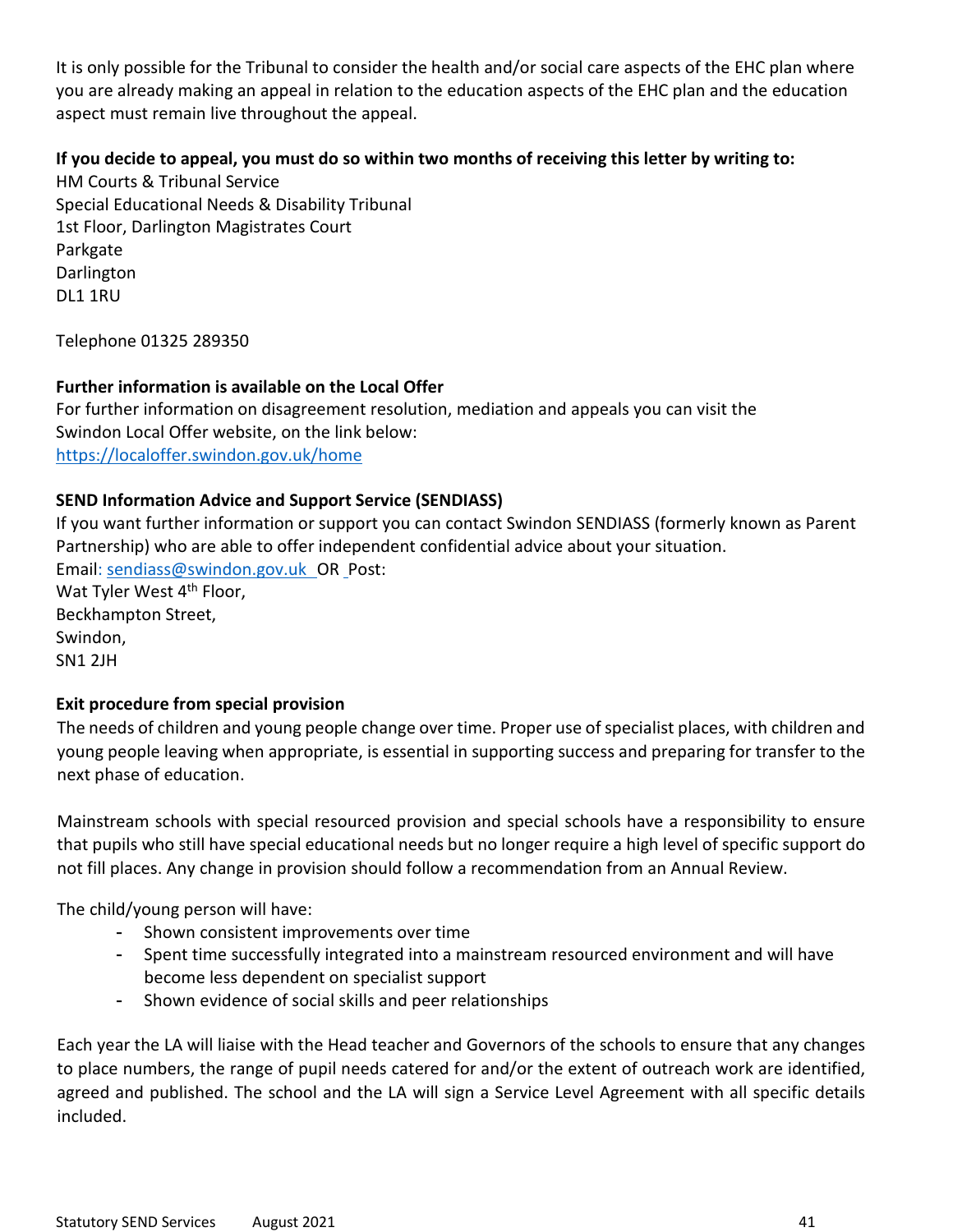# **Glossary of terms**

| <b>ACP</b>   | Assessment and Child Protection team       |
|--------------|--------------------------------------------|
| <b>ADHD</b>  | Attention Deficit Hyperactivity Disorder   |
| AP           | <b>Alternative Provision</b>               |
| AR           | <b>Annual Review</b>                       |
| <b>ASC</b>   | <b>Adult Social Care</b>                   |
| <b>ASD</b>   | Autistic Spectrum Disorder                 |
| <b>BSL</b>   | British Sign Language                      |
| C & 1        | Communication and Interaction              |
| C & L        | <b>Cognition &amp; Learning</b>            |
| <b>CAMHS</b> | Child and Adolescent Mental Health Service |
| CCG          | <b>Clinical Commissioning Group</b>        |
| <b>CFA</b>   | Children and Families Act 2014             |
| <b>CIN</b>   | Child in Need                              |
| CL           | Care Leaver                                |
| <b>CLA</b>   | Child Looked after                         |
| <b>CP</b>    | <b>Child Protection</b>                    |
| <b>CSC</b>   | <b>Children's Social Care</b>              |
| <b>CYP</b>   | Child Young Person                         |
| <b>DCS</b>   | <b>Director of Central Services</b>        |
| <b>DCT</b>   | Disabled Children's Team                   |
| <b>DfE</b>   | <b>Department for Education</b>            |
| <b>DSA</b>   | <b>Disabled Student's Allowance</b>        |
| <b>DSL</b>   | Designated Safeguarding Lead               |
| EAL          | English as an Additional Language          |
| <b>EDT</b>   | <b>Emergency Duty Team (safeguarding)</b>  |
| <b>EFSA</b>  | <b>Education and Skills Funding Agency</b> |
| <b>EHCP</b>  | <b>Education Health Care Plan</b>          |
| <b>EHA</b>   | Early Help Assessment                      |
| <b>EHE</b>   | <b>Electively Home Educated</b>            |
| <b>EHR</b>   | Early Help Record                          |
| <b>EOTAS</b> | <b>Education Other than at School</b>      |
| <b>EP</b>    | <b>Educational Psychologist</b>            |
| <b>EPS</b>   | <b>Educational Psychology Service</b>      |
| EWO          | <b>Education Welfare Officer</b>           |
| EY           | <b>Early Years</b>                         |
| <b>EYFS</b>  | Early Years Foundation Stage               |
| FE           | <b>Further Education</b>                   |
| <b>FISS</b>  | <b>Family Information Support Service</b>  |
| <b>FOP</b>   | Family Outcome Plan                        |
| <b>FSM</b>   | Free School Meals                          |
| GDD          | Global Developmental Delay                 |
| <b>GDPR</b>  | <b>General Data Protection Regulation</b>  |
| <b>GIAS</b>  | Get information about Schools              |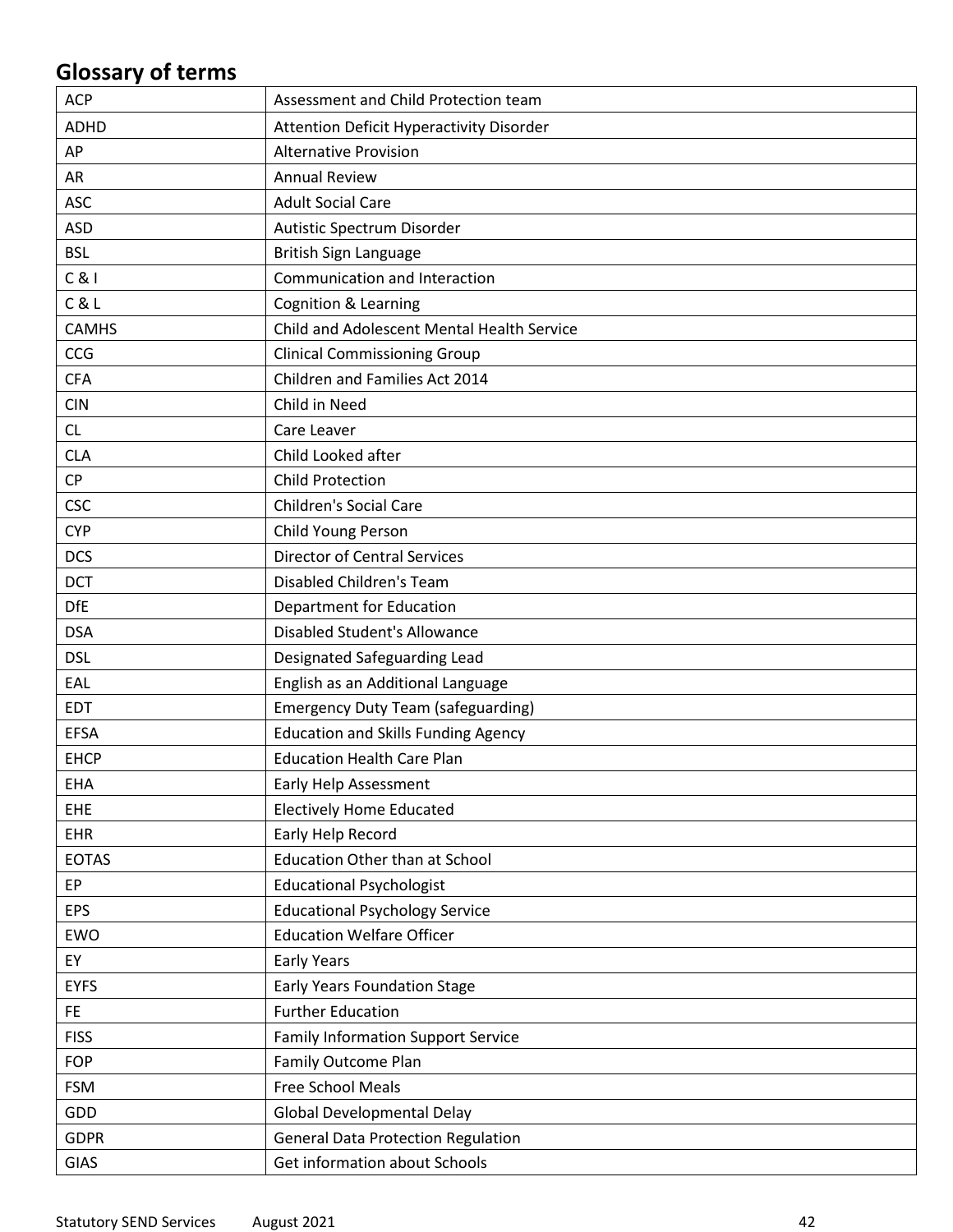| HE             | <b>Higher Education</b>                           |
|----------------|---------------------------------------------------|
| H <sub>l</sub> | <b>Hearing Impairment</b>                         |
| <b>HNB</b>     | <b>High Needs Budget</b>                          |
| <b>ICPC</b>    | <b>Initial Child Protection Conference</b>        |
| LA             | Local Authority                                   |
| LAC            | Looked After Child                                |
| <b>LADO</b>    | Local Authority Designated Officer (safeguarding) |
| <b>LAESTAB</b> | Local Authority Establishment Number              |
| LO             | Local Offer                                       |
| LP             | Lead Professional                                 |
| <b>LSA</b>     | Learning Support Assistant                        |
| <b>MAPPA</b>   | Multi Agency Public Protection Arrangements       |
| <b>MAQA</b>    | Multi Agency Quality Assurance                    |
| <b>MARAC</b>   | Multi Agency Risk Assessment Conference           |
| <b>MARP</b>    | Multi Agency Risk Panel                           |
| <b>MASH</b>    | Multi Agency Safeguarding Hub                     |
| <b>MAT</b>     | Multi Academy Trust                               |
| <b>MLD</b>     | Moderate Learning Difficulties                    |
| <b>NEET</b>    | Not in Education, Employment or Training          |
| <b>OCD</b>     | Obsessive Compulsive Disorder                     |
| ODD            | <b>Oppositional Defiant Disorder</b>              |
| <b>OLA</b>     | <b>Other Local Authority</b>                      |
| <b>OOB</b>     | Out of Borough                                    |
| <b>OT</b>      | <b>Occupational Therapist</b>                     |
| <b>PAN</b>     | <b>Planned Admission Numbers</b>                  |
| PB             | <b>Personal Budget</b>                            |
| PD             | <b>Physical Disability</b>                        |
| <b>PDA</b>     | Pathological Demand Avoidance                     |
| <b>PECS</b>    | Picture Exchange Communication System             |
| <b>PEX</b>     | <b>Permanently Excluded</b>                       |
| <b>PMLD</b>    | Profound and Multiple Learning Disability         |
| PP             | Parent Partnership                                |
| PP             | <b>Pupil Premium</b>                              |
| PRU            | <b>Pupil Referral Units</b>                       |
| PT             | <b>Physical Therapist</b>                         |
| PTB            | <b>Personal Travel Budget</b>                     |
| QAPIB          | Quality Assurance Performance Improvement Board   |
| <b>QFT</b>     | <b>Quality First Teaching</b>                     |
| SA             | <b>Statutory Assessment</b>                       |
| SALT           | Speech and Language Therapy                       |
| <b>SEMH</b>    | Social Emotional Mental Health                    |
| <b>SEN</b>     | <b>Special Educational Needs</b>                  |
| SENCO          | Special Educational Needs Coordinator             |
| <b>SENDIST</b> | Special Educational Needs and Disability Tribunal |